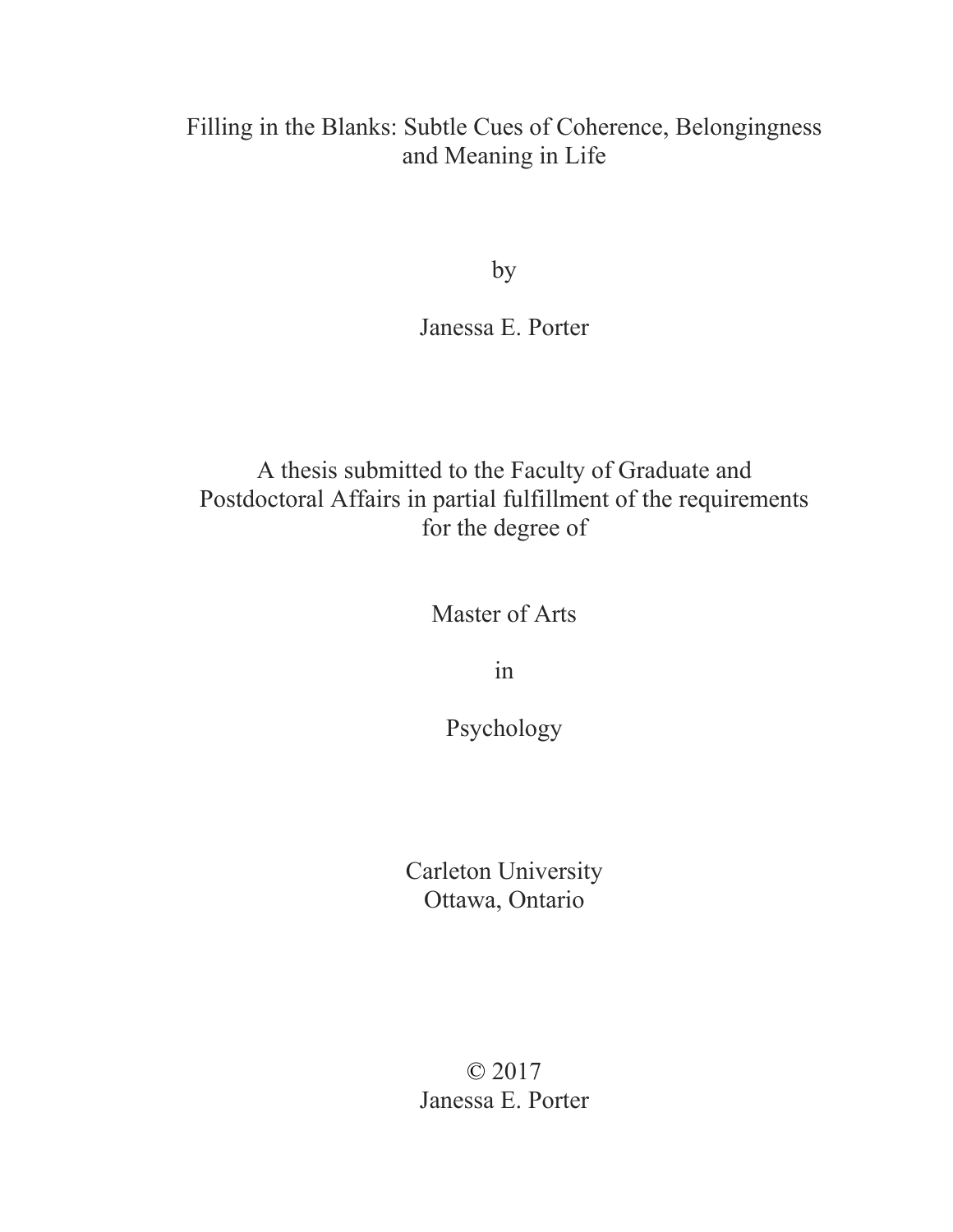#### Abstract

Heintzelman, Trent and King (2013) suggested that feelings of meaning in life (MiL) emerge when individuals perceive subtle cues of coherence. Study 1 and 2 sought to replicate and extend Heintzelman et al.'s (2013; Study 4) finding of increased selfreported MiL after being presented with coherent, in comparison to incoherent, linguistic triads. Both attempts, however, failed to replicate. Study 3 aimed to assess whether the effect of coherence on MiL is only realized when a threat to a fundamental need (belongingness) is apparent. Using an online ball-tossing game, Cyberball, to create feelings of exclusion, participants were subsequently randomly assigned to view either coherent or incoherent word triads. They then completed measures of MiL and current mood. Coherent triads (vs. incoherent triads) had no significant effect on MiL in either the inclusion or exclusion condition. Possible explanations for these discrepant findings are discussed, and potential future directions are proposed.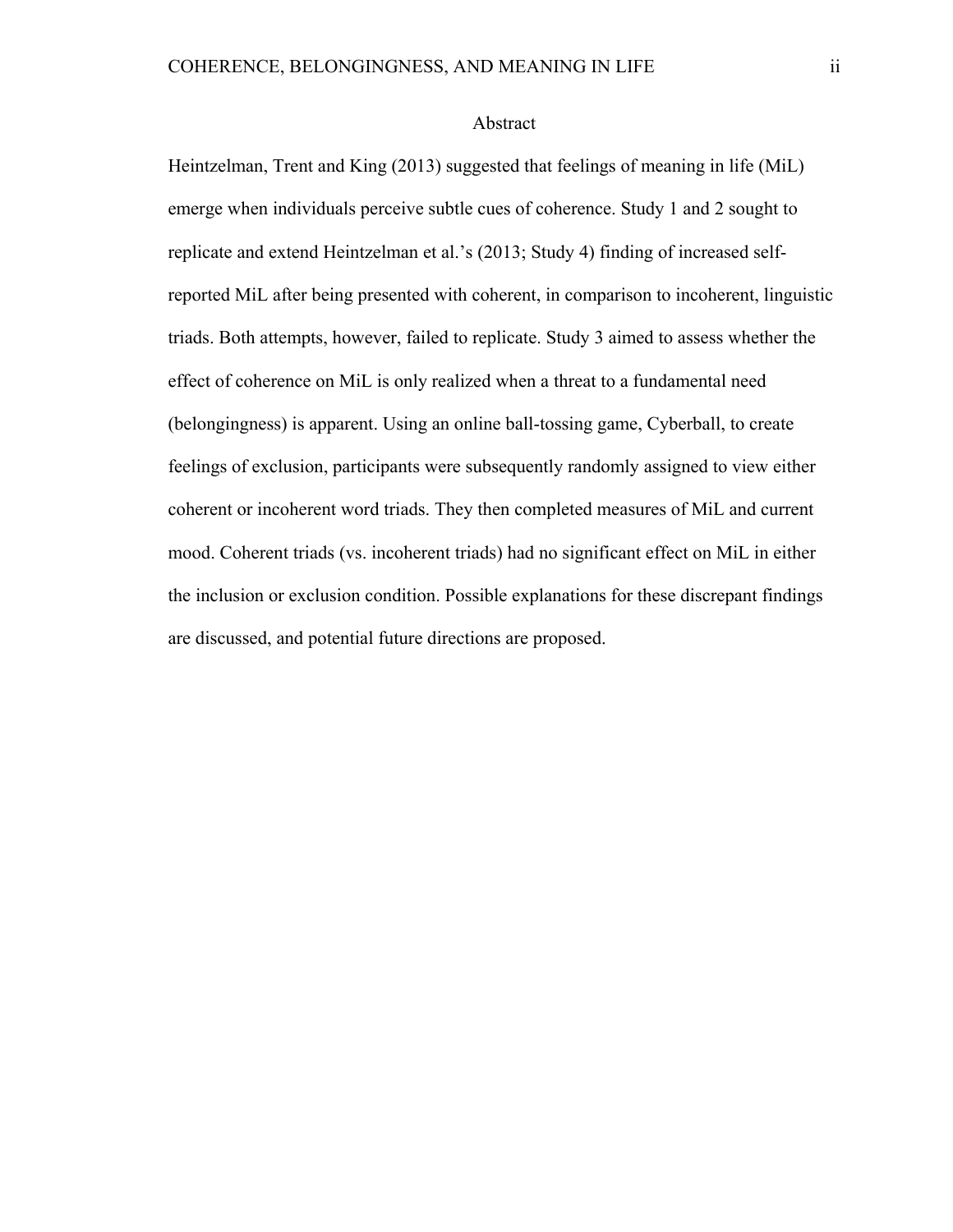# Acknowledgements

First and foremost, I would like to thank my supervisor, Dr. Chris Davis, for his guidance throughout my thesis. His patience and commitment to seeing his students succeed was fundamental to the completion of my Master's degree. I am sincerely grateful to have worked with him.

 I would like to thank my lab-mates and friends from joint lab for their encouragement. This supportive community of students were reassuring about the graduate school experience and were inspiring for research. I would like to extend my thanks to my research assistants for their assistance for my final study. I hope to see their passion for research grow, and for them to succeed in future endeavours. I am also grateful for the hardworking faculty members of the Psychology Department.

 Lastly, my family and friends outside of school have provided me with love, laughter, and unwavering support through my graduate studies. They have kept me balanced in all aspects of my life, and I appreciate their support for my goals. I am grateful for this experience, and for all the lessons, personal and academic, I have learned throughout my M.A. program. Cheers!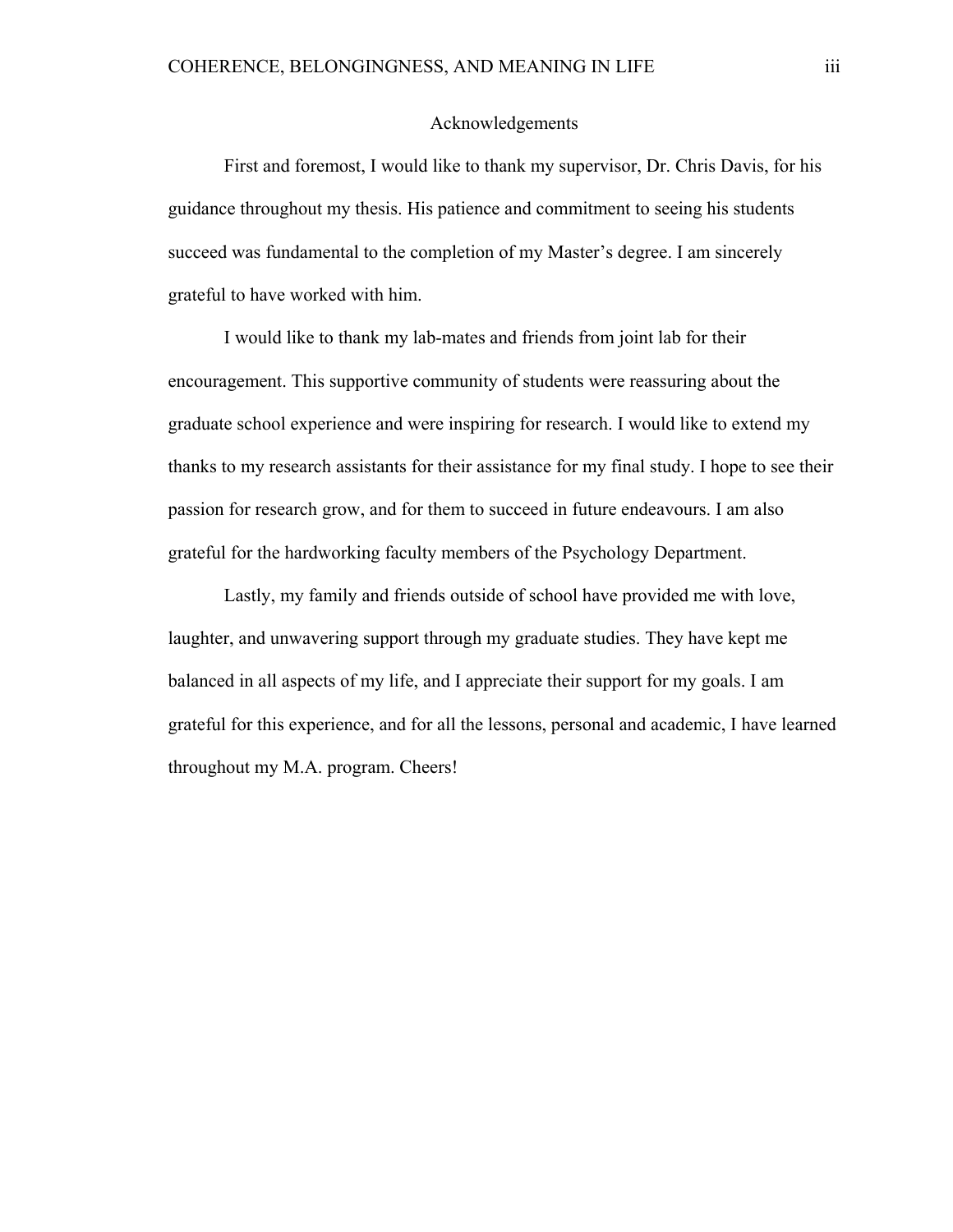| Filling in the Blanks: Subtle Cues of Coherence, Belongingness and Meaning in Life 1 |
|--------------------------------------------------------------------------------------|
|                                                                                      |
|                                                                                      |
|                                                                                      |
|                                                                                      |
|                                                                                      |
|                                                                                      |
|                                                                                      |
|                                                                                      |
|                                                                                      |
|                                                                                      |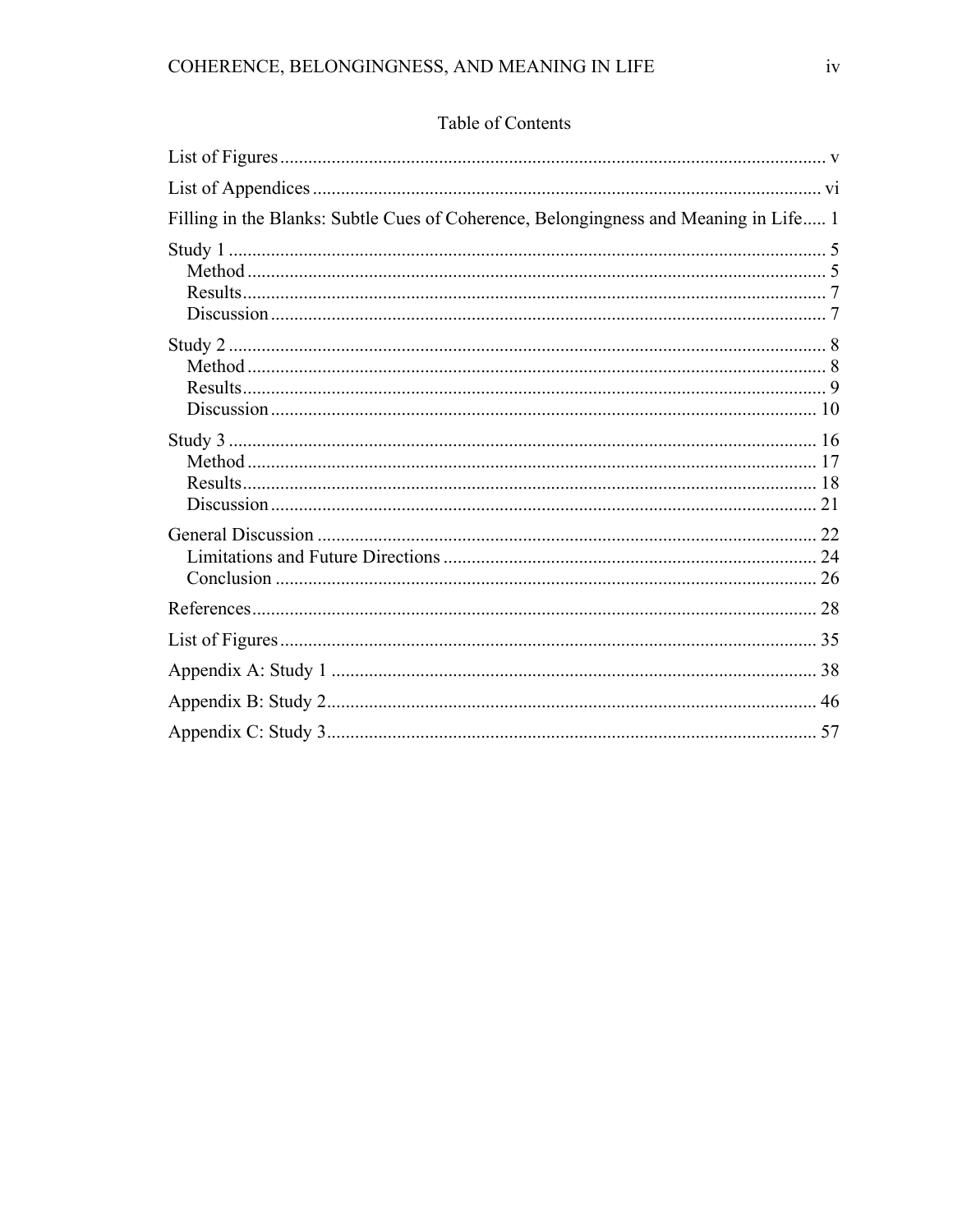# List of Figures

| <i>Figure 1.</i> Heintzelman, Trent and King (2013) in comparison to Study 1 and Study 2, |  |
|-------------------------------------------------------------------------------------------|--|
| mean self-reported meaning in life for those who viewed coherent triads and those who     |  |
|                                                                                           |  |
|                                                                                           |  |
| <i>Figure 2.</i> Graph showing means (and standard errors) for ostracism and coherence on |  |

meaning in life……………………………………………………………………… 37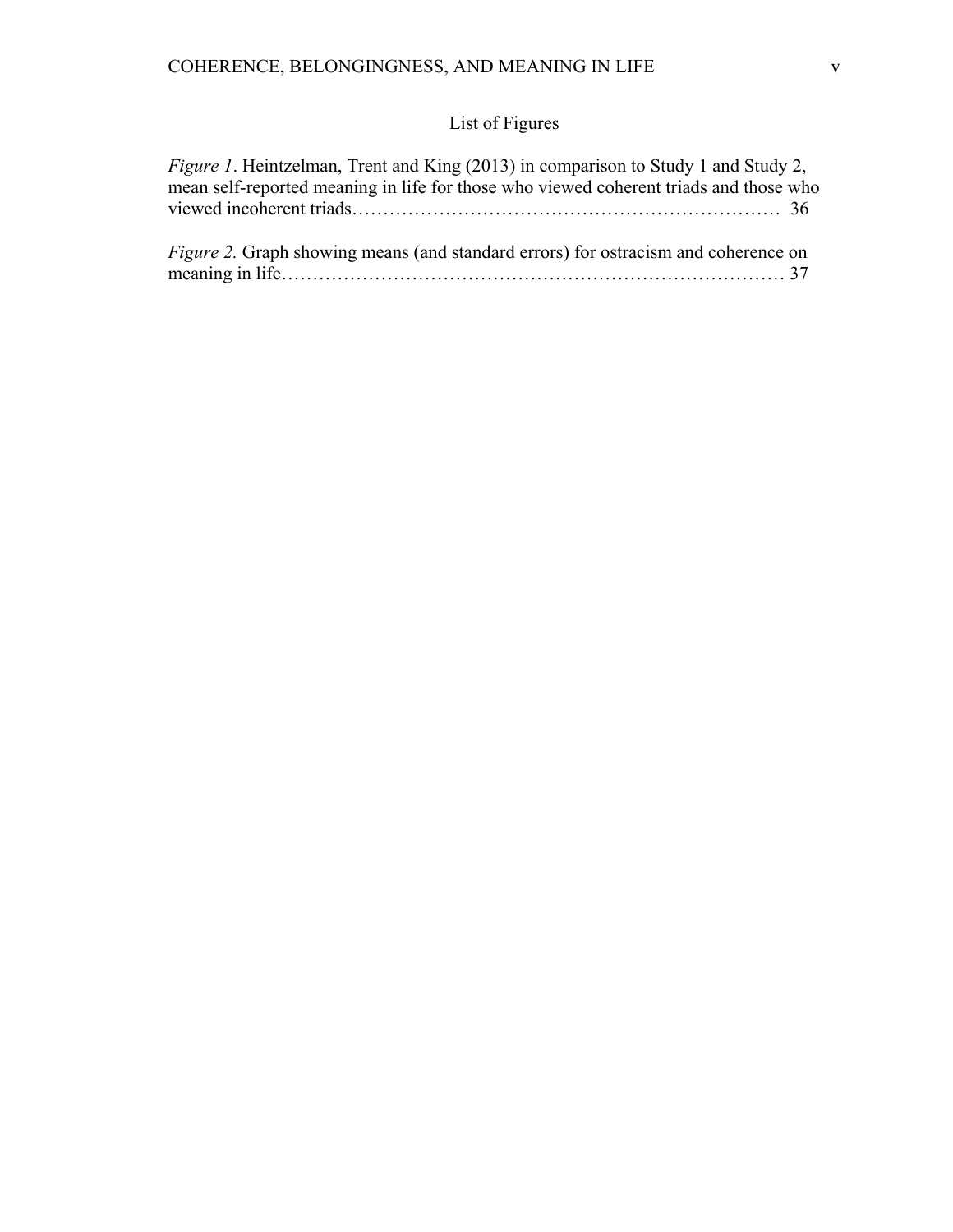# **List of Appendices**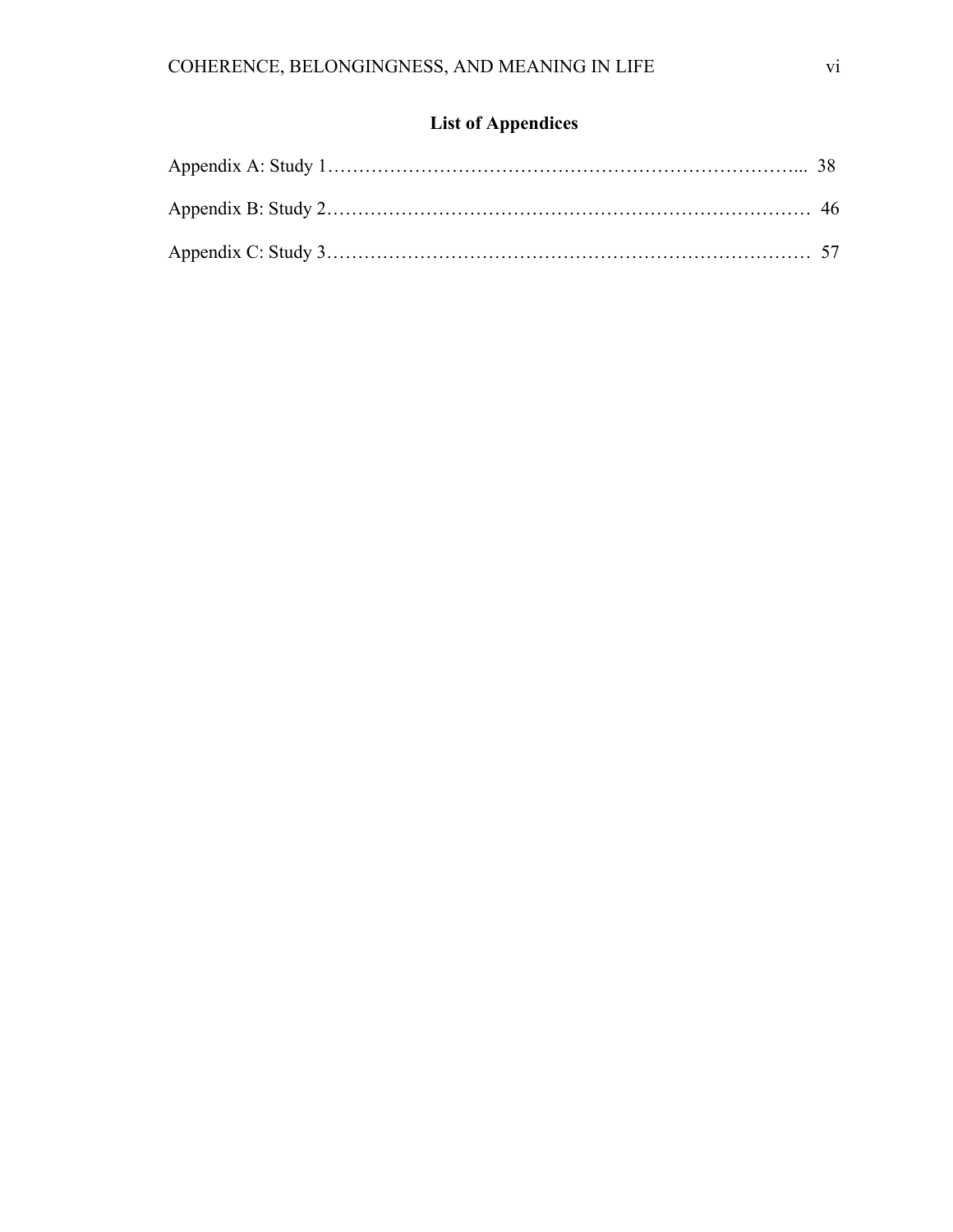Filling in the Blanks: Subtle Cues of Coherence, Belongingness and Meaning in Life

When asked, most people (at least in North America) say that their life is quite meaningful (Heintzelman & King, 2014). People from a broad range of life circumstances tend to evaluate their lives as meaningful, and on average these ratings are significantly over the midpoint of the rating scale, according to a recent review of two common meaning-in-life scales (Heintzelman & King, 2014). Research suggests that perceiving that one's life is meaningful is linked with a range of positive features: selfreported meaning in life (MiL) is associated with higher life satisfaction (Steger  $\&$ Kashdan, 2007; Steger, Oishi, & Kesibir, 2011), better self-reported health (Steger, Mann, Michels, & Cooper, 2009) and more adaptive coping (Park & Folkman, 1997). Those who indicate that their life is not meaningful tend to report greater likelihood of psychological distress (Debats, van der Lubbe, & Wezeman, 1993), and depression (Steger & Kashdan, 2009). As there are many positive associations between MiL and positive states and negative associations with negative states, there may be importance to understanding what makes life feel meaningful.

Although people seem able to evaluate the extent to which their life is meaningful, it is often more difficult for them to explain why their life is or is not meaningful. Frankl (1963) argued that people have an innate "will to meaning", or in more current terms, a fundamental need to imbue their experiences with an order, purpose, or coherence. Baumeister (1991; Crescioni & Baumeister, 2013) proposed that people satisfy their need for meaning through the construction of purpose (a reason for living), through living up to a moral standard, through perceptions of control or efficacy, and through feelings of self-worth. From Baumeister's perspective, life is meaningful to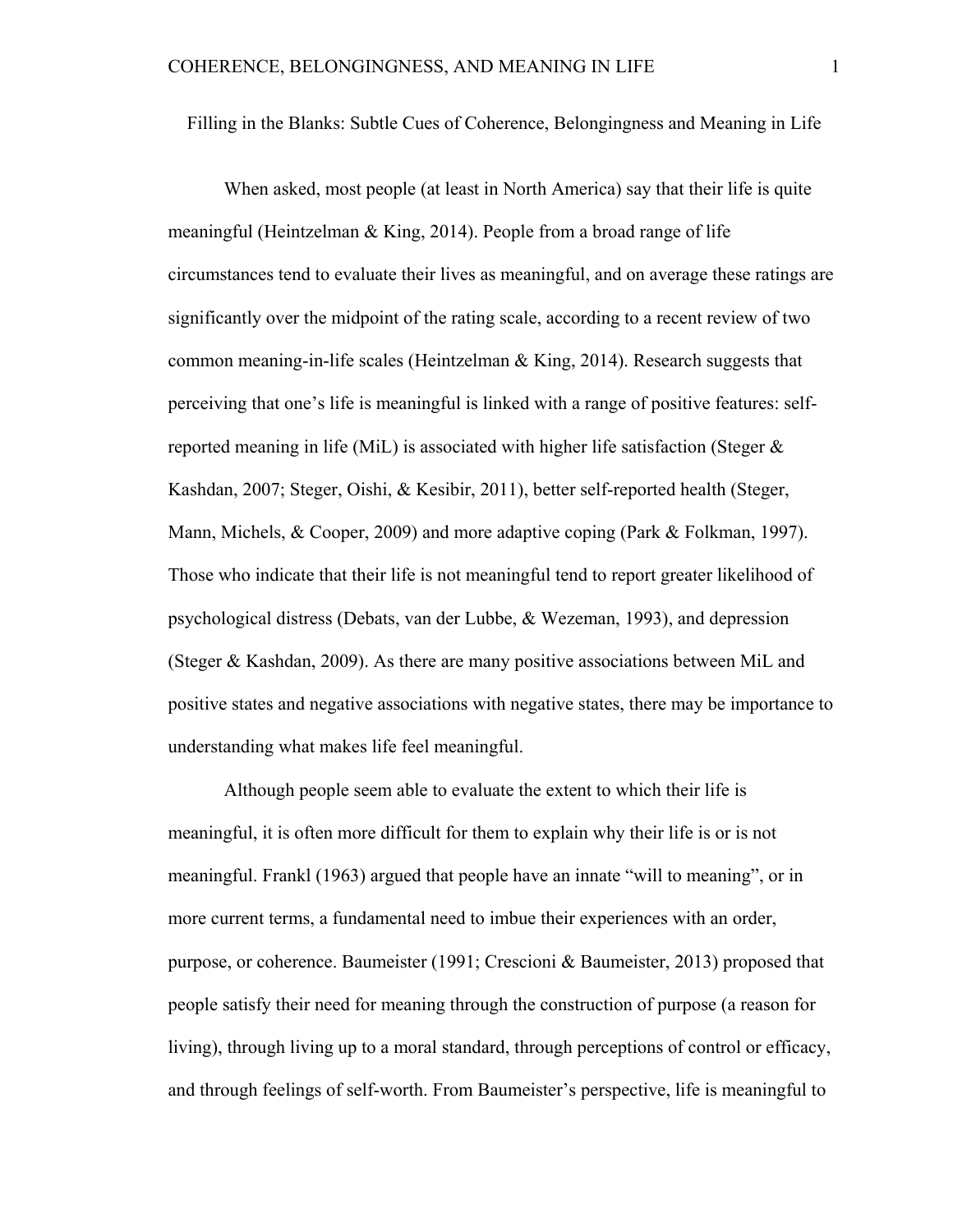the extent that one has an abiding purpose (e.g., to get rich, to raise one's children), that one's behaviour is justified, that one has some control over one's destiny or direction in life, and that one is a good and decent person. Steger (2009, 2012) tried to encompass multiple definitions by arguing that meaning is a web of connections that help make sense of and comprehend one's life and provides the perception of significance and purpose in life.

In general, definitions of MiL offered by researchers tend to incorporate three themes. First, MiL includes a sense of purpose. Purpose is thought to arise from the pursuit and attainment of valued goals that are meaningful to the individual (McKnight & Kashdan, 2009), and gives the individual an overarching aim or sense of direction in life. For example, one may feel a sense of purpose when pursuing a medical degree as a step towards becoming a doctor. Second, MiL includes a sense that one possesses significance. Significance is a personal feeling of value or importance that may include mattering to others, or forming a legacy (Steger, Fitch-Martin, Donnelly & Rickard, 2014). One may feel significance from making a difference in one's community, or creating a business that will be passed on to one's children. Purpose and significance are motivational constructs in the sense that people strive for these aspects to create a meaningful life. The third aspect is comprehensibility. MiL comes from perceiving that one's life 'makes sense'; that one can understand or comprehend some order in one's life (Heintzelman & King, 2014). For example, people tend to believe that things will happen as expected and there is predictability, such as waking up in the same place you went to sleep. Unlike the first two aspects, which are motivational, comprehensibility is something that tends to be perceived rather than pursued (Baumeister  $& Vohs, 2002$ ).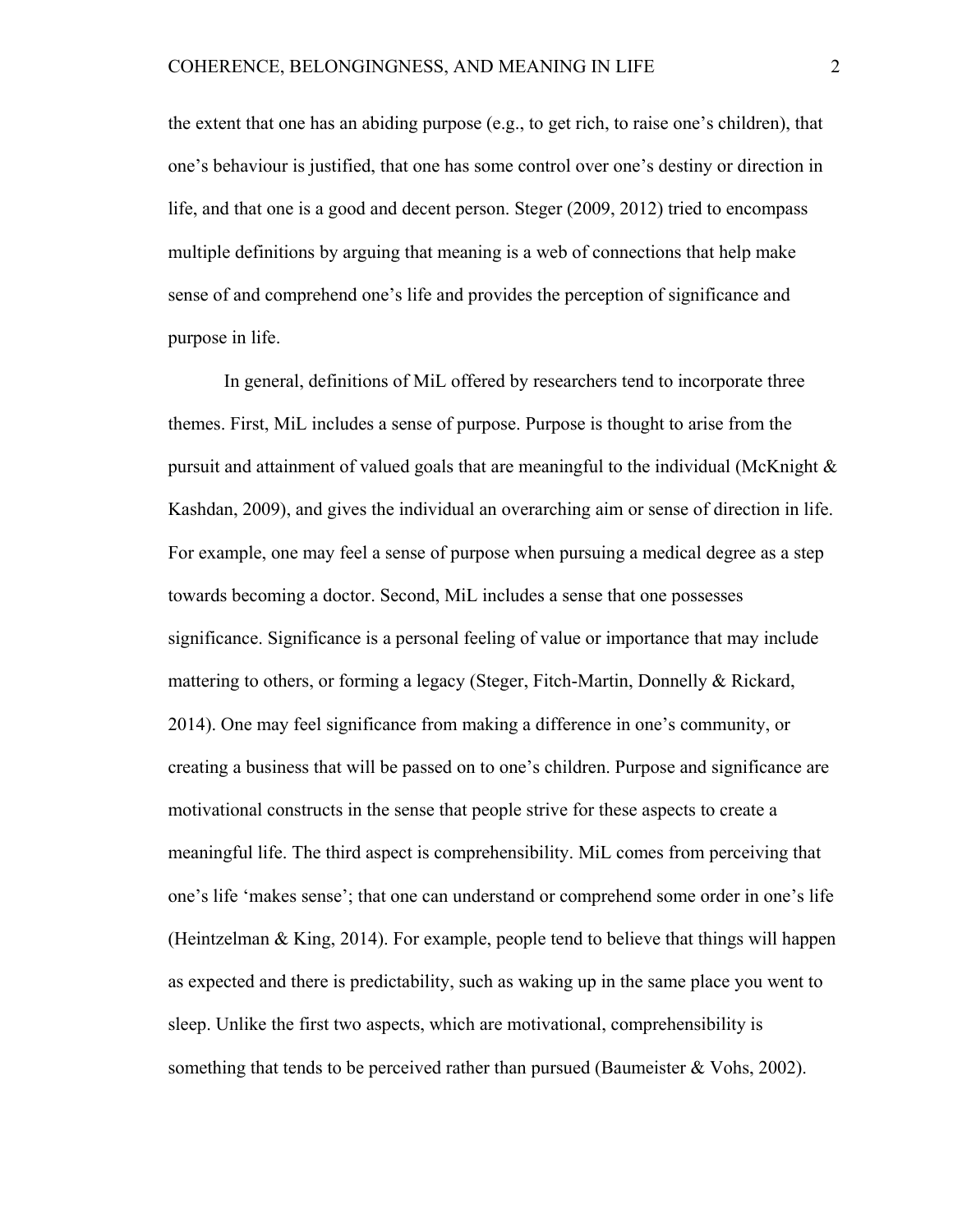Life makes sense when one is able to 'connect the dots' in one's life. It is important to note that each of these aspects is subjective and hence somewhat malleable and responsive to one's circumstances. For instance, one would expect that one's perceived meaning in life will drop when one senses that one is not progressing toward (or lacks) important personal goals, that one does not matter to others, or when one feels that one is adrift in a chaotic world. Overall, meaning in life is the feeling that people have when their lives and experiences matter, make sense and are motivated.

Detecting reliable connections in the environment may function as a signal that life 'makes sense' (Heintzelman & King, 2014). Comprehensibility, also referred to as the feeling of coherence, is conceived as the recognition of an association between stimuli that form a meaningful concept without conscious reasoning (Horr, Braun, Zander, & Volz, 2015). When there is no relationship detected between stimuli, then the information is understood as incoherent. The feeling of coherence is thought to be detected intuitively, and coherence judgements decrease when individuals use rational thinking (Topolinski & Strack, 2008). According to Heintzelman and King (2013), these feelings of coherence and connection can come from observing patterns, regularities and overlearned associations. They are characteristics of the world and intuitive processing may track these patterns in our external reality. Intuitive information processing of patterns in the environment may help individuals have a "gut-feeling" or "intuitive hunch" that the world is ordered and makes sense. Individuals may indicate that the experience feels 'right' even though they may not be able to explain how or why they feel this way. Intuitive perceptions of coherence have previously been found using visual object recognition (Volz & Von Cramon, 2006), auditory judgements (Volz, Rubsamen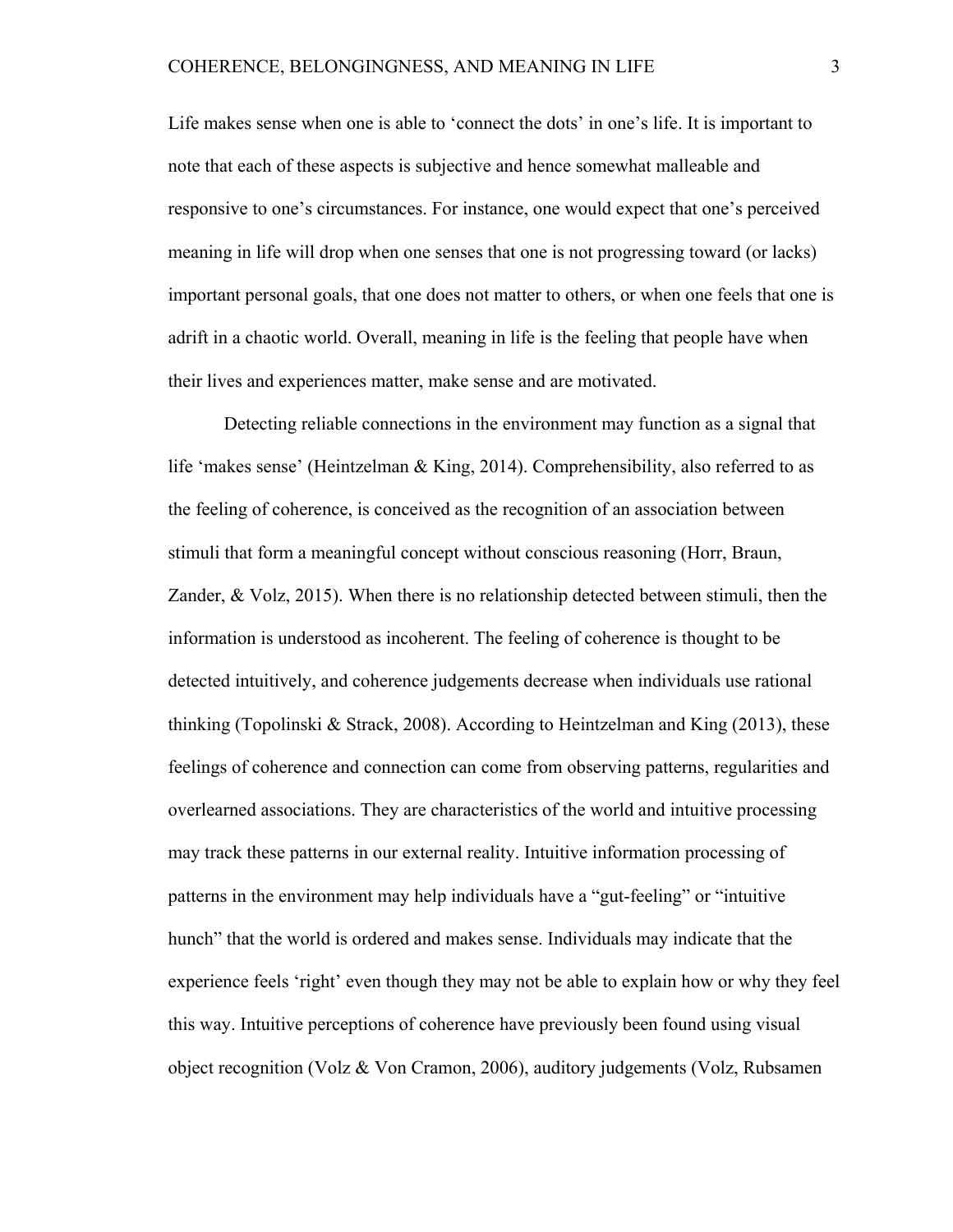& von Cramon, 2008), and also semantic judgments (Topolinski & Strack, 2008). Heintzelman, Trent and King (2013) proposed that subjective feelings of meaning in life emerge from these intuitive feelings about reliable patterns in the environment. Even subtle cues of coherence are thought to influence the experience of meaning in life. Though patterns in the environment may seem to be something potentially trivial to meaning in life, Heintzelman et al. (2013) argued that this intuitive perception of coherence could unconsciously colour a person's perception that his or her life has meaning. In a series of experiments, Heintzelman and colleagues (2013) showed that people's perception of meaning in life tends to be lower after exposing them to seasonal images out of order or word triads lacking a common theme relative to those who were exposed to seasonal images in order or word triads that have a common theme. These effects do not appear to be due to affect that might be associated with viewing the images or triads.

 It is surprising that one's perceived meaning in life could be significantly affected by such a subtle cue as word triads that have or do not have a common theme, or by seasonal images presented in order of seasons or out of order. In the everyday social world, people are exposed to millions of stimuli, many of which do not have a coherent order. We do not consciously detect patterns in the people that walk past us at a shopping centre, or the colour or shape of cars on the road or houses in a block. It seems unlikely that such randomness in the natural or man-made world that we find ourselves in each day would have a deleterious effect on how meaningful we perceive our life to be. Indeed, it might be argued that perceiving too much order or predictability in our life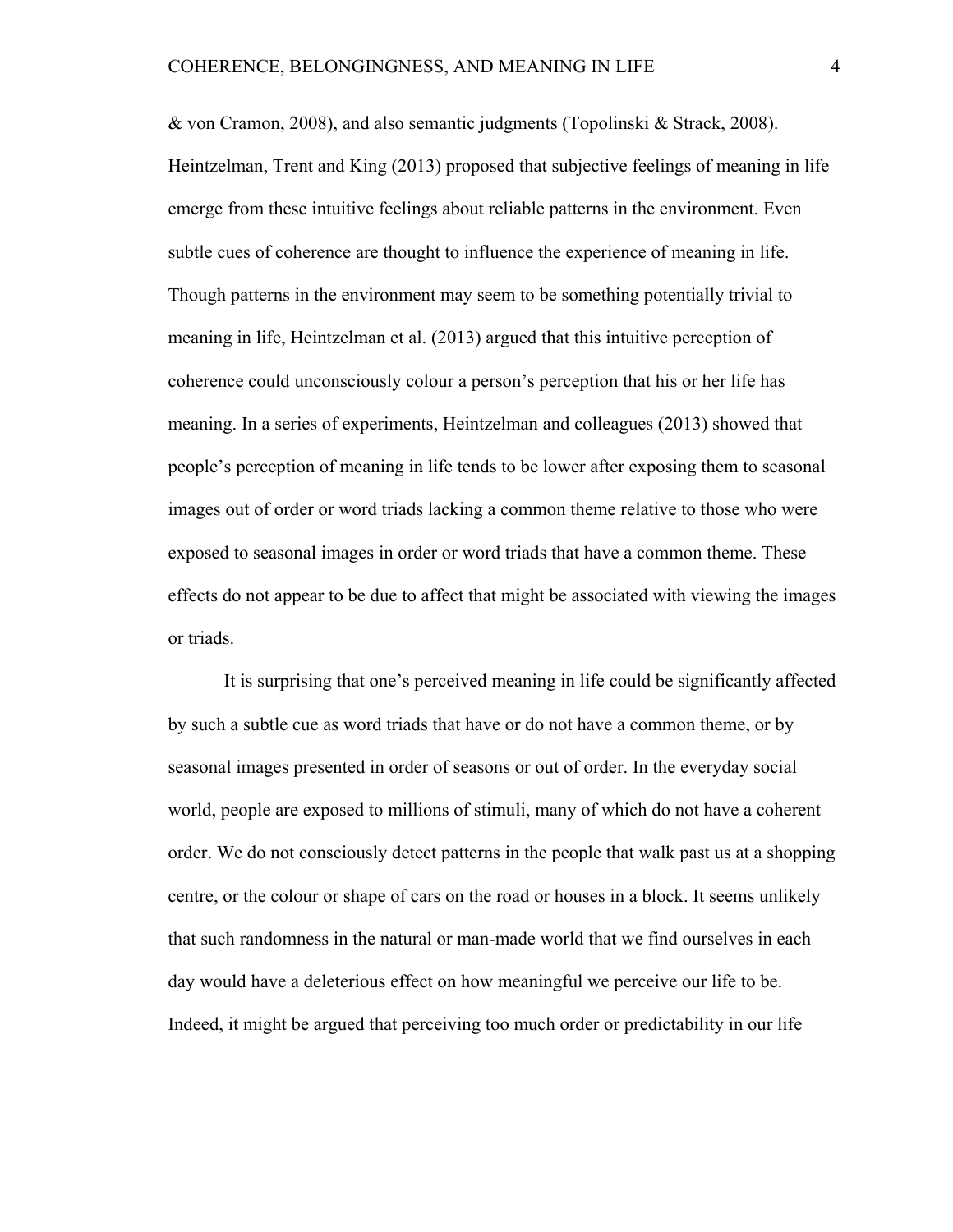makes life seem boring and mundane. With these doubts about the Heintzelman et al.'s (2013) results, I attempted to replicate one of their experiments.

## **Study 1**

Heintzelman, Trent and King (2013) introduced a novel approach to investigating how patterns in our environment might affect meaning in life. In their Study 4, they randomly assigned MTurk participants to view a series of either ten word triads where each triad had a common theme or ten word triads where each triad did not have a common theme. After being exposed to one of these two conditions, their participants were asked to rate the extent to which their life was meaningful using questions drawn from various MiL questionnaires. Heintzelman and colleagues (2013) reported that those exposed to the triads with a common theme reported greater meaning in life than those exposed to triads without a common theme  $(d = .44)$ . Using the same stimuli, I conducted a direct replication study of Heintzelman et al.'s (2013) Study 4.

#### **Method**

**Participants**. Participants were recruited from Amazon's Mechanical Turk (MTurk) system. Through MTurk, 175 participants (76 male and 99 female; mean age = 37.47) completed the online survey. This sample size was based on Heintzelman et al.'s (2013) sample size. Participants were paid \$1 for completing the study, like the original study.

**Procedure and Measures.** After completing an informed consent form that described the purpose of the study as an investigation of the cognitive aspects of reading comprehension, participants were randomly assigned to view a series of ten word triads. In the coherent condition, the triads were made up of words that had something in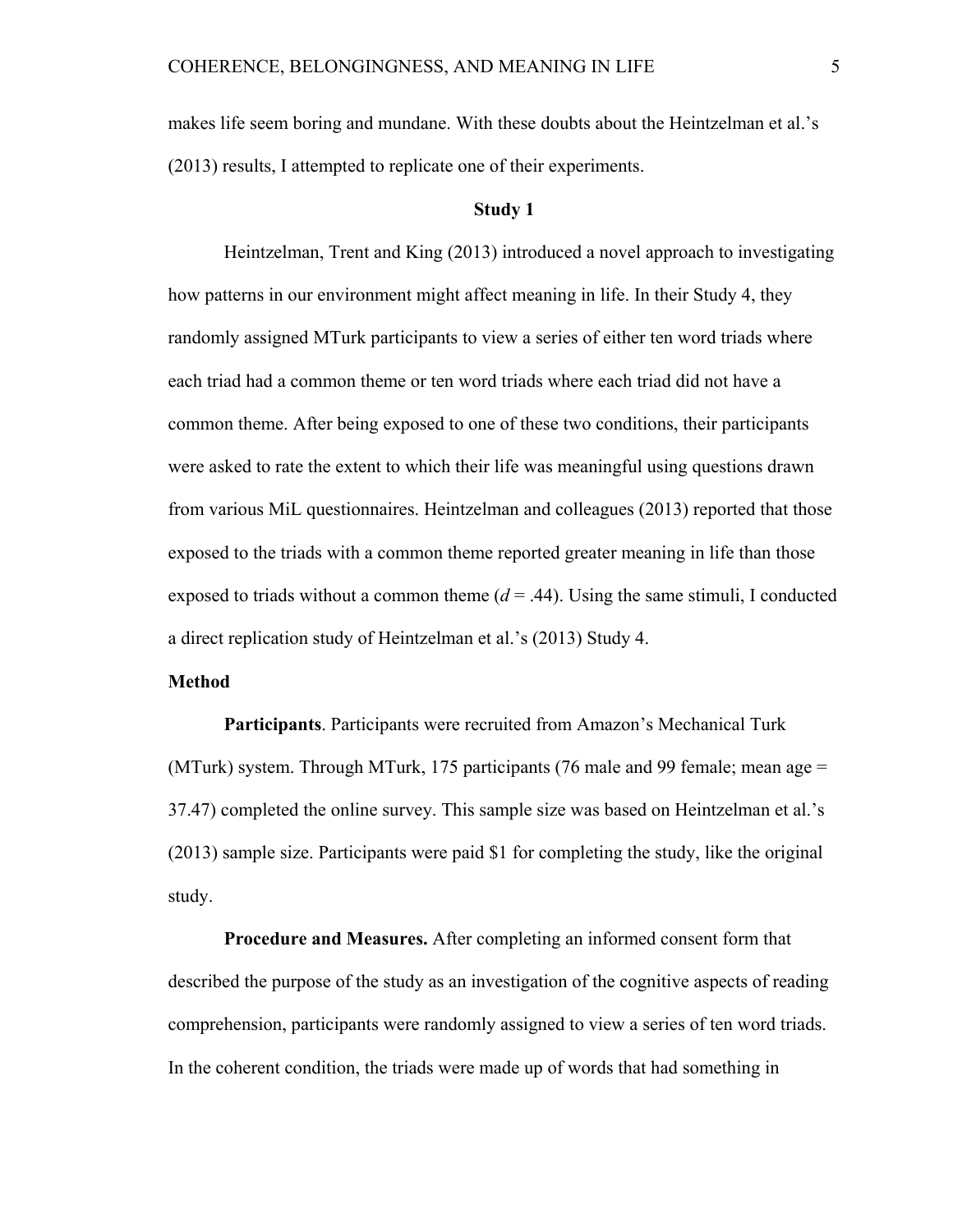common (e.g., Falling, Actor, Dust; common associative word is Star). In the incoherent condition, the words in the triads did not have something in common (e.g., Falling, Quick, Shade) (see Appendix A for the complete set of word triads). The same 30 words were used in the two conditions. Each triad was presented for four seconds before the screen automatically advanced to the next triad. Participants were instructed to read each triad carefully.

Immediately after completing the triad task, participants completed a five-item measure of Meaning in Life. The five items were selected by Heintzelman, Trent and King (2013) to focus on items including the words meaning and purpose. The five items were selected from established MiL measures: "My life has a clear sense of purpose" from the Presence of Meaning subscale of the Meaning in Life Questionnaire (MLQ; Steger, Frazier, Oishi, & Kaler, 2006); "I have found a really significant meaning in my life" and "I have a sense of direction and purpose in my life" from Krause (2004); and "My existence is very purposeful and meaningful" and "As I view the world in relation to my life, the world fits meaningfully with my life" from Crumbaugh and Maholick (1964). Items were rated on a scale from 1 (not at all) to 7 (extremely much). Cronbach's alpha for the MiL scale was 0.962.

Participants then completed a measure of positive and negative affect. The positive affect subscale consisted of three positive affect descriptors (happy, cheerful, and pleased), each rated on a 7-point scale (1 = 'not at all' to 7 = 'extremely much') ( $\alpha$  = 0.966). The negative affect subscale included two negative affect descriptors (anxious and worried), each rated on the same 7-point scale ( $\alpha = 0.902$ ).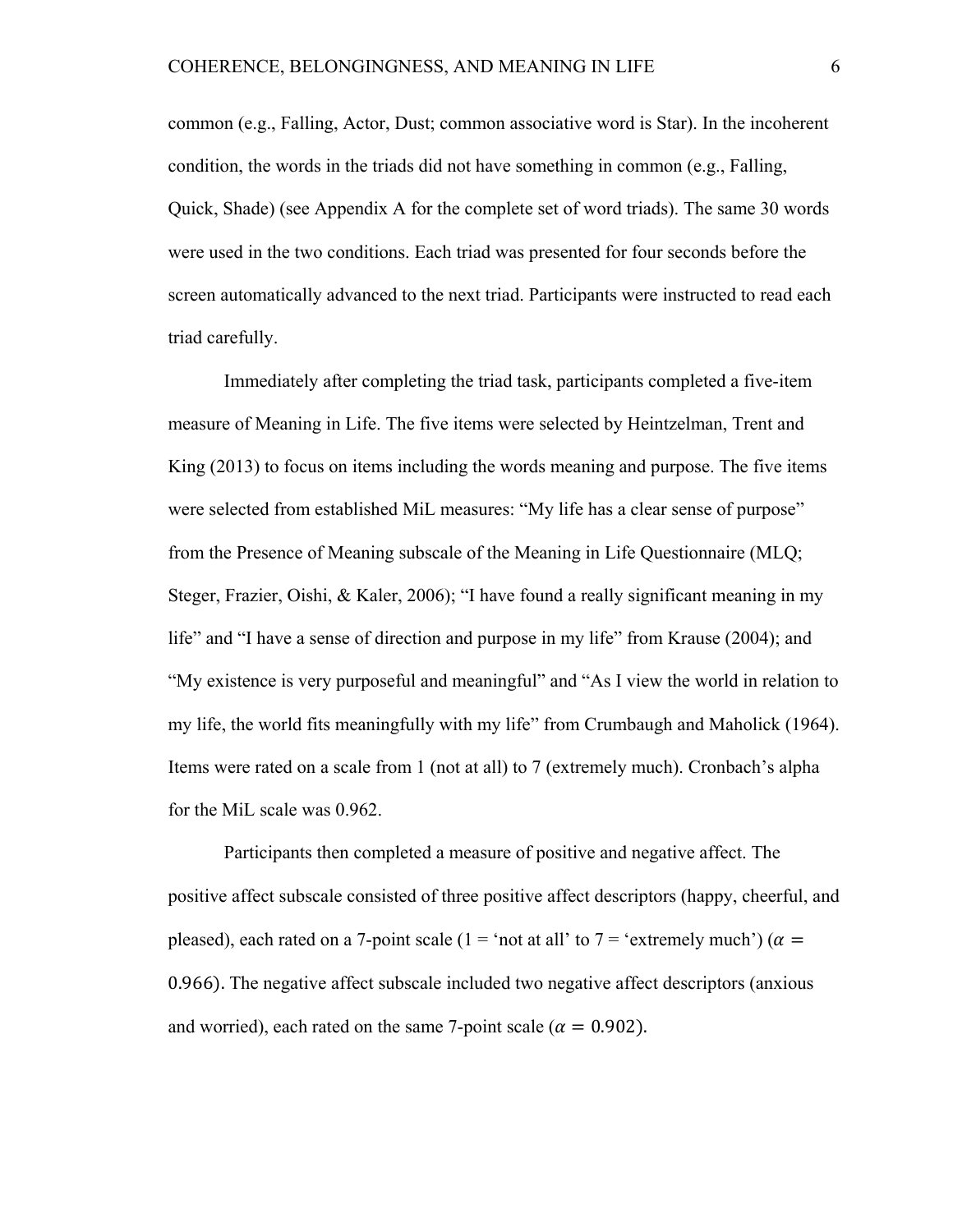Participants in the coherent condition did not rate their lives as more meaningful  $(M = 5.08, SD = 1.50)$  than those in the incoherent condition  $(M = 4.99, SD = 1.52)$ , *t*  $(173) = .41, p = 0.69, d = .06$ . Positive affect did not differ significant between coherent  $(M = 5.13, SD = 1.45)$  and incoherent  $(M = 4.83, SD = 1.46)$  condition,  $t(173) = 1.39, p =$  $.17, d = 0.21$ . Likewise, there was no difference in negative affect for the coherent ( $M = 1$ 2.52, *SD* = 1.64) and incoherent (*M*=2.82, *SD* = 1.64) conditions,  $t(173) = -1.20$ ,  $p = .23$ ,  $d = -0.18$ .

# **Discussion**

My attempt to replicate one of Heintzelman et al.'s (2013) key studies was not successful. Unlike their participants, those in my study who viewed patterned words did not have an increase in perceived meaning in life relative to those who viewed the random word triads (see Figure 1 for comparison). All methods and measures were a direct replication of their study. Although one failure to replicate may not cast much doubt on the reliability of Heintzelman et al.'s experiment, or on the validity of their theory, the findings do take on greater significance when considered in light of Hatfield's (2016) failure to replicate Heintzelman et al.'s (2013) Study 1. In Hatfield's (2016) study (also conducted in our lab), participants viewed 16 images of the four seasons that were either in the natural progression of the seasons or in randomized order (same stimuli as used by Heintzelman et al, 2013, Study 1). Counter to Heintzelman et al.'s findings, MiL scores for participants exposed to the seasonal order were not significantly different from those exposed to the trees in random order  $(d = .16 \text{ vs. } d = .49 \text{ reported in Heintzelman et }$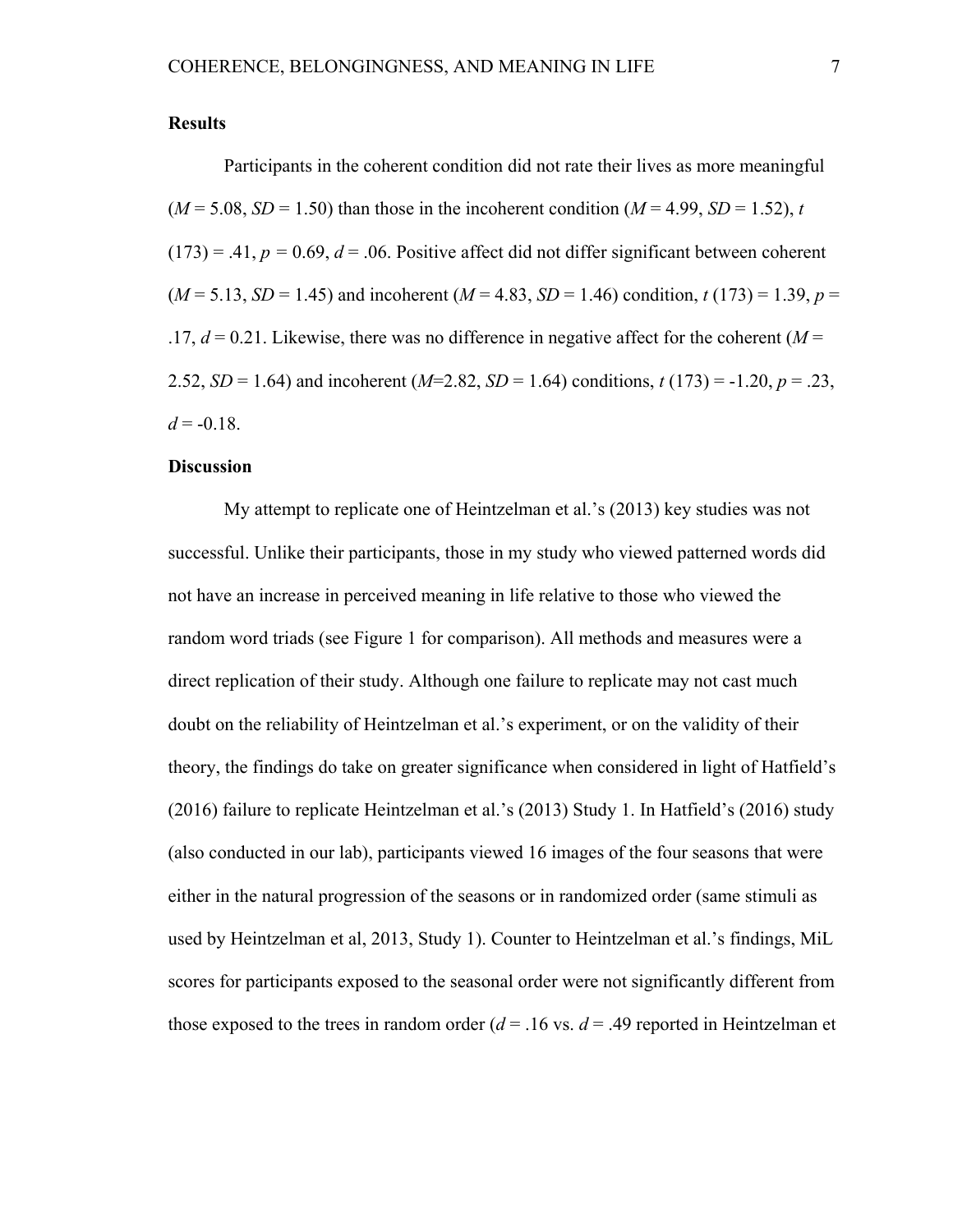al., 2013). Indeed, Hatfield (2016) reported a non-significant trend suggesting that meaning in life was rated higher among those who viewed seasons *out* of order.

#### **Study 2**

An extension to Study 1 was added in order to assess whether people intuitively discriminate between the coherent and incoherent triads. Bolte and Goschke (2005) found that participants in their studies were reliably able to judge intuitively the coherence of a triad, even if they did not have enough time to retrieve the solution. As well, Topolinksi and Strack (2008) showed that asking participants to read the word triads yielded better results in comparison to asking them to explicitly search for solution words. Therefore, I repeated the experiment but included a coherence detection check in the procedure. The manipulation check was predicted to show that participants would have higher intuitive detection in the coherent condition in comparison to the incoherent condition. Consistent with Heintzelman et al. (2013), the manipulation of coherent versus incoherent triads was not expected to influence mood.

#### **Method**

**Participants**. For Study 2, 340 participants (195 male and 145 female; mean age= 22.77) completed the online survey. Participants were recruited from both MTurk ( $N=$ 73) and SONA (N =267). Mechanical Turk participants received \$1 on their account for participation. SONA participants were given the choice to receive .25% credit towards their final mark or to receive \$5.

**Procedure and Measures**. Participants were asked to complete an online consent form that described the purpose of the study as an investigation of word play and personality. Participants were assigned randomly to either the coherent or the incoherent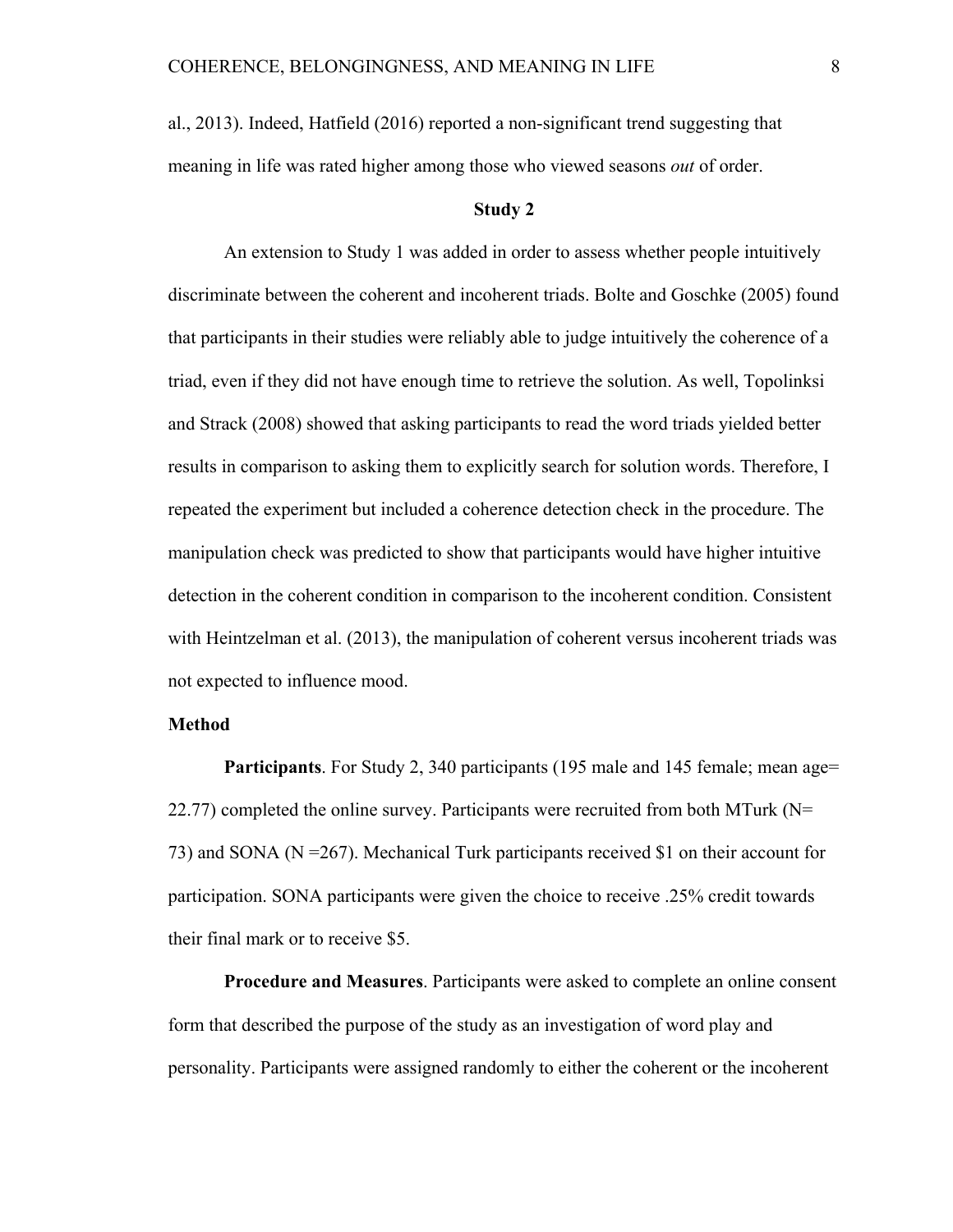condition as in Study 1. They were instructed to read the word triads carefully, and then to judge whether or not the words in each triad had something in common as fast as possible. If the words had a common meaning, participants were instructed to choose the 'coherent' option. If the words had no association, they were instructed to choose the "incoherent" option. They were then given an example of a coherent triad ("Broken, Clear and Eye, these words are 'coherent' because they have Glass in common"). Each triad appeared on the screen for 4 seconds, and then they had 4 seconds to select whether the word was coherent or incoherent. Immediately after completing the triad task, participants completed the same measures that were used in Study 1. For the meaning in life questionnaire, Cronbach's alpha for the items was 0.947. The positive affect items were at a Cronbach's alpha of 0.922 and the negative affect items were at 0.891.

# **Results**

In order to determine whether individuals were intuitively able to judge the coherence of the triad, I initially assessed the manipulation check. Participants in the coherence condition detected slightly more triads as coherent  $(M = 5.64, SD = 1.69)$  than those in the in the incoherent condition  $(M = 4.58, SD = 1.83)$ ,  $t(338) = 5.55, p < 0.001$ ,  $d = .60$ .

Participants from SONA and MTurk were analyzed together, as results showed these groups did not differ significantly in meaning in life,  $t(338) = 0.214$ ,  $p = 0.83$ . As in Study 1, there were no significant differences in meaning in life for those in the coherent condition ( $M = 4.86$ ,  $SD = 1.41$ ) and those in the incoherent condition ( $M =$ 4.72, SD = 1.55), *t* (338) = 0.86, *p* = 0.39, *d* = .09 (see Figure 1). Positive affect did not significantly differ in the two conditions, but participants in the coherent condition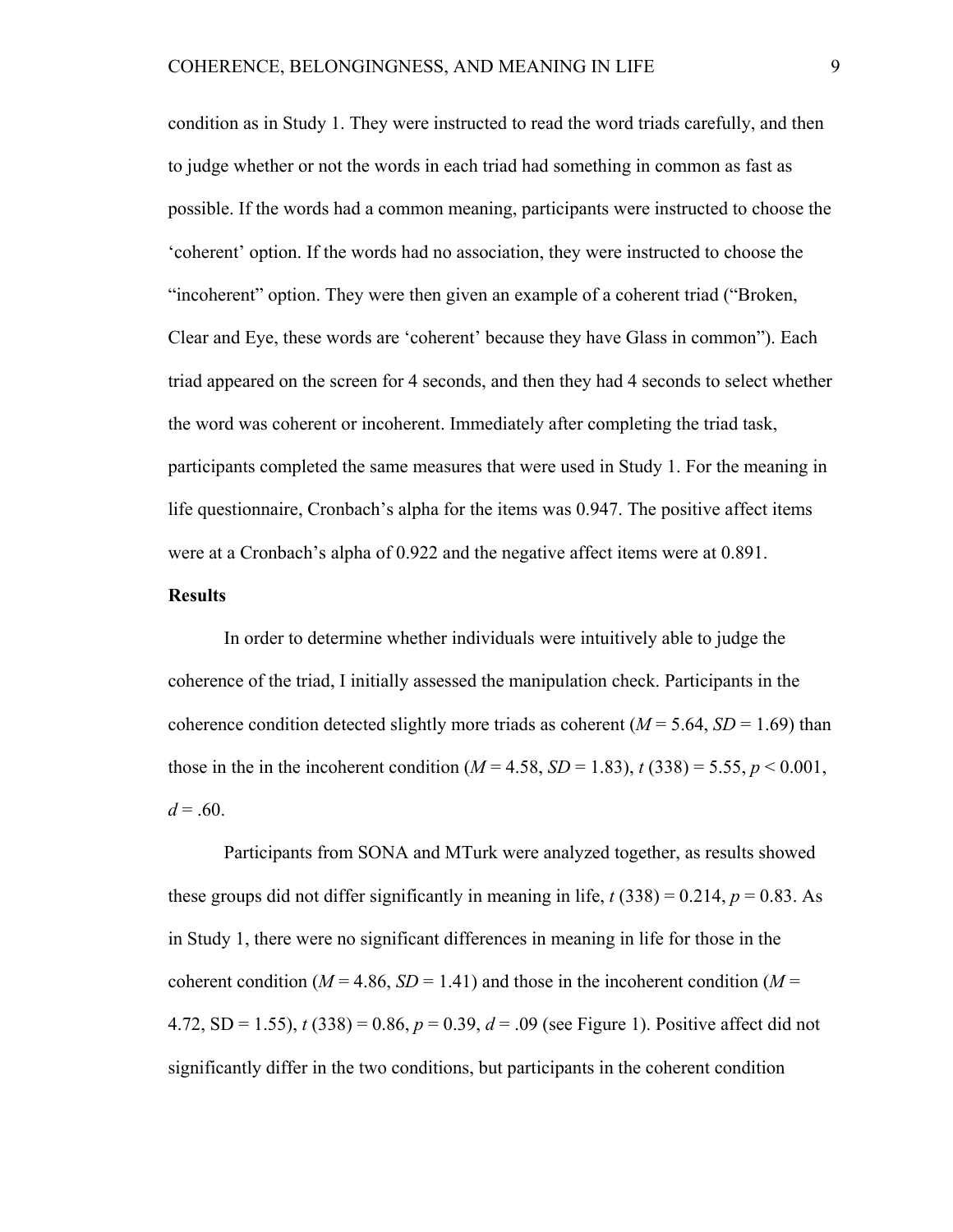reported slightly lower negative affect  $(M = 3.72, SD = 1.85)$  than those in the incoherent condition  $(M = 4.10, SD = 1.74), t(338) = -1.98, p = 0.05.$ 

 As not all participants in the coherent condition recognized the commonality in each triad, and some in the incoherent condition thought they recognized a commonality among words in some of the incoherent triads, I repeated the analysis including only those in the coherent condition who recognized commonality in at least 7 of 10 triads and those in the incoherent condition who recognized commonality in 3 or fewer of the 10 word triads. Even though participants who viewed coherent triads may have recognized significantly more patterns, they did not rate their lives as more meaningful  $(M = 4.75)$ ,  $SD = 1.48$ ) than those who viewed the incoherent patterns  $(M = 4.63, SD = 1.81)$ ,  $t(96) =$ .383,  $p = .70$ ,  $d = 0.07$ . Participants in the coherent condition ( $M = 4.72$ ,  $SD = 1.48$ ) indicate no difference in positive affect in comparison those in the incoherent condition  $(M = 4.31, SD = 1.69)$ ,  $t(96) = 1.272$ ,  $p = .21$ . The difference in negative affect disappeared, as the coherent condition  $(M=3.37, SD=1.90)$  was not significantly different than the incoherent condition ( $M=3.89$ ,  $SD = 1.66$ ),  $t(96) = -1.44$ ,  $p = .15$ .

## **Discussion**

 On average, the proportion of triads that were evaluated as coherent was higher for those who were in the coherent condition in comparison to those in the incoherent condition. Although it seems that those in the coherent condition were detecting more coherence, they did not perceive their life to be more meaningful than those presented with triads that did not have something in common. Even for the participants who recognized a larger proportion of the coherent triads in the coherent condition, they did not indicate that their meaning in life was more meaningful than the participants who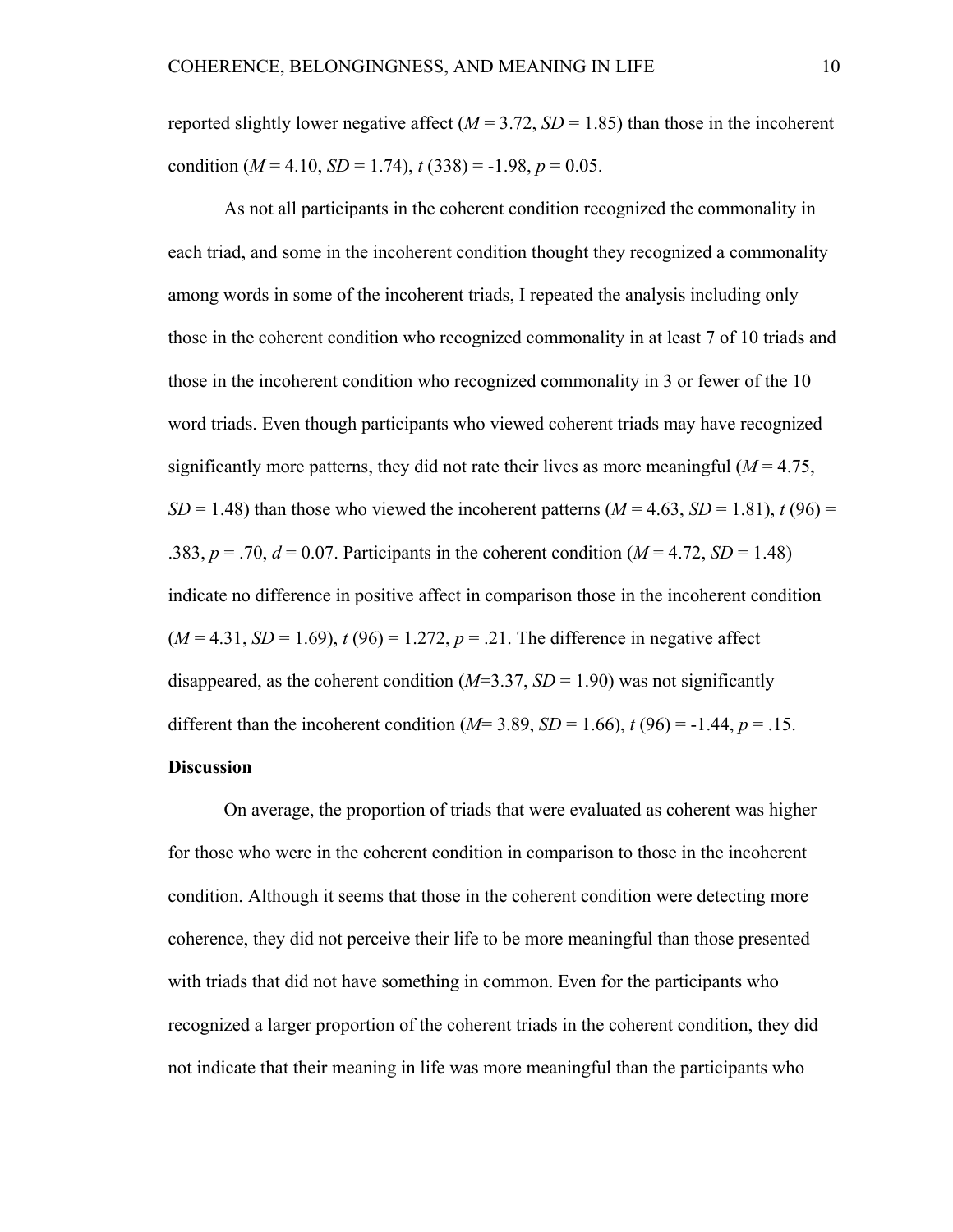recognized a larger proportion of incoherence in the incoherent conditions. The findings were inconsistent with Heintzelman and colleagues' (2013) original study, as we did not find the same effect.

 Our scepticism that these subtle patterns increase meaning in life grows with the results found in Study 1 and 2. Since many researchers have suggested that coherence is only one essential component in meaning in life, it may be beneficial to see how different components of meaning in life come together. Indeed, assessing how the other components, such as the motivational aspects of meaning in life, interact with coherence may help us assess a more comprehensive understanding of meaning in life. There is a chance that perceptual processing may be biased in order to increase the feeling of coherence to the individual when it is needed, such as when there is a larger threat to meaning.

The notion that our sense of meaning in life rises when we see coherence in the physical environment is questionable. There are countless parts of daily life that are stable and reliable, such as breathing air and the sun rising every morning. If regularities in our environment are sufficient to suggest coherence and hence promote MiL, then almost everyone should show increases in meaning in life (as long as the sun rises every morning, we still have a roof over our heads, and our loved one's still recognize us). Rather than perceptions of coherence promoting a sense of meaning in life, it seems more plausible that an apparent lack of coherence threatens one's sense that life is meaningful. That is, if an individual intuitively or explicitly detects that his or her environment is unstable or chaotic (the sun has not risen in the morning, I have no idea where I am when I wake up, or my loved ones don't seem to recognize me – at least in my present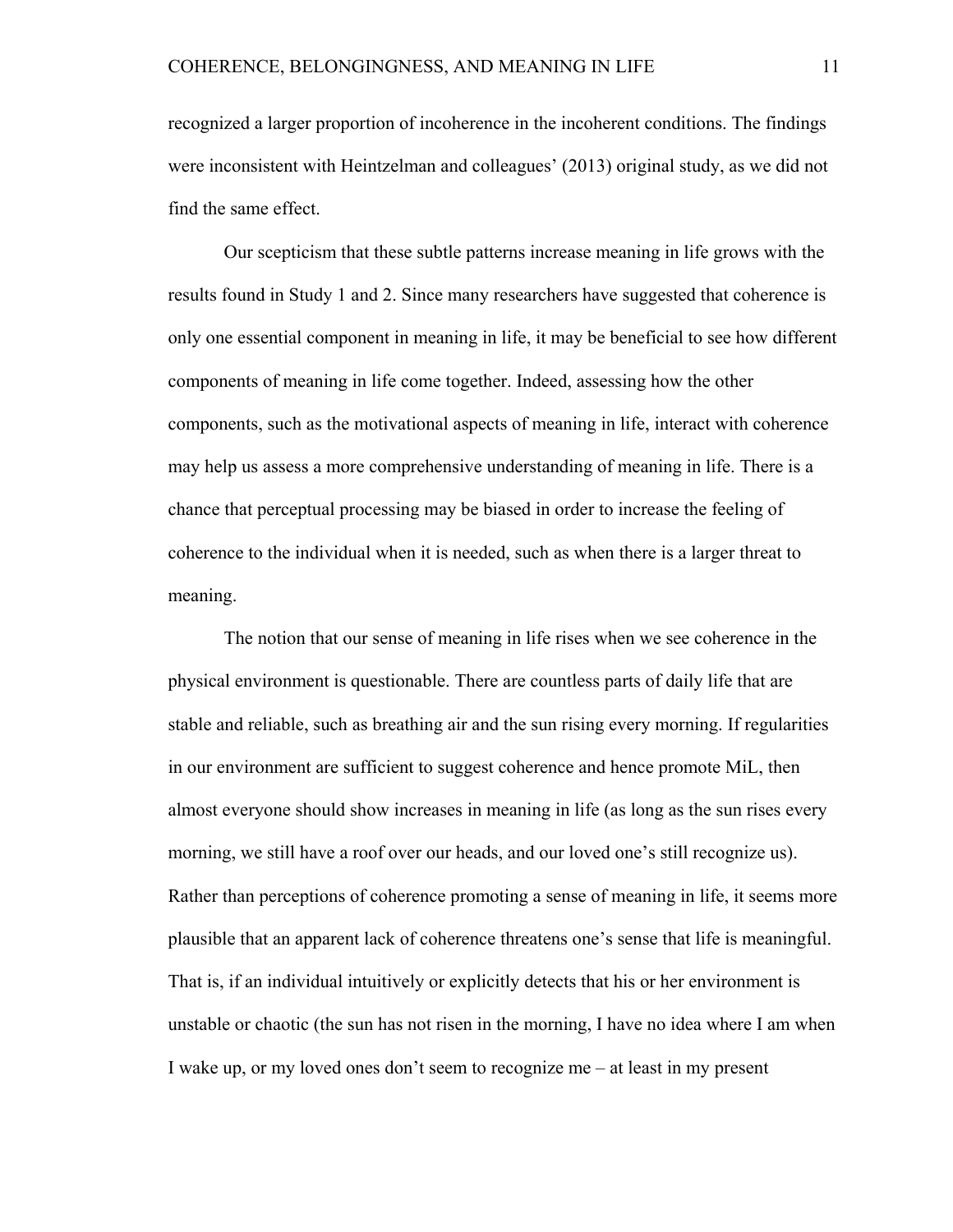condition), MiL may be undermined. In a world that is generally stable, predictable and coherent, something that appears incoherent or nonsensical is likely to elicit attention and sense-making effort (and hence a perception that life is a bit less meaningful than hitherto thought), whereas in a world that is generally unstable, unpredictable and chaotic (such as a war zone), something that appears to be coherent is likely to elicit attention and, perhaps, a sense that one's life does have more meaning than previously thought. Relative judgements about meaning may be influenced by contrasting the current situation with the norm (in a sense, one's expectations for the current situation). Therefore, it may not be that participants in these experiments who encountered coherent stimuli are gaining meaning as much as it is that participants encountering incoherent stimuli (when they expect coherent stimuli) are temporarily experiencing less meaning in life.

Although perceiving a lack of coherence may have an influence on one's sense of MiL, the purpose aspects of meaning should not be ignored. It is likely that purpose and coherence work together synergistically (Martela & Steger, 2016). Finding a clear purpose may be easier when the world makes sense; likewise, the world may seem more coherent when we are pursuing meaningful goals. Both need satisfying goals and a stable perception of the environment are thought to be critical for well-being especially during times of change (Wrosch, Scheier, Miller, & Carver, 2012). According to selfdetermination theory (SDT), the pursuit and attainment of intrinsic goals imbues life with meaning when purposeful action supports an individual's basic needs for autonomy, competence, and relatedness (Ryan & Deci, 2008). That is, SDT suggests that one will feel a sense of purpose (and hence meaning) to the extent that one is making progress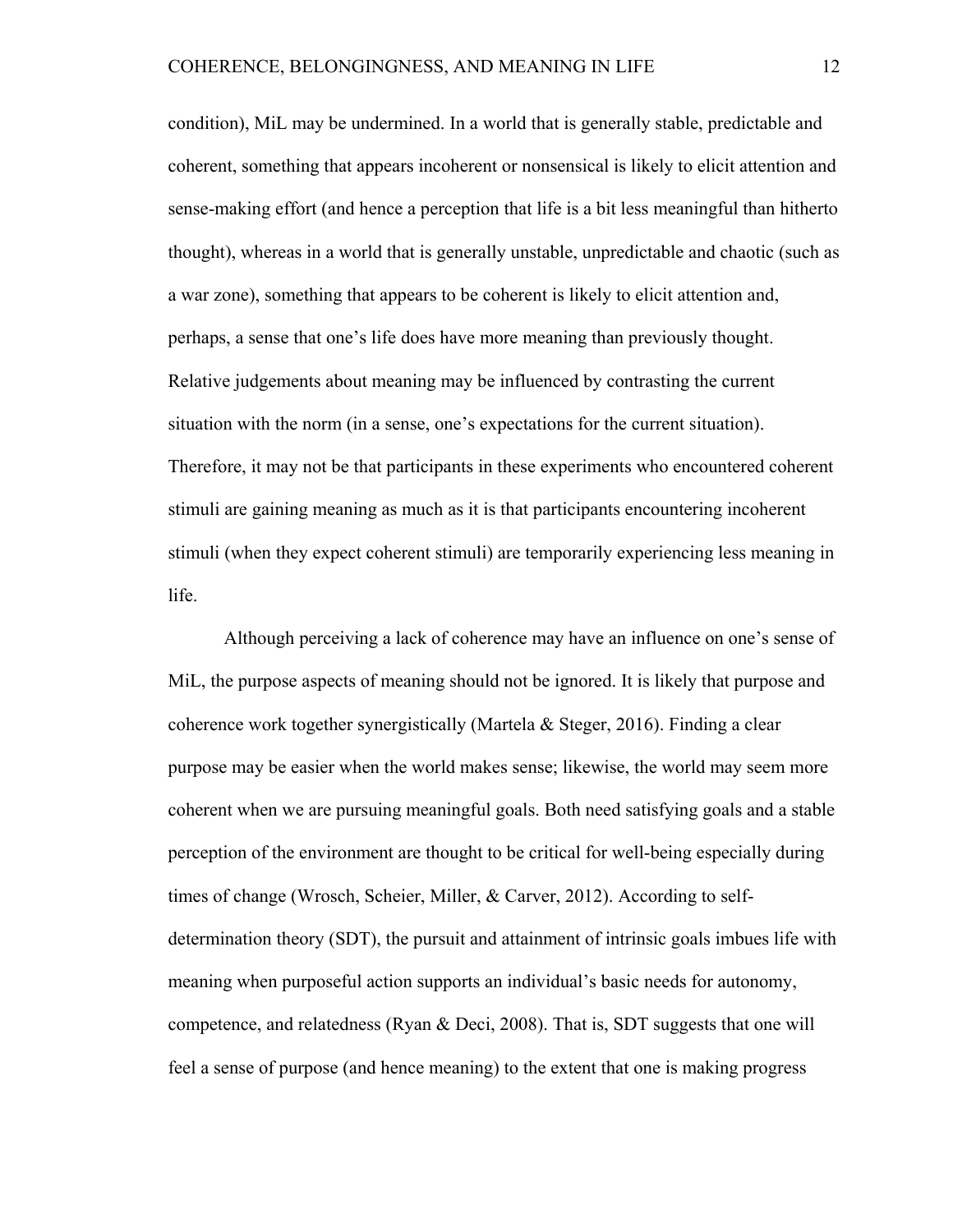towards goals that give one a sense of autonomy (the goal is freely chosen), competence (one experiences efficacy or control in the pursuit of the goal), or relatedness (the goals contributes to a feeling of belongingness) (Deci & Ryan, 2000). When these needs are fulfilled, individuals develop a capacity to explore and master their environment, as well as internalize values and practices to feel meaning and connection (Ryan, 1995). Previous studies have demonstrated that the satisfaction of each of these needs relate to feelings of meaning in life. For instance, with respect to relatedness needs, Hicks and King (2009) found that relatedness need satisfaction was related to self-reported meaning in life, and Lambert et al. (2013) showed that experimentally increasing a feeling of belongingness in people increased the perception that their life was meaningful. Research also has indicated that perceptions of meaning in life are reduced after being excluded or ignored (Stillman et al., 2009; Zadro, Williams, & Richardson, 2004). With respect to autonomy need satisfaction, Trent and King (2010) found that in addition to relatedness, perceived autonomy was associated with greater meaning in life, especially when participants were asked to make a fast judgment about MiL, in comparison to a slow and thoughtful judgement. They believe this is because these needs are the most central sources of information for MiL. Finally, research has also indicated that competence need satisfaction is also associated with greater meaning in life (Trent & King, 2010). In sum, there exists a great deal of correlational data indicating links between satisfaction of fundamental needs and perceptions that one's life is meaningful.

If maintaining a sense that life is meaningful is important to well-being, then people should be motivated to restore meaning when one source of meaning is compromised. For instance, if one should experience something that does not 'make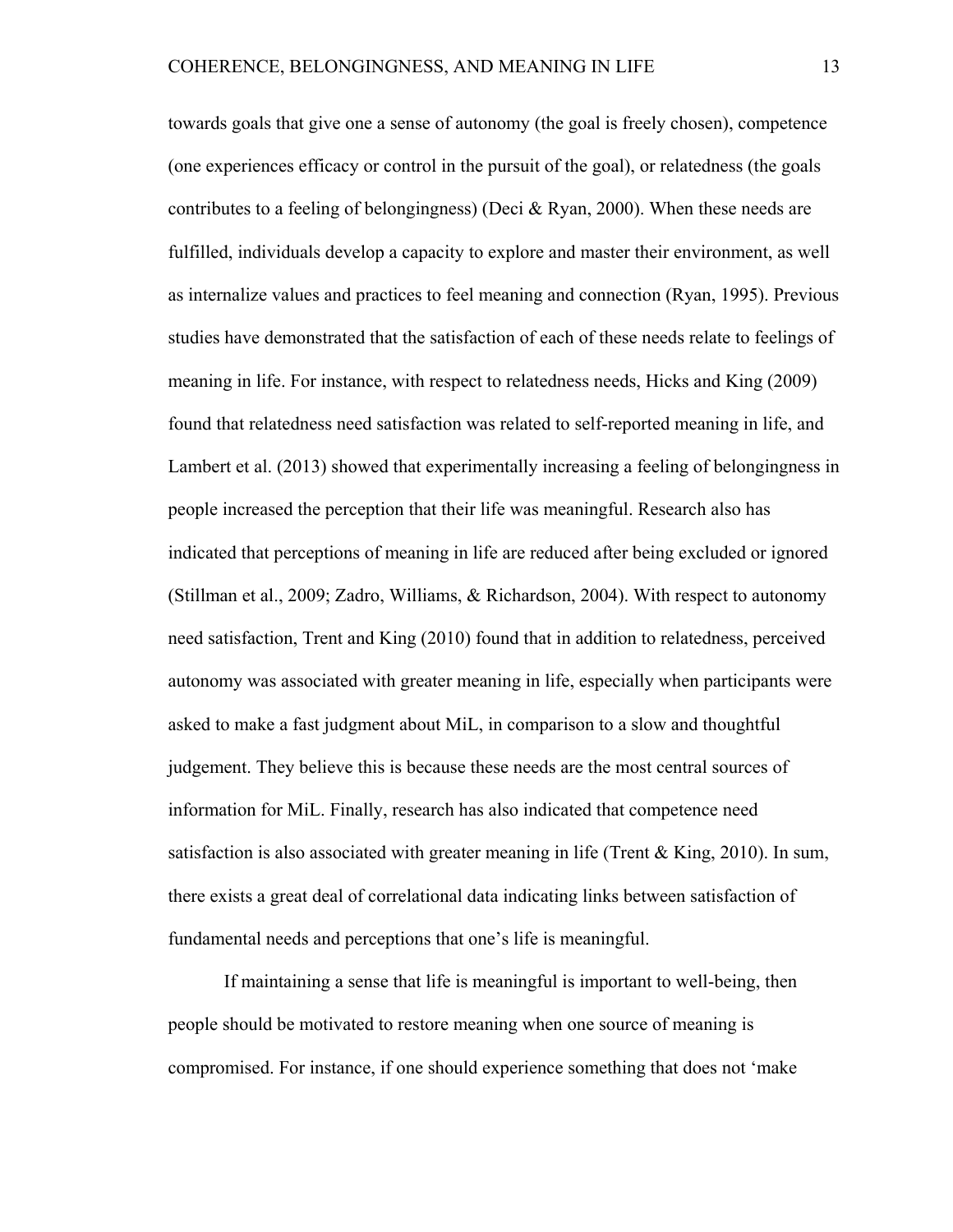sense' or a loss of self-esteem, then one should be highly motivated to fill the meaning vacuum. In general, any form of threat to important resources or goals should produce anxiety. This anxiety then motivates the individual to alleviate the aversive arousal (Jonas et al., 2014; Harmon-Jones, Harmon-Jones, & Price, 2013). Heine, Proulx and Vohs (2006) suggest that people can restore a sense of meaning by promoting a different source of meaning than the one that was initially threatened (a process that they refer to as 'fluid compensation' or the reaffirmation of meaning structures). Tullet, Teper, and Inzlicht (2011) refer to this approach as an indirect strategy to compensation, which contrasts with direct strategies that promote the same source as that which was threatened. According to the Meaning Maintenance Model (MMM), people seek coherent relations within the external world, within themselves, and between themselves and the external world. In particular, MMM states that violations to meaning, certainty or control increase motivation for identifying patterns in the environment (Proulx & Heine, 2009). Consistent with this idea, Proulx and Heine (2009) found that motivation to perceive patterns in the environment and ability to accurately detect patterns were enhanced after a meaning threat relative to when no meaning threat was present. According to MMM, people seek a predictable environment in order to act effectively. Identifying order or patterns in the environment after a threat can help individuals restore a sense of coherence in order to avoid cognitively taxing searches for meaning (Heine, Proulx, & Vohs, 2006). This may help individuals realize the coherence between themselves and the environment, how they fit in these patterns and relate to the grand scheme of things (Heine et al., 2006).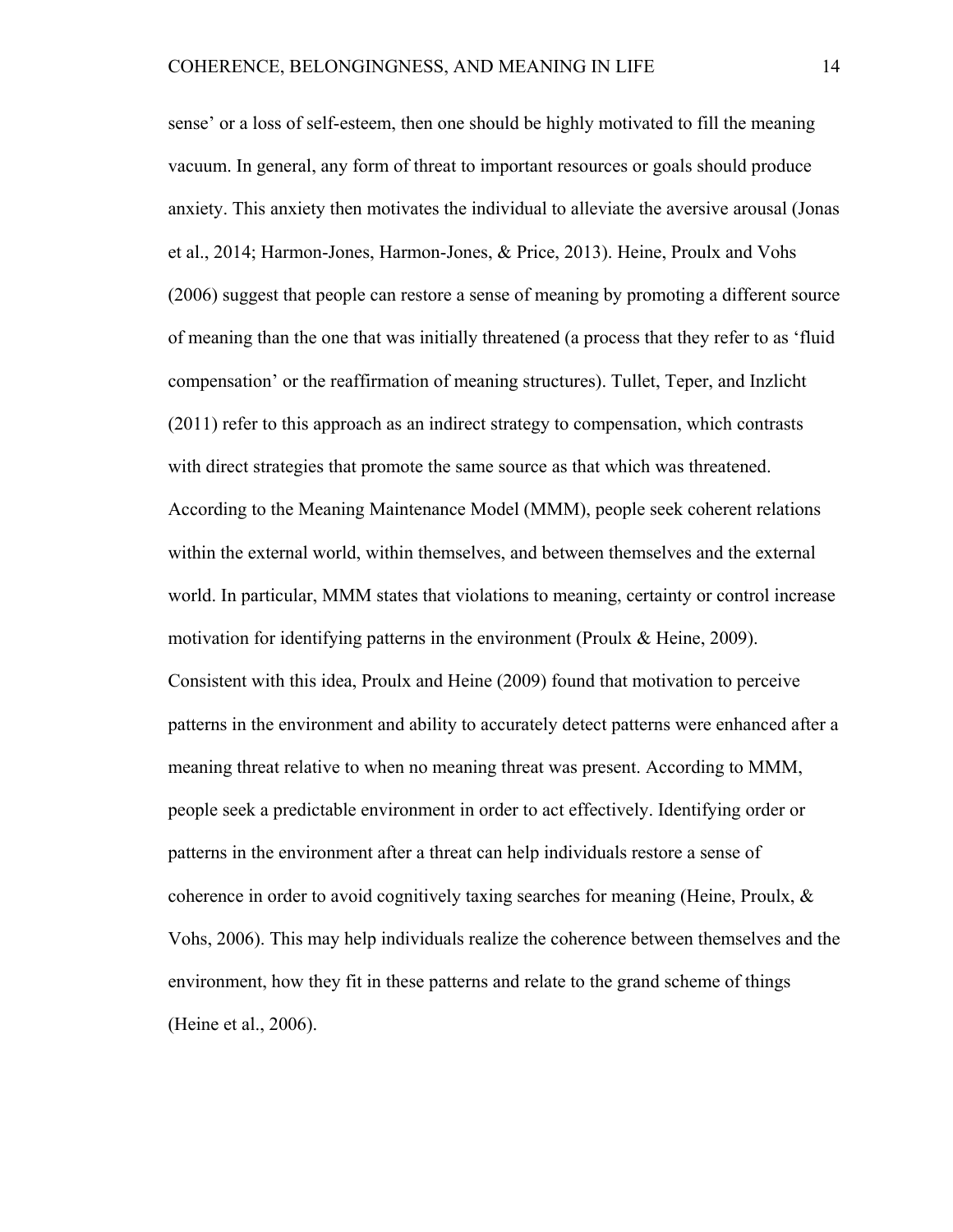Ostracism (social exclusion) has been previously identified as a highly effective way to decrease meaning in life (Stillman et al., 2009; Willams, 2009; Zadro, Williams, & Richardson, 2004). A young boy who is rejected by the girl he loves, the elderly man who is rarely visited by his family, and the student who is picked last for a team all may feel a loss of meaning in life due to social exclusion. This drop in meaning may be due to the fact that social exclusion impedes future goal attainment and threatens basic psychological needs, especially the need for belongingness. Although it has been rarely approached from a self-determination perspective, there are indications that the basic psychological needs of competence, belongingness, and autonomy may play a distinct role in how social exclusion decreases meaning in life. Ricard (2011) revealed that social exclusion (manipulated using the future life alone paradigm; Baumeister, Twenge,  $\&$ Nuss, 2002; Twenge, Baumeister, Tice, & Stucke, 2001) decreases satisfaction of all three basic psychological needs, whereas social inclusion increases satisfaction of these needs when compared to the control condition. Similarly, Williams (2001; Williams & Zardo, 2005) indicates that ostracism threatens at least four fundamental needs that roughly align with the self-determination perspective: the need to belong, self-esteem, need for control of one's environment, and a meaningful existence.

 Since ostracism is assumed to be a threat to meaning in life, the MMM posits that the motivation to maintain one's sense of meaning would be activated after an experience of social exclusion. In essence, detecting coherence in the environment should restore meaning back to the individual through the process of fluid compensation (Heine et al., 2006). We should consider meaning in life as a product of shifting sources of information in order to affirm that life is meaningful. If individuals struggle to satisfy basic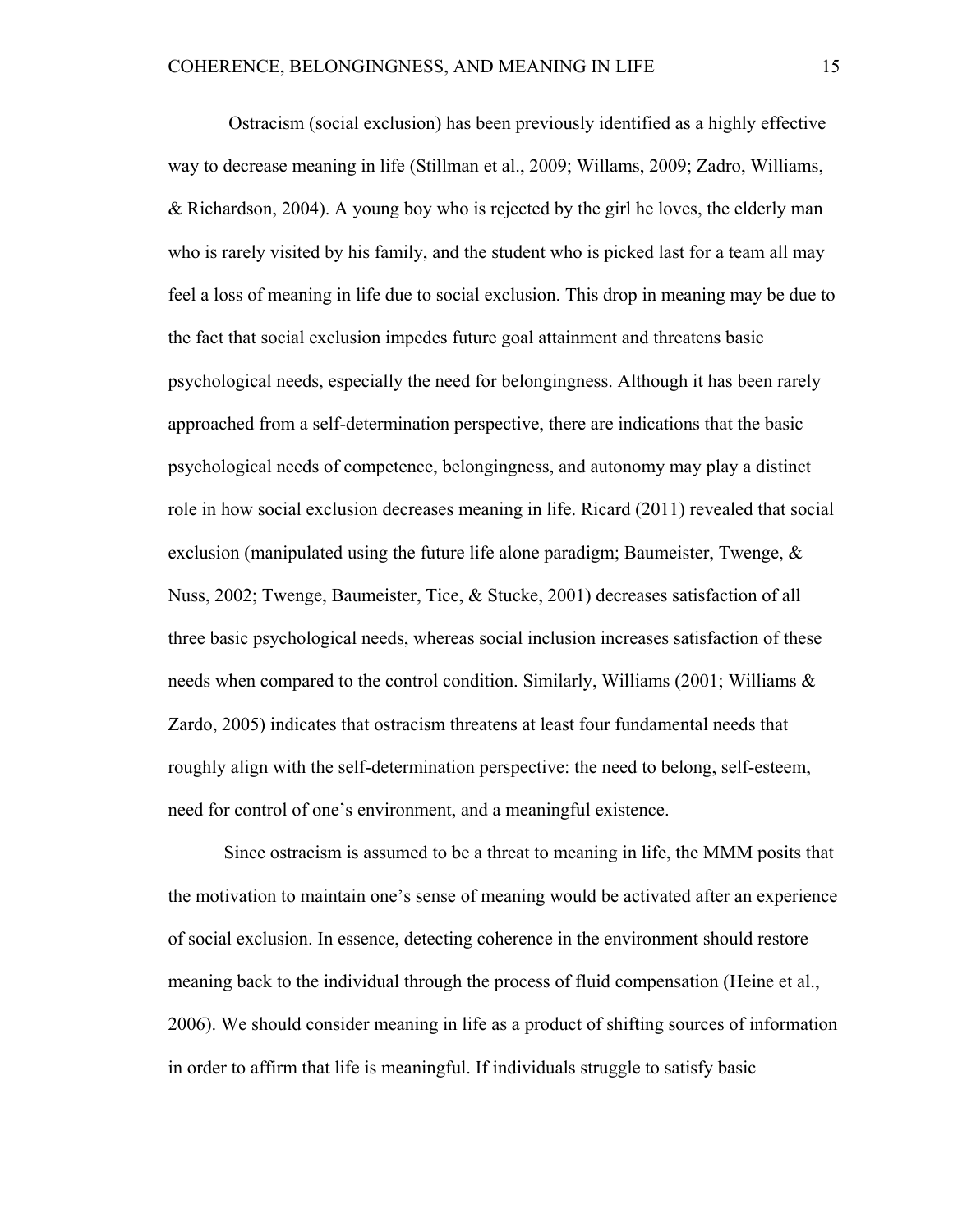psychological needs, a sense of coherence may be the signal that there is still stability and meaning. These cues of coherence may also be checks in order to see if one's perception of a threat matches reality (Swann & Brooks, 2012).

### **Study 3**

Situations that create uncertainty for our goals, such as social exclusion, may prompt efforts to detect comprehensibility in our environment. Although many researchers note the different facets of MiL (purpose, significance and comprehensibility), there is little empirical research assessing the interplay between them (Heintzelman & King, 2014; Martela & Steger, 2016). As such, incorporating both motivational and perceptual components may indicate how these interact to make life feel meaningful. Therefore, I hypothesized that people will rate their lives as more meaningful when belongingness needs are met and when the environment is perceived as coherent. On the other hand, when belongingness is threatened, and environmental coherence is lacking, life should feel less meaningful. In accordance with fluid compensation, it was predicted that when belongingness needs are threatened, meaning would be compensated by the perception of coherence in the environment. Lastly, from Heintzelman et al.'s (2013) experiments, one would expect that life should feel less meaningful if belongingness needs are met but there is a lack of perceived coherence. Yet, as the previous experiments (Study 1 and 2) failed to replicate, it might be more realistic to anticipate that there would be no effect on meaning in life.

 In order to threaten one's sense of belongingness in Study 3, I used the Cyberball paradigm. The paradigm has been used several times to create feelings of social exclusion (Hartgerink, van Beest, Wicherts, & Williams, 2015), which in turn threatens perceived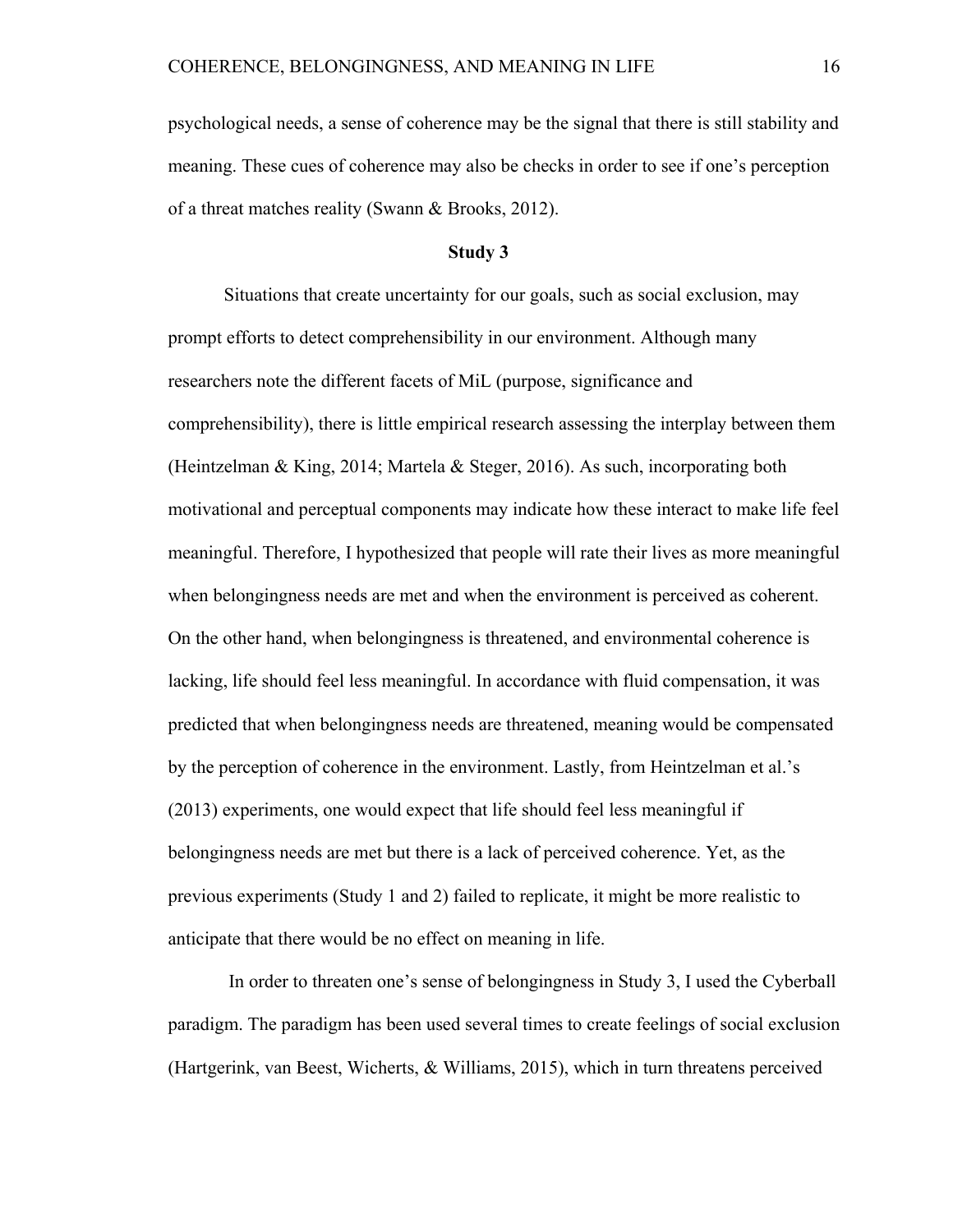meaning in life (Stillman et al., 2009). This threat was crossed with the same coherence manipulation used in Studies 1 and 2, resulting in a 2 x 2 experimental design. **Method** 

**Participants**. Sixty-four participants (30 male, 33 females and 1 other; mean age = 20.72) were recruited from Carleton's SONA system to participate in the lab-based experiment. Two participants were excluded from analysis as they were familiar with the Cyberball paradigm and thus not deceived by that manipulation. Participants received partial credit (.5%) towards their final mark in exchange for their participation.

**Procedures and Measures**. Participants arrived at the laboratory under the cover story that they would be taking part in a study on the effect of cooperative play on cognitive problem solving. A confederate was on hand in the event that only two participants showed for the experiment, as the Cyberball manipulation requires that the participant believes that he or she is one of three or four participating simultaneously. Participants were seated in front of separate computer monitors. After explaining to the participants the purpose of the experiment (i.e., the cover story), they were asked to complete the consent form. In the initial task, participants were instructed to play an online ball-tossing game called Cyberball (Williams & Jarvis, 2006). They were asked to visualize playing ball toss with the other participants in the session. Participants were informed that they could throw the ball to whomever they wish, and were told that the other players can do so as well. If they were thrown the ball, they were to click on the player to whom they choose to throw it next. Participants were randomly assigned to one of two conditions: inclusion or ostracism. For the inclusion condition, the two other "players" toss the ball to each other and to the participant with about the same frequency.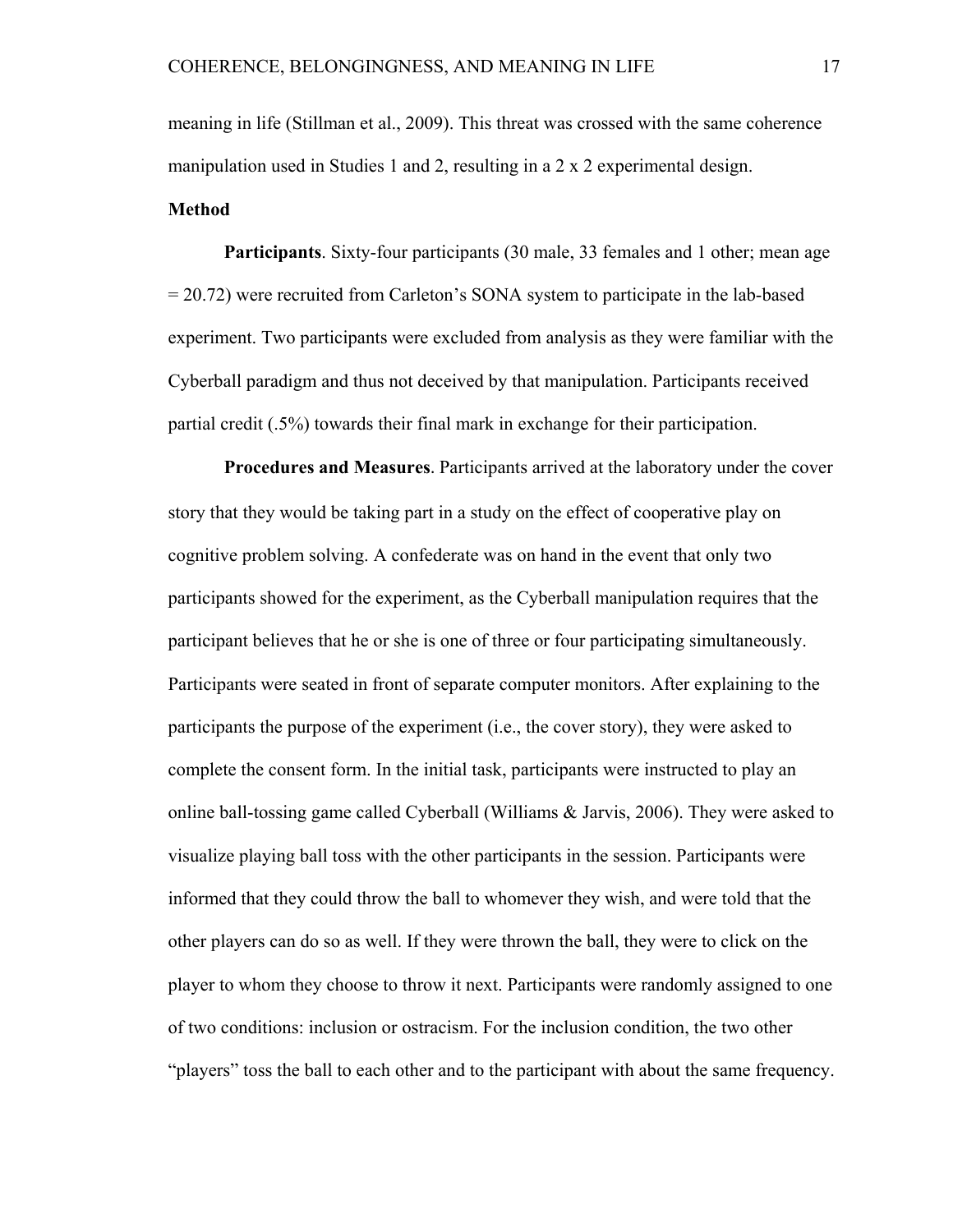In the ostracism condition, none of the players throw the ball to the participant after doing so briefly at the beginning of the exercise. A total of 30 tosses were made during the play time.

Participants then completed the word triad task as in Study 1. Participants were assigned randomly to either the coherent or incoherent condition. They were instructed to read the word triads carefully, and that the screen would automatically advance. Each triad was presented for four seconds.

After the participants completed the tasks, they were presented with the same scales used in Study 1  $\&$  2 to measure meaning in life and current mood. For the meaning in life questionnaire, Cronbach's alpha for the items was .922. The positive affect items were at a Cronbach's alpha of .836 and the negative affect items were at .893.

As a manipulation check on whether participants were able to detect coherent word patterns, after assessing mood and meaning in life, participants were again presented with the same set of word triads in the same order. This time, they were asked to indicate whether each set of word triads were coherent or not (comparable to what was administered in Study 2). As with Study 2, participants were exposed to the word triad for four seconds before a decision on coherence was required.

When the tasks were complete, the students were debriefed about the true purpose of the experiment, and asked to consent to the use of their data now that they were fully informed about the purpose of the research. They were given a debriefing form.

# **Results**

To determine whether individuals were able to detect whether the triads were coherent or incoherent, I initially assessed the manipulation check. The main effect of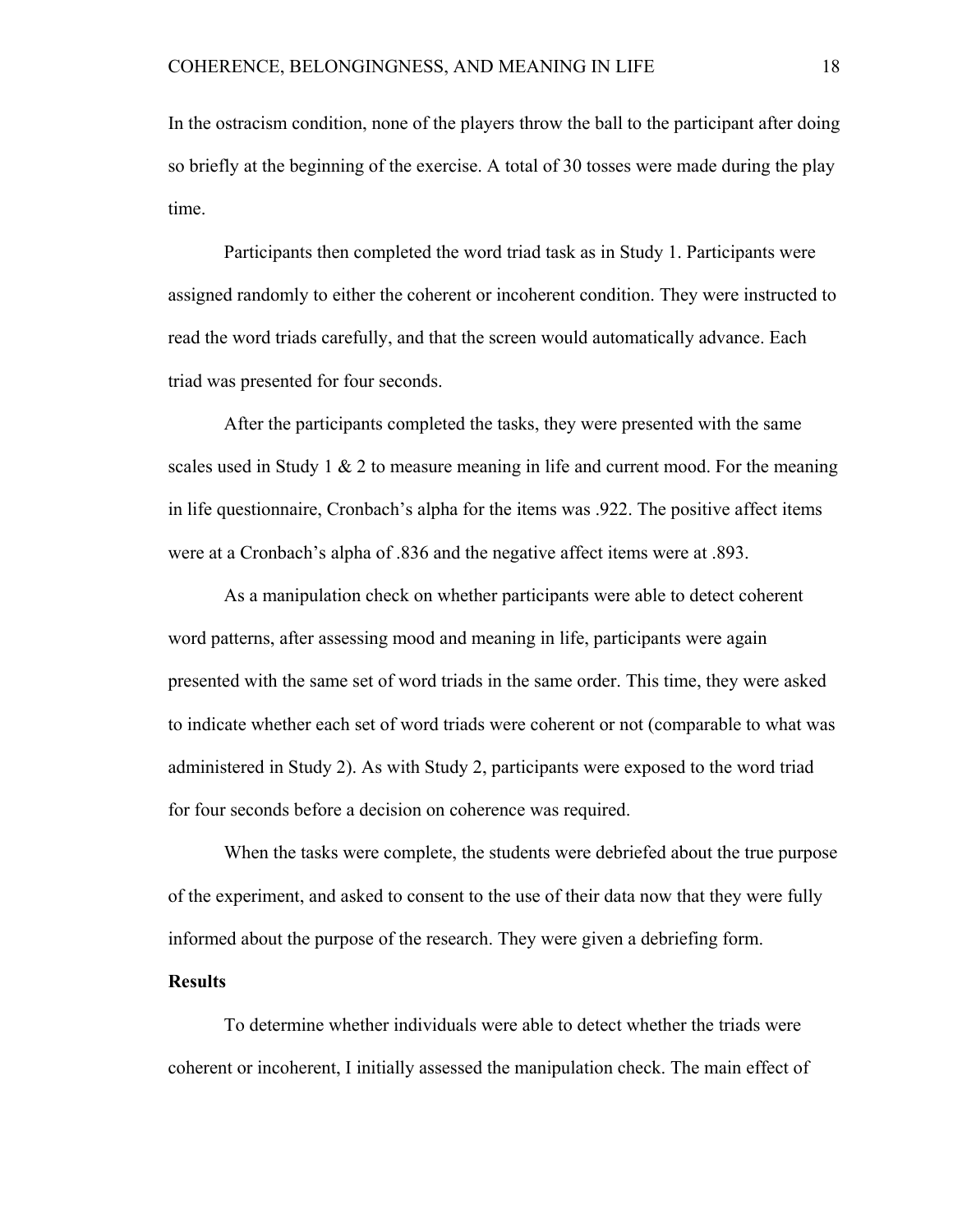coherence was significant such that those in coherent condition detected more triads were coherent than those in the incoherent condition,  $F(1, 60) = 7.787$ ,  $p = .007$ ,  $\eta_{partial}^2 =$ .115. There was no significant effect of ostracism on coherence detection,  $F(1, 60) =$ .047,  $p = .829$ ,  $\eta_{partial}^2 = .001$ , but there was a significant interaction between ostracism and coherence on coherence detection,  $F(1, 60) = 5.354$ ,  $p = .024$ ,  $\eta_{partial}^2 =$  .082. For those assigned to the cooperative play condition, coherent triads led to higher coherence detection ( $M = 5.40$ ,  $SE = .358$ ) than incoherent triads ( $M = 3.615$ ,  $SE = .384$ ),  $F(1, 60) = 11.555, p = .001, \eta_{partial}^2 = .161$ . However, for those assigned to the ostracism condition, coherence had no effect,  $F(1, 60) = .130$ ,  $p = .719$ ,  $\eta_{partial}^2 =$  .002. Interestingly, among those who were excluded from play, those in the coherent condition ( $M = 4.667$ ,  $SE = .327$ ) had similar proportions of coherence detection in comparison to those in the incoherent condition  $(M = 4.500, SE = .327)$ .

To test our main hypotheses, a 2 (ostracism: excluded vs. included) x 2 (coherence: coherent vs. incoherent) analysis of variance (ANOVA) was conducted on meaning in life. There was not a significant main effect of ostracism on meaning in life, *F*   $(1, 60) = 1.612$ ,  $p = .21$ ,  $\eta_{partial}^2 = .026$ . As well, there was not a significant main effect of coherence on meaning in life,  $F(1, 60) = .004$ ,  $p = .95$ ,  $\eta_{partial}^2 = .000$ . There was, however, a marginally significant interaction,  $F(1, 60) = 2.94$ ,  $p = .09$ ,  $\eta_{partial}^2 =$  .047. I followed up this marginally significant interaction with simple effects on ostracism. Among participants assigned to the cooperative play version of Cyberball, coherence had no effect,  $F(1,60) = 1.401$ ,  $p = .241$ ,  $\eta_{partial}^2 = .023$ . Though there is no significant effect for those who were included, coherent triads showed slightly higher meaning in life scores ( $M = 5.03$ ,  $SE = .32$ ) than incoherent triads ( $M = 4.48$ ,  $SE = .34$ ).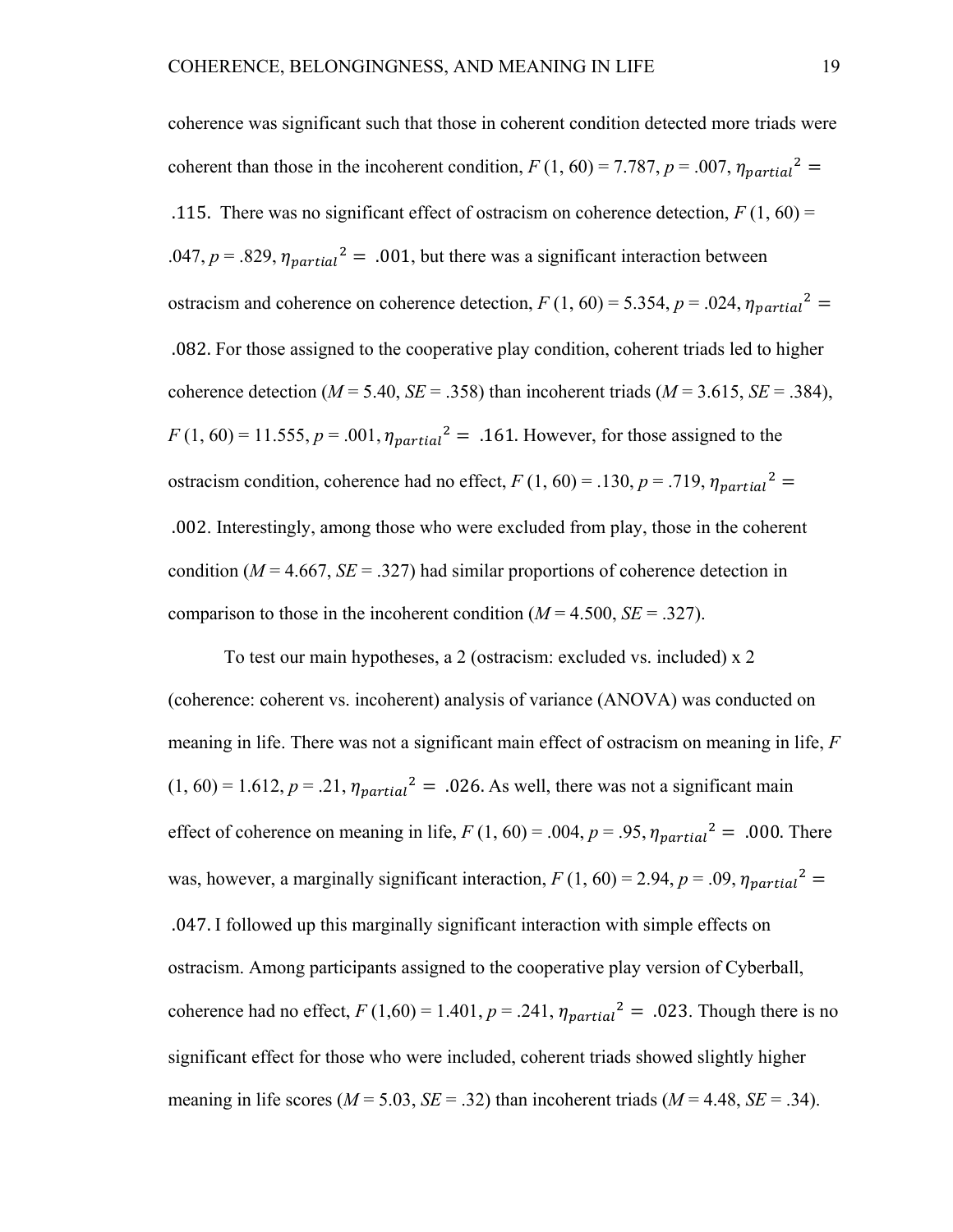As well, among those assigned to the ostracism condition of Cyberball, the effect of coherence was non-significant,  $F(1, 60) = 1.565$ ,  $p = .216$ ,  $\eta_{partial}^2 = .025$ . Contrary to my hypotheses, among those who were excluded from Cyberball, those in the coherent condition ( $M = 4.89$ ,  $SE = .29$ ) rated their meaning in life slightly lower than those in the incoherent condition,  $(M = 5.40, SE = .29)$  (See Figure 2).

 To test whether there were any effects of the manipulation of ostracism or coherence on mood, I conducted 2 (ostracism: included/excluded) by 2 (coherence: coherent/incoherent) ANOVAs on positive affect and negative affect. There was no significant main effect of ostracism on positive affect,  $F(1, 60) = .038$ ,  $p =$ .846,  $\eta_{partial}^2 = .001$ . As well, there was no significant main effect of coherence on positive affect,  $F(1,60) = .067$ ,  $p = .797$ ,  $\eta_{partial}^2 = .001$ . There was no significant interaction,  $F(1,60) = .979$ ,  $p = .326$ ,  $\eta_{partial}^2 = .016$ . Similarly, there was no main effect of ostracism on negative affect,  $F(1, 60) = 2.104$ ,  $p = .152$ ,  $\eta_{partial}^2 = .034$ , and no main effect of coherence on negative affect,  $F(1, 60) = .196$ ,  $p = .660$ ,  $\eta_{partial}^2 =$ .003. The interaction was not significant,  $F(1, 60) = .476$ ,  $p = .493$ ,  $\eta_{partial}^2 = .008$ .

As not all participants in the coherent condition recognized the commonality in each triad, and some in the incoherent condition thought they recognized a commonality among some of the incoherent triads, I repeated the analysis including only those in the coherent condition who recognized commonality in at least 7 of 10 triads and those in the incoherent condition who recognized commonality in 3 or fewer of the word triads. The main effect of Cyberball on MiL was not significant,  $F(1, 13) = 1.174$ ,  $p = .298$ ,  $n_{partial}^2$  = .083. There was no main effect of coherence on MiL,  $F(1, 13) = .213$ ,  $p =$ .652,  $\eta_{partial}^2 = .016$ . There was no interaction,  $F(1, 13) = .953$ ,  $p = .347$ ,  $\eta_{partial}^2 =$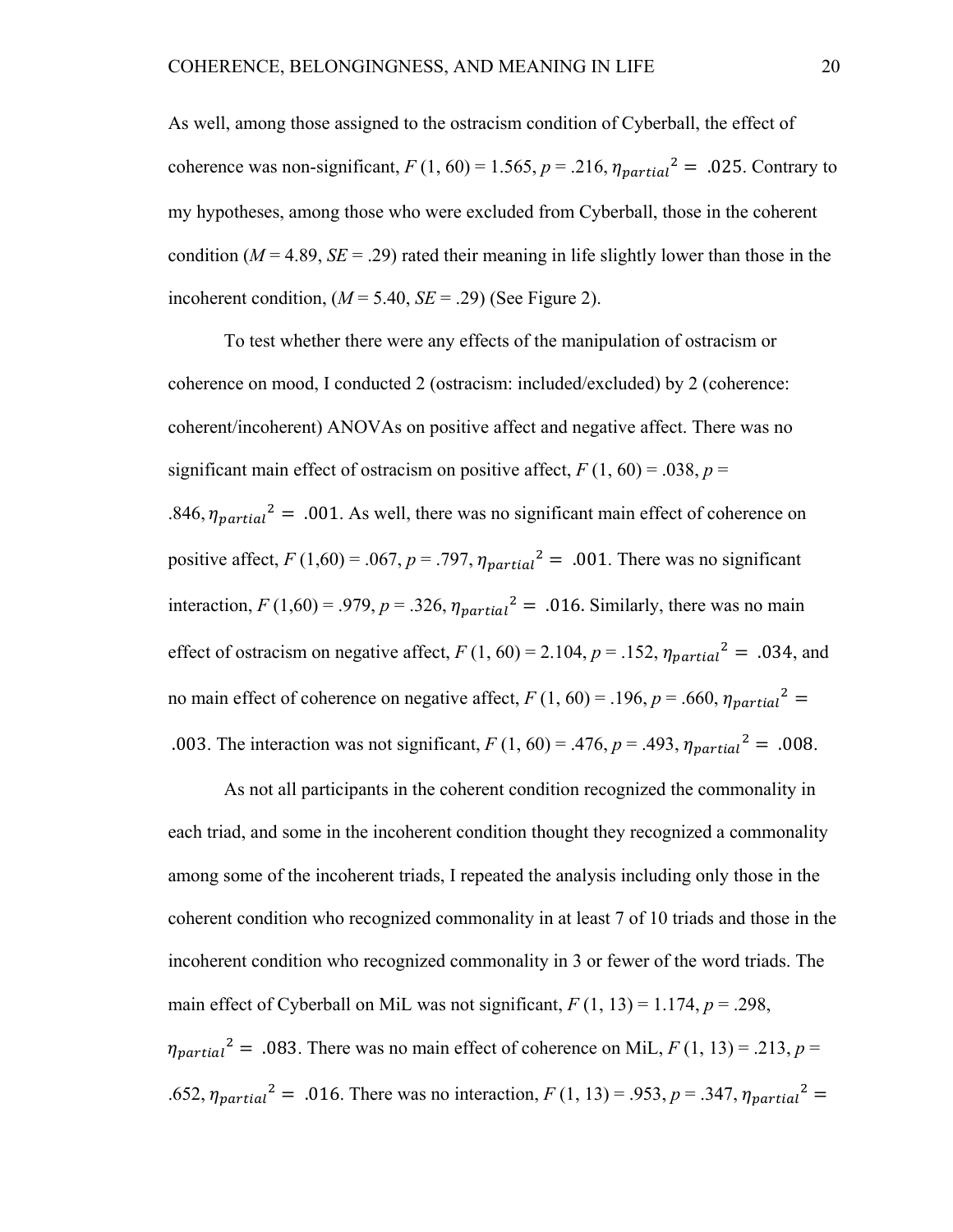.068. There were similar trends, as for those that participated in cooperative play, coherence showed slightly higher meaning in life scores  $(M = 5.133, SE = .724)$  than incoherence ( $M = 4.240$ ,  $SE = .561$ ). For those that were excluded from play, coherence showed slightly lower meaning in life  $(M = 5.200, SE = .627)$  than incoherence  $(M = 1000)$ 5.52,  $SE = .561$ ).

#### **Discussion**

The hypothesis that the effect of perceived coherence on meaning in life would be moderated by threatened belongingness needs was not confirmed. Although a marginally significant interaction of inclusion/exclusion by coherence/incoherence was observed, neither the inclusion (control) or exclusion condition revealed any clear evidence that perceived coherence had any effect on meaning in life. If anything, those in the exclusion condition perceived slightly, but not significantly, more meaning in life when they were presented with incoherent triads than those who were presented with coherent triads.

 Although those assigned to the coherent condition were more likely to detect coherence among the triads than those assigned to the incoherent condition, the mean difference was not large, and appeared only to apply to those in the inclusion condition; those who were excluded in the Cyberball game were evidently unaware whether the triads that followed were coherent or incoherent.

The results indicated that contrary to the Meaning Maintenance Model, after a threat, coherence in the environment did not reinstate meaning in life and incoherence did not leave one with a lack of meaning. Yet, as meaning in life did not differ significantly between the inclusion and exclusion conditions, it leaves me to speculate that individuals were still able to affirm feelings of meaning elsewhere after the threat to belongingness.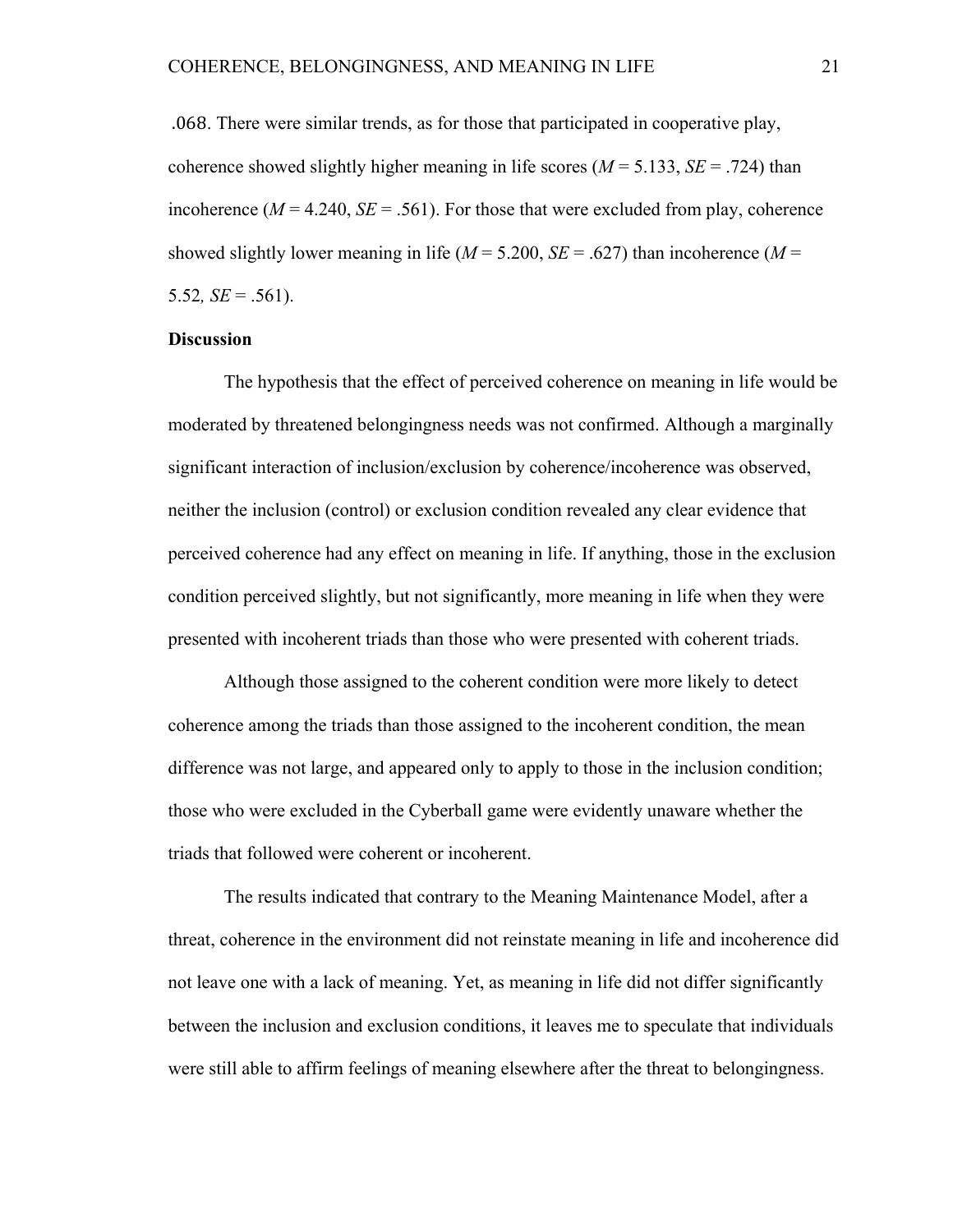Participants may have been able to bolster their meaning in life through the self-report measure for meaning in life.

 A limitation of Study 3 was the relatively small sample size. Due to the late start of running this study, I was only able to recruit 64 of the intended 200 participants. Nevertheless, given the patterns of means, it is doubtful whether the larger sample size would have produced results much different from those found in the current sample.

#### **General Discussion**

 Typically people draw meaning from multiple sources in their life, and these different components of MiL are believed to help protect the individual from negative feelings associated with meaninglessness (Baumeister & Vohs, 2002). One component of MiL, comprehension, is usually conceptualized as involving reliable patterns or coherence. Heintzelman, Trent and King (2013) posited that simple coherent patterns in our world, such as the seasons being in order or finding associations between words, have an effect on meaning in life. Through four studies, they showed that subtle cues of coherence, in comparison to incoherence, increased feelings of meaning in life. With intrigue and suspicion as to whether these subtle patterns truly play a role in meaning in life, I conducted a direct replication of Heintzelman, Trent and King's (2013) Study 4. Despite using the materials and methods from the corresponding authors of the original paper, I failed to replicate their findings; in my first study, MiL did not appear to differ significantly between those who viewed coherent word triads and those who viewed incoherent word triads.

With this discrepancy in results, the second study sought to determine whether individuals were detecting the coherence or incoherence in the word triads, and whether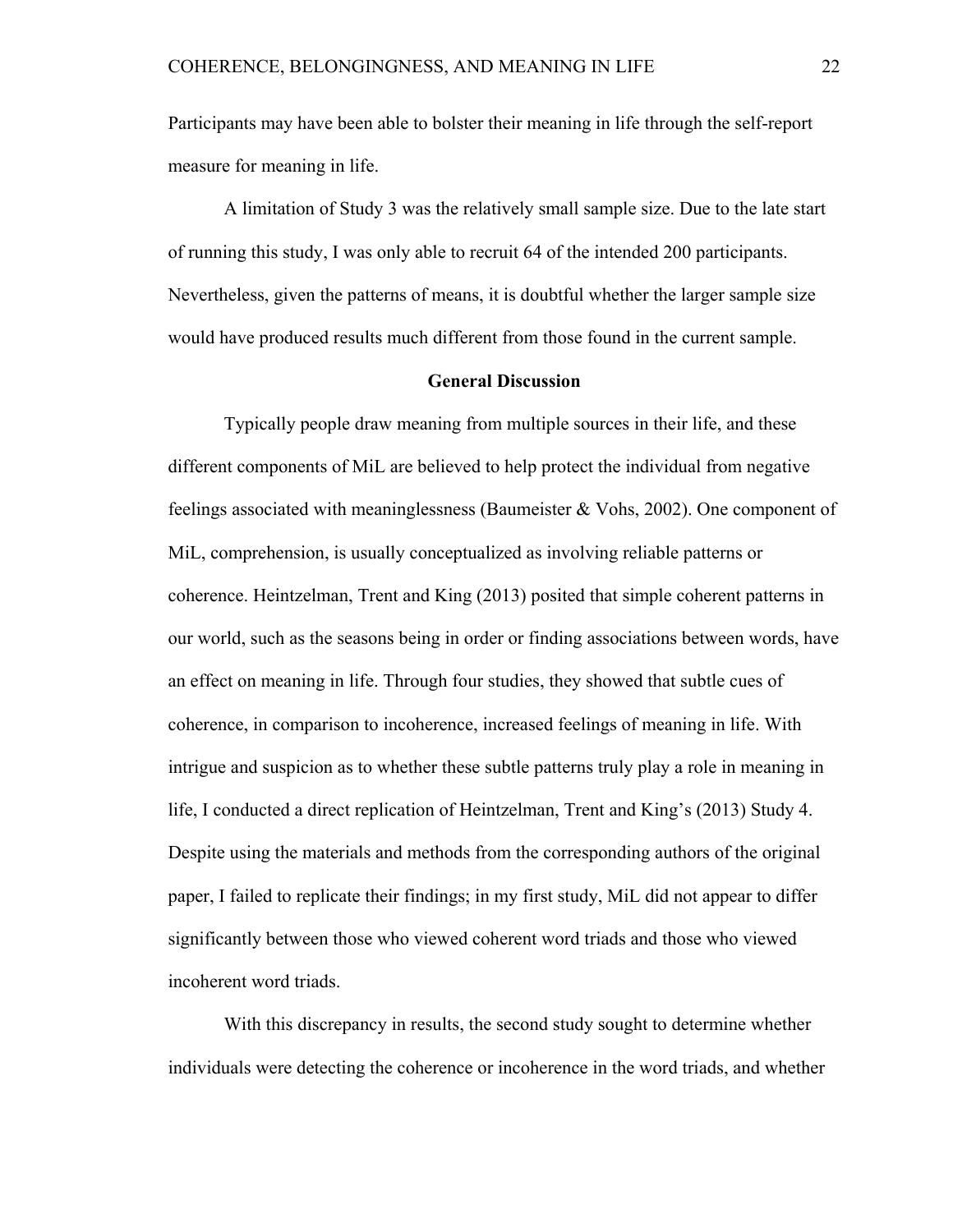coherence needed to be perceived in order to have an effect on MiL. Participants in the coherent triad condition were able to detect a larger proportion of triads as coherent in the coherent condition relative to those in the incoherent condition, but greater coherence was not associated with higher MiL scores. Again, the inconsistencies between my studies and Heintzelman et al. (2013) raised further suspicion towards the underlying effect of their original studies.

The final experiment called into question whether the effect of coherence on meaning in life is only apparent when a threat is present. Coherence and patterns in our environment are assumed to be palliative -- increasing meaning in life when other sources of meaning (e.g., feelings of belongingness) are threatened. Yet again, there was no evidence of an effect of coherence on MiL regardless of whether participants were included or excluded from a game of Cyberball. Moreover, participants who were excluded from the Cyberball game seemed to be unaware whether the triads were coherent or incoherent.

Though it is unwise to judge a study through a single replication, there are now multiple studies showing that Heintzelman et al.'s (2013; Study 2 and 4) results fail to replicate. As previously mentioned, Hatfield (2016) conducted a conceptual replication that was unsuccessful. Ratner, Burrow, and Thoemmes (2016) conducted two direct replications, with large sample sizes, using identical methods and materials as Heintzelman et al. (2013; Study 2 and 4). Similar to our studies, Ratner and colleagues (2016) were unable to produce the same results as the original paper. In their paper, Ratner and colleagues noted that in addition to those failed replications described in Ratner et al. (2016), they had completed three more unpublished studies to replicate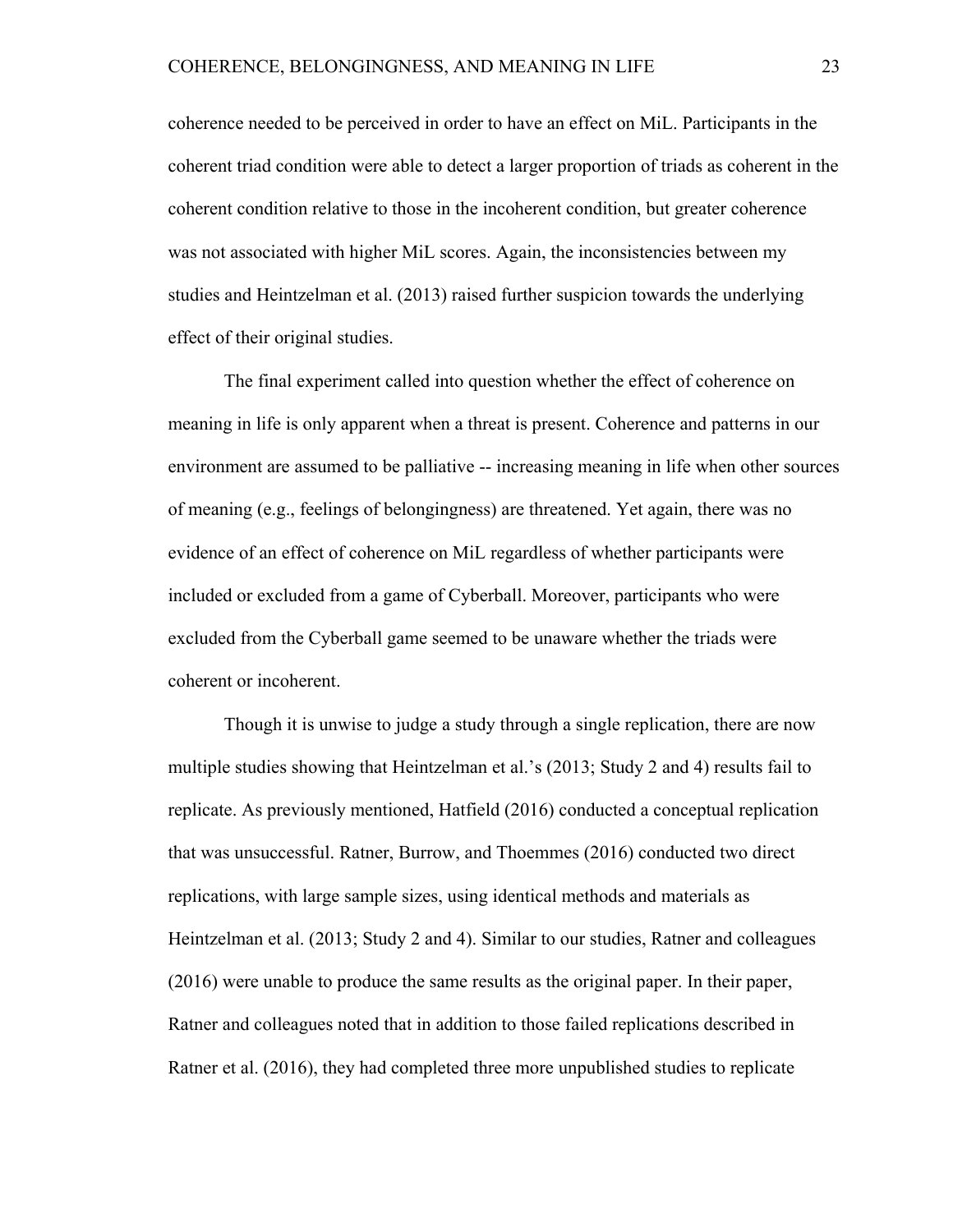Heintzelman et al. without any success. These studies (Hatfield, 2016; Ratner et al., 2016) lend support to the argument that these subtle cues of coherence have no effect on meaning in life, as a total of nine studies have failed to reproduce similar results to the original study. As well, these replications raise speculation that Heintzelman and colleagues may be selectively reporting findings. In the future, a meta-analysis should be conducted in order to obtain a cumulative confidence interval, instead of interpreting each replication separately (Maxwell, Lau, & Howard, 2015). The meta-analytic effect size will help determine whether we can truly reject the null hypothesis that there is no effect of coherence on perceived meaning in life.

 Although comprehension and understanding connections in our world are assumed to imbue life with meaning, it may take more than detection of subtle symbols and patterns in one's environment to increase one's perceived meaning in life, and likewise, it may take more than subtle cues of disconnection or randomness to significantly decrease one's perceived meaning in life. Fairly explicit signs that all is right with the world (e.g., a beautiful sunset, a pleasant evening with friends or family) may be needed to increase the sense that one's life is meaningful. Reducing perceived meaning in life may similarly require fairly significant and personally relevant cues of disconnection or randomness (e.g., suddenly losing one's job or a friend). Lack of comprehensibility may need to feel as if there is something truly missing, rather than a brief confusion.

#### **Limitations and Future Directions**

If comprehensibility is a cognitive component of meaning in life, it may be important to assess how mood and individual differences affect coherence detection, and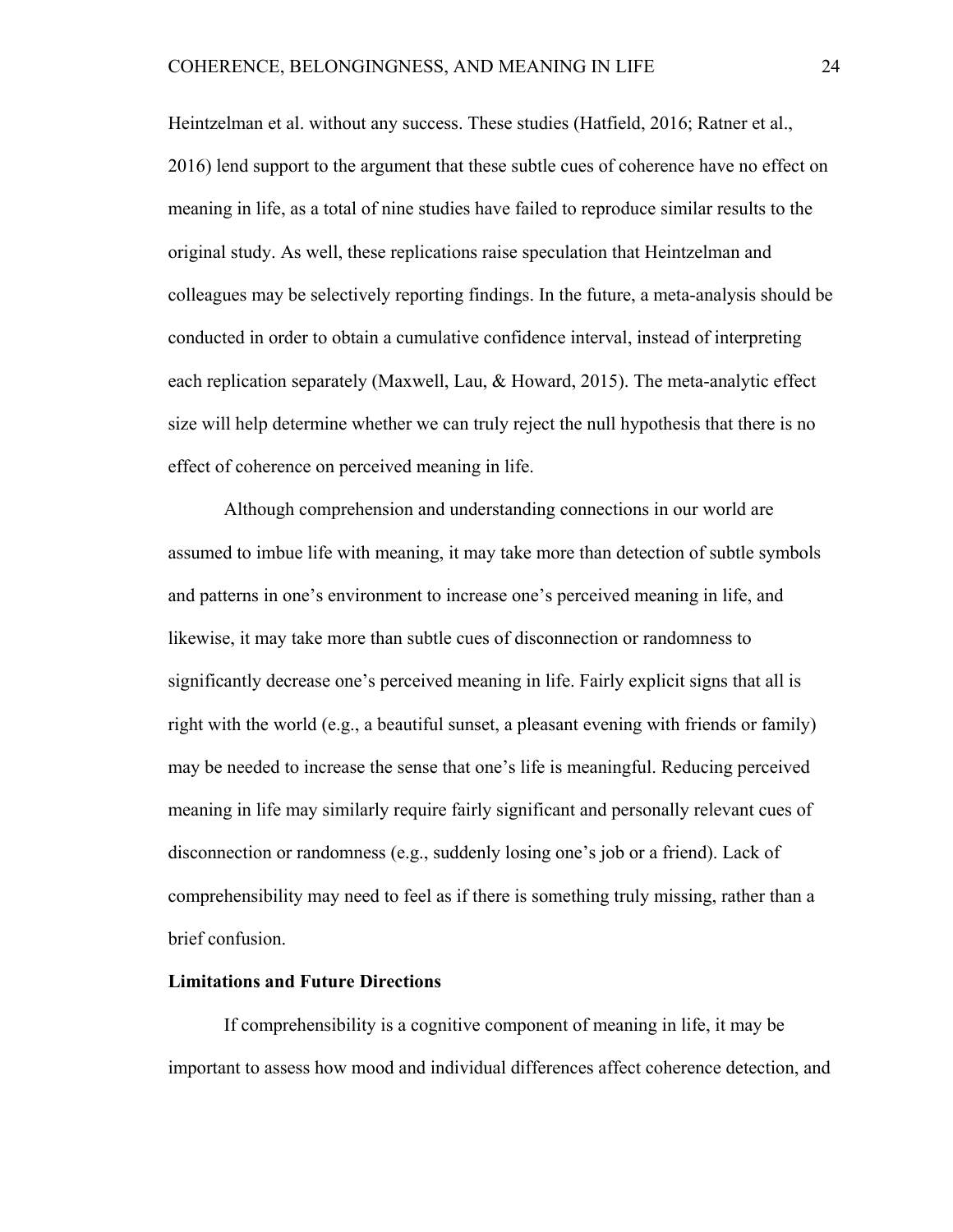in turn meaning in life. Previously, Hicks and colleagues (2010) found that intuitive individuals, who were induced with positive mood, were more likely to accurately recognize the coherence of linguistic triads. For some, meaning may be intuitively easier to detect and readily connect to a pattern or belief; however, for others meaning may need to be constructed by engaging in a more effortful process to close the gap between experience and expectation (King  $&$  Hicks, 2009). Future research should incorporate as potential moderator variables the extent to which individuals rely on mood and intuitive or rational information processing for coherence detection, as it may help us assess how these differences can affect meaning in life.

 Meaning in life is a difficult construct to measure. Some researchers have argued that instruments commonly used to measure meaning in life may not fully capture the experience of meaning in life (Brown & Wong, 2015; Hill, Burrow, Sumner, & Young, 2015). The instrument used in my studies, and also used by Heintzelman, Trent and King (2013) seems to tap into the motivational component of meaning in life, focusing mainly on purpose, leaving the cognitive component unaccounted for. As meaning is consistently referred to as having both cognitive and motivational components, it may be ideal to have separate subscales assessing the extent to which these different sources of meaning are being fulfilled. The comprehensibility aspect of meaning in life may be more of a 'feeling' or emotion – the sense that at one extreme all is right with the world and at the other extreme, that there is anxiety and discomfort, or what MMM refers to as 'disanxiousuncertilibrium' (Proulx & Inzlicht, 2012). Heintzelman and King (2014) indicated that self-reports "depend on an intuitive understanding of the words purposeful and meaningful", yet this may be met by issues in semantic interpretations. Individuals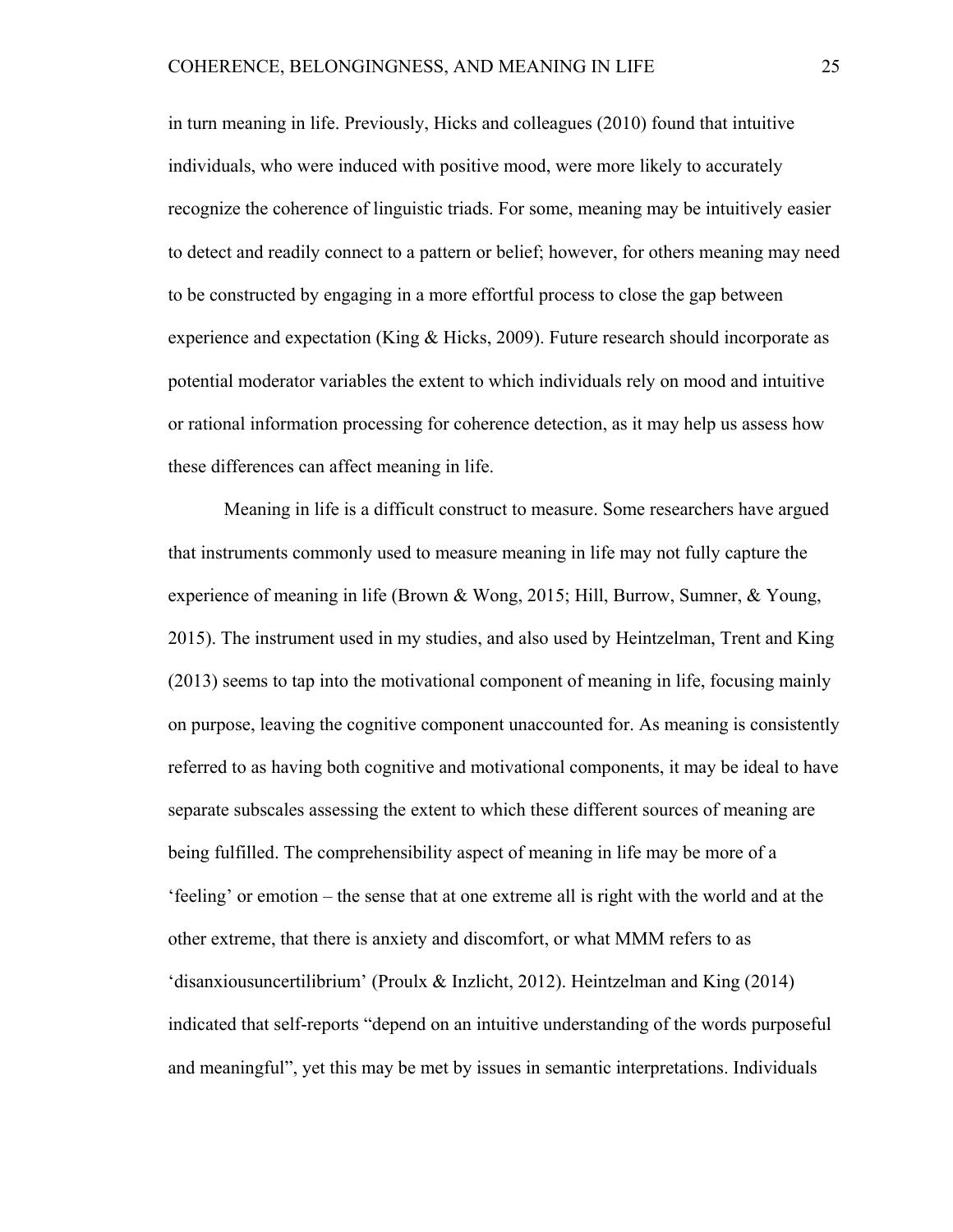may not be able to automatically assess the 'gut-feeling' as such. Contrary to Heintzelman and colleagues (2013), I believe that that the sense of meaning in life may feel different depending on how it is derived, and that these scales might not capture these feelings. Focusing on meaning in life as a 'feeling' instead of a thought may improve measurement of MiL. Associations in the environment do not speak to the comprehensibility aspect of MiL in regards to our current findings, and therefore, it is hard to generalize coherence detection to overall feelings of meaning in life.

 As the effect sizes obtained were smaller than previously documented, the question of power ultimately arises. A post hoc power analysis (G\*Power; Faul, Erfelder, Lang, & Buchner, 2007) revealed that Study 1 only achieved 6.8% power, whereas Heintzelman, Trent and King (2013; Study 4) achieved 81.15% power. Therefore, if we based further assessments from the findings in Study 1, an n of approximately 8724 would be needed to obtain statistical power at the recommended 80% level (Cohen, 1988). For Study 2, power was approximately 13.14%, and in order to obtain the needed 80% power an n of 3878 would have been needed. Finally, Study 3 indicated that the effect of coherence, for those in the inclusion condition, had approximately 22.68% power. Similarly, there was 24.27% power for detecting the effect of coherence, for those in the exclusion condition. To have 80% power for these simple effects, I would have needed an n of 336. Though Study 3 may have been realistically achievable, Study 1 and 2 show that the effect of coherence alone may not be worth pursuing.

# **Conclusion**

 Judgments about meaning in life may need to be parsed further in order to assess how the motivational and comprehensibility components interact. For now though, these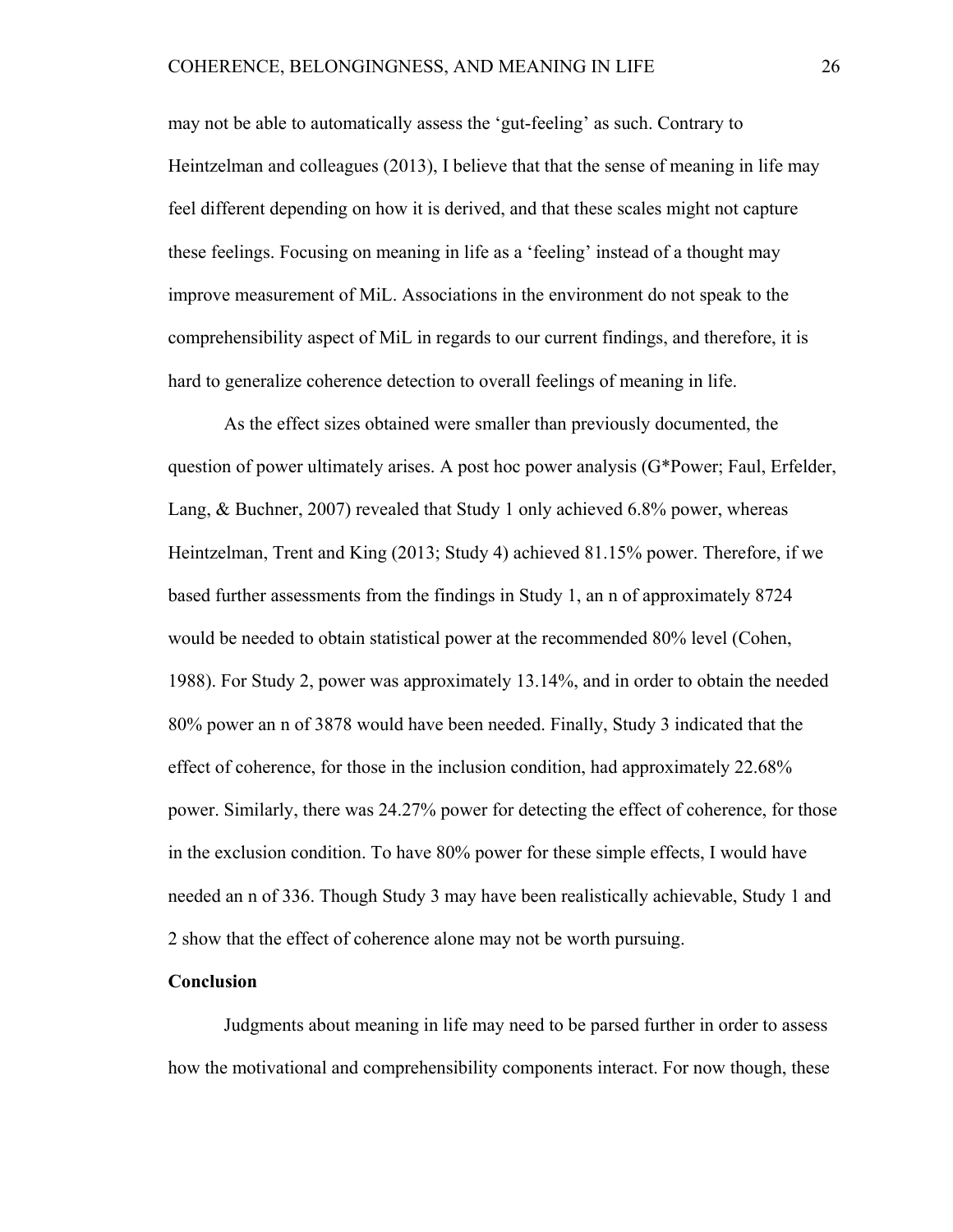results leave a gap with respect to how the feeling of meaning is maintained. Whereas Heintzelman, Trent and King (2013) indicated that subtle cues of coherence affect feelings of meaning in life, my studies suggest that there is no effect of coherence on meaning in life. Researchers may want to revisit the comprehensibility component of meaning in life, as there seems to be a missing connection.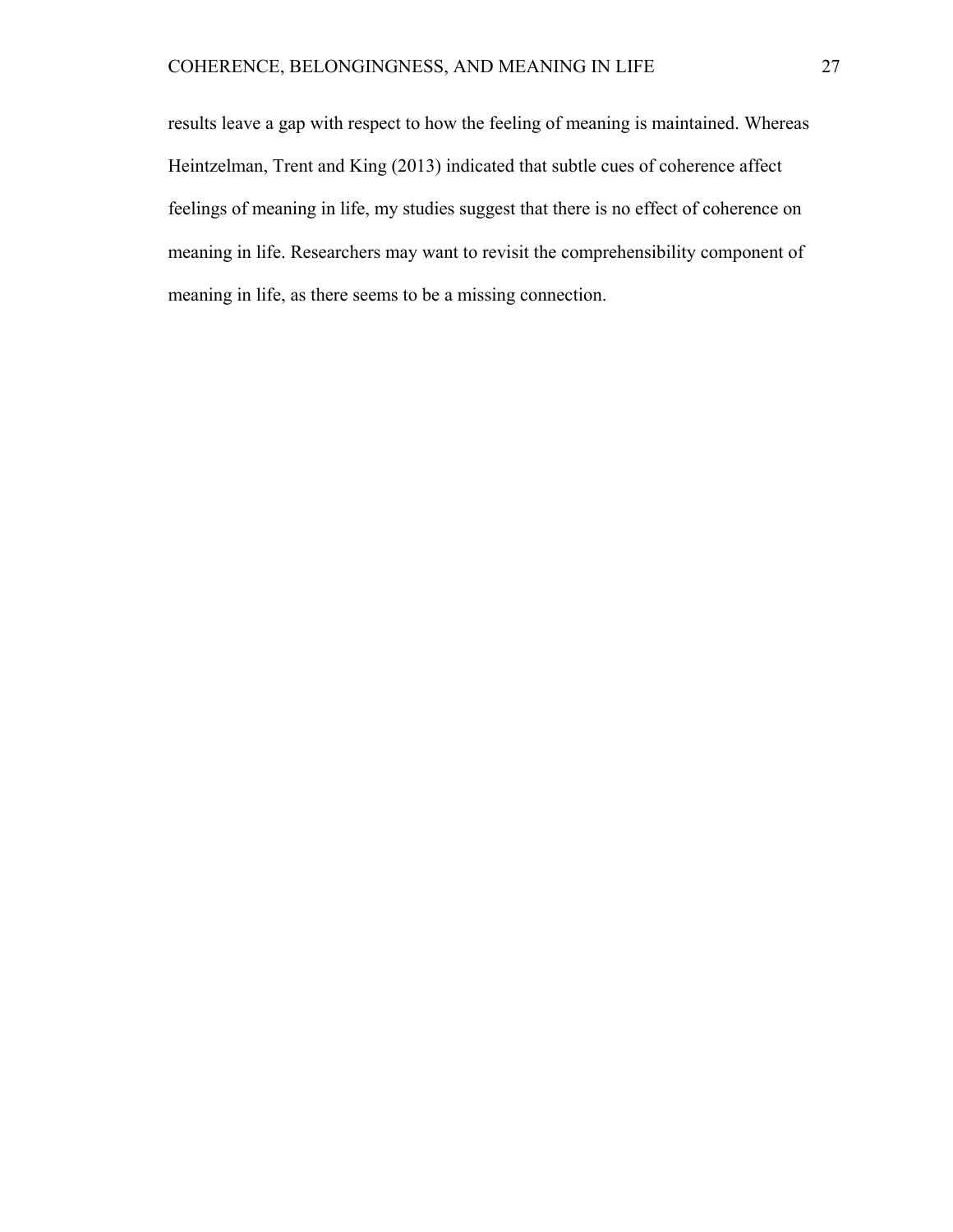# **References**

Baumeister, R. F. (1991). *Meanings of Life*. New York, NY: The Guilford Press.

- Baumeister, R. F., Twenge, J. M., & Nuss, C. K. (2001). Effects of social exclusion on cognitive processes: Anticipated aloneness reduces intelligent thought. *Journal of Personality and Social Psychology, 83*(4), 817-827.
- Baumeister, R. F., & Vohs, K. D. (2002). The pursuit of meaningfulness in life. In C. R. Snyder & S. J. Lopez (Eds.), *Handbook of positive psychology* (pp. 608–618). New York, NY: Oxford University Press.
- Bolte, A., & Goschke, T. (2005). On the speed of intuition: Intuitive judgments of semantic coherence under different response deadlines. *Memory & Cognition, 33*, 1248–1255.
- Brown, N. J. L., & Wong, P. T. P. (2015). Life seems pretty meaningful. *American Psychologist*, *70* (6), 571 - 573.
- Cohen, J. (1988). *Statistical power analysis for the behavioural sciences* (2nd ed.). Hillsdale, NJ: Lawrence Erlbaum Associates.
- Crescioni, A.W., & Baumeister, R.F. (2013). The four needs for meaning, the value gap, and how (and whether) society can fill the void. In J. Hicks & C. Routledge (Eds.), *The experience of meaning in life* (pp. 3-15). New York, NY: Springer.
- Crumbaugh, J. C., & Maholick, L. T. (1964). An experimental study in existentialism: The psychometric approach to Frankl's concept of noogenic neurosis. *Journal of Clinical Psychology, 20*, 200–207.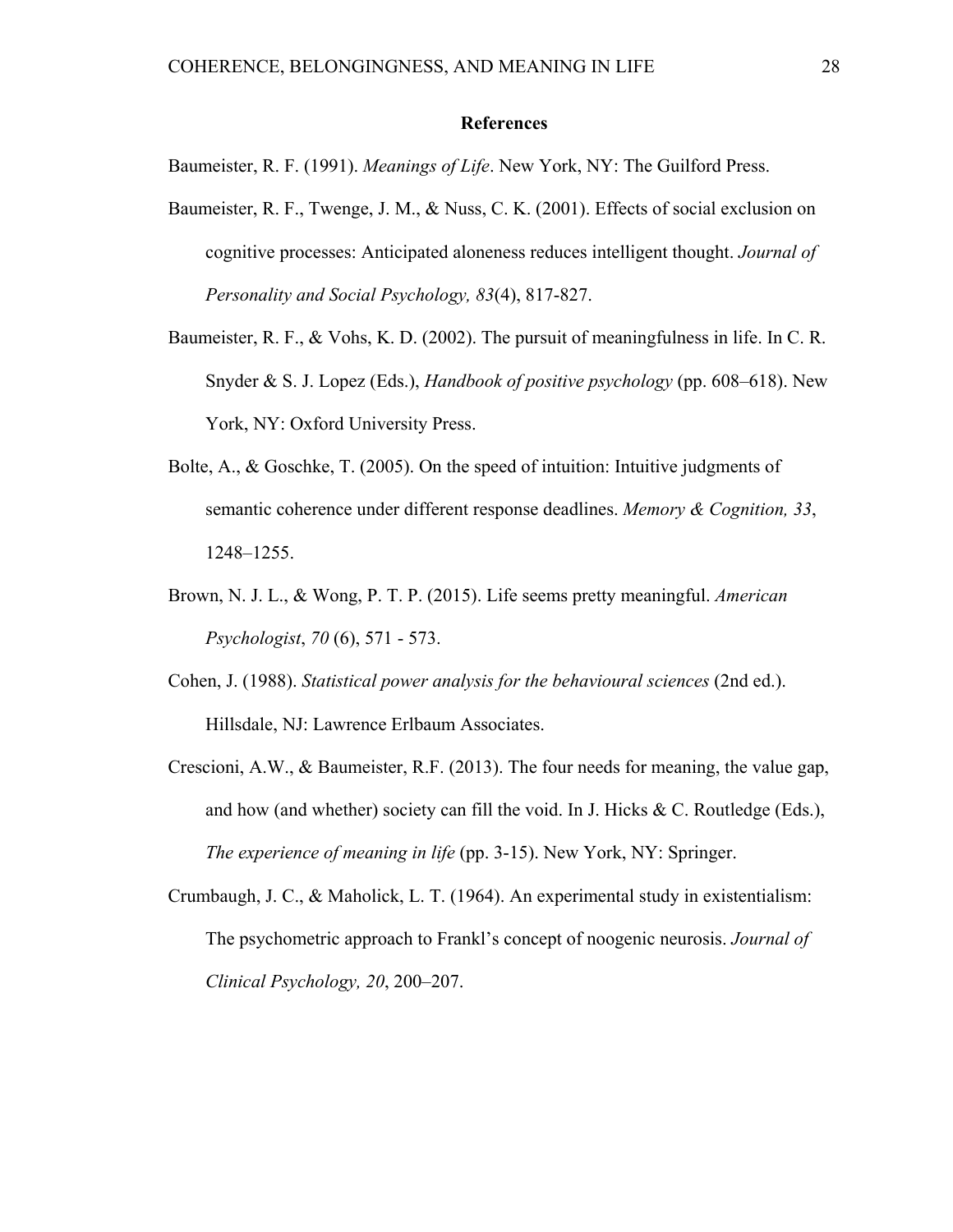- Debats, D. L., van der Lubbe, P. M., & Wezeman, F. R. A. (1993). On the psychometric properties of the Life Regard Index (LRI): A measure of meaningful life. *Personality and Individual Differences, 14,* 337–345.
- Deci, E. L., & Ryan, R. M. (2000). The 'what' and 'why' of goal pursuits: Human needs and the self-determination of behavior. *Psychological Inquiry*, *11*, 227-268.
- Faul, F., Erdfelder, E., Lang, A. G., & Buchner, A. (2007). G\*Power 3: A flexible statistical power analysis program for the social, behavioural, and biomedical sciences. *Behavioural Research Methods, 39*, 175-191.
- Frankl, V. E. (1963). *Man's search for meaning: An introduction to logotherapy*. New York, NY: Washington Square Press.
- Harmon-Jones, E., Harmon-Jones, C. & Price, T. F. (2013). What is approach motivation? *Emotion Review, 5*(3), 291 – 295.
- Hartgerink, C. H. J., van Beest, I., Wicherts, J. M., & Williams, K. D. (2015). The ordinal effects of ostracism: A meta-analysis of 120 Cyberball studies. *PLoS ONE*, *10*(5), 1-24.
- Hatfield, V. M. (2016). *The effect of religion on meaning violation: Investigating whether religious beliefs buffer loss of meaning due to incoherent stimuli* (Unpublished undergraduate thesis). Carleton University, Ottawa, Canada.
- Heine, S. J., Proulx, T., & Vohs, K. D. (2006). The meaning maintenance model: On the coherence of social motivations. *Personality and Social Psychology Review*, *10*(2), 88–110.
- Heintzelman, S. J., & King, L. A. (2014). Life is pretty meaningful. *American Psychologist*, *69*(6), 561–574.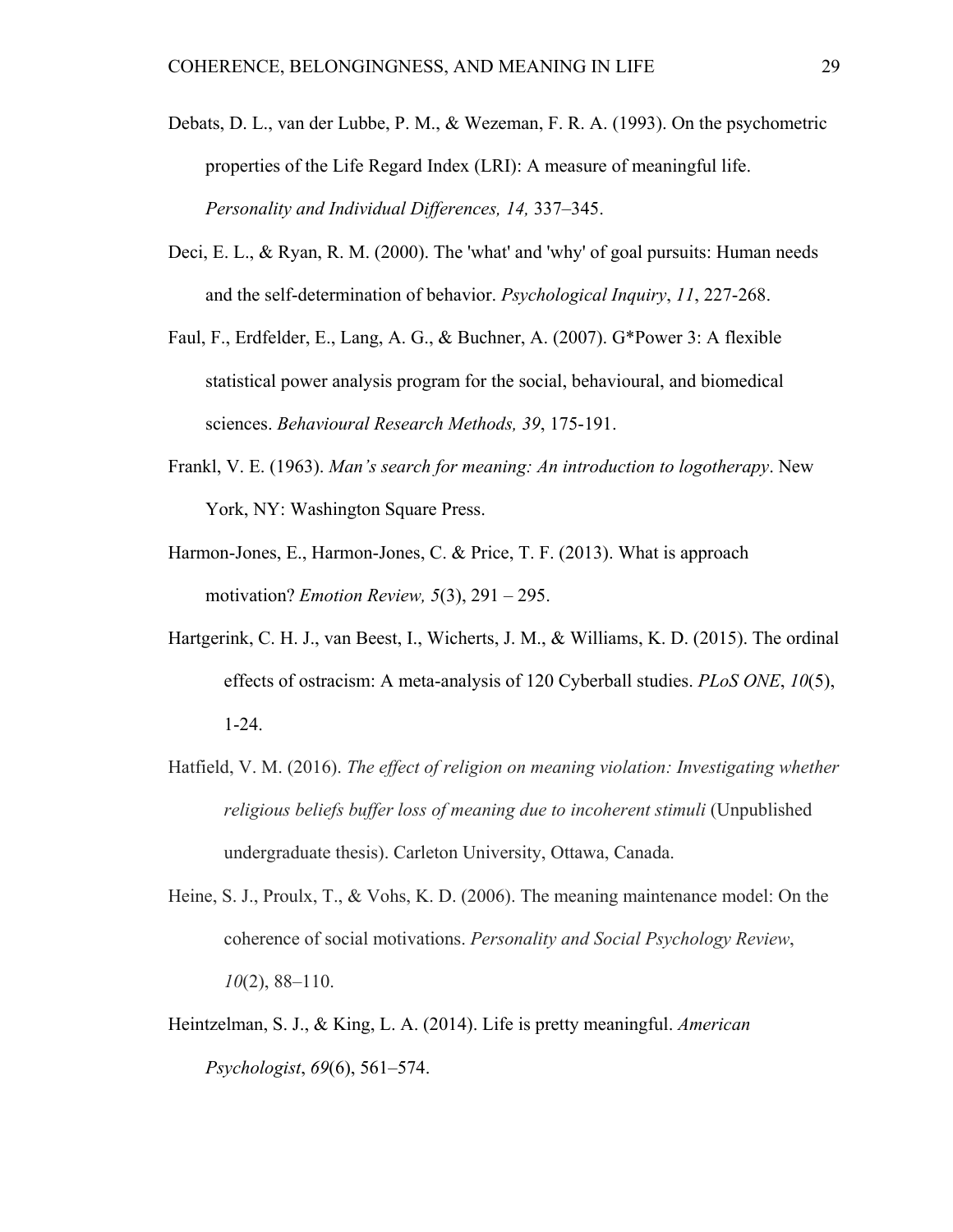- Heintzelman, S. J., & King, L. A. (2013). On knowing more than we can tell: Intuitive processes and the experience of meaning. *Journal of Positive Psychology, 8*, 471– 482.
- Heintzelman, S. J., Trent, J., & King, L. A. (2013). Encounters with objective coherence and the experience of meaning in life. *Psychological Science*, *24*(6), 991–8.
- Hicks, J. A., & King, L. A. (2009). Positive mood and social relatedness as information about meaning in life. *Journal of Positive Psychology, 4*, 471–482.
- Hicks, J. A., Cicero, D. C., Trent, J., Burton, C. M., & King, L. A. (2010). Positive affect, intuition, and feelings of meaning. *Journal of Personality and Social Psychology, 98*(6), 991-998.
- Hill, P. L., Burrow, A. L., Sumner, R., & Young, R. K. (2015). Life is pretty meaningful and/or purposeful? On conflations, contexts, and consequences. *American Psychologist, 70* (6), 574 – 575.
- Horr, N. K., Braun, C., Zander, T., & Volz, K. G. (2015). Timing matters! The neural signature of intuitive judgments differs according to the way information is presented. *Consciousness and Cognition, 38*, 71-87.
- Jonas, E., McGregor, I., Klackl, J., Agroskin, D., Fritsche, I., Holbrook, C., Nash, K., Proulx, T., & Quirin, M. (2014). Threat and defense: From anxiety to approach. In J. M. Olson & M. P. Zanna (Eds.), *Advances in Experimental Social Psychology* (Vol. 49, pp. 219–286). San Diego, CA: Academic Press.
- Krause, N. (2004). Stressors arising in highly valued roles, meaning in life, and the physical health status of older adults. *Journals of Gerontology B: Psychological Sciences and Social Sciences, 59*, S287–S297.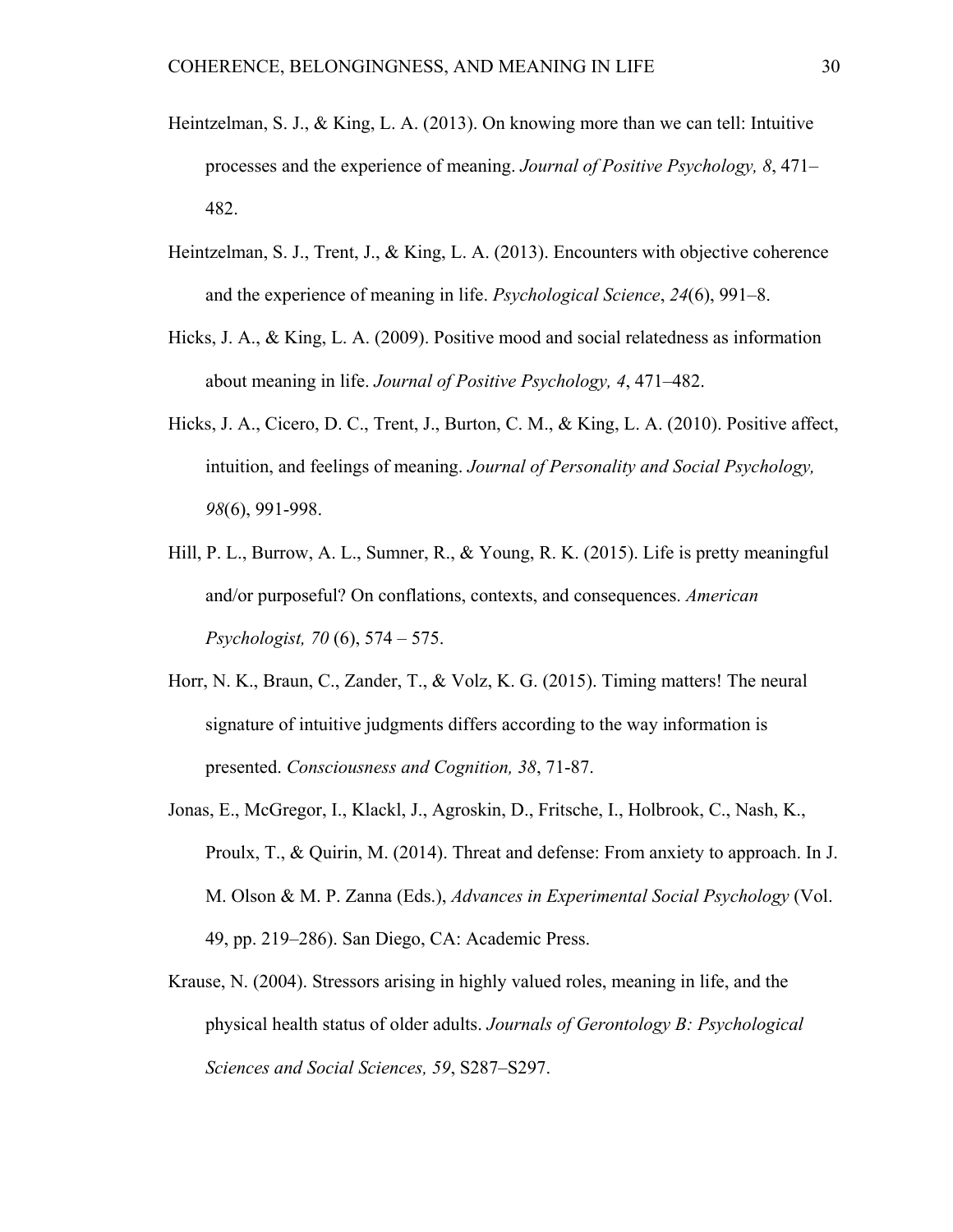- Lambert, N. M., Stillman, T. F., Hicks, J. A., Kamble, S., Baumeister, R. F., & Fincham, F. D. (2013). To belong is to matter: Sense of belonging enhances meaning in life. *Personality and Social Psychology Bulletin, 39*(11), 1418-1427.
- Martela, F., & Steger, M. F. (2016). The three meanings of meaning in life: Distinguishing coherence, purpose, and significance. *Journal of Positive Psychology*, *11*(5), 1–15.
- Maxwell, S. E., Lau, M. Y., & Howard, G. S. (2015). Is psychology suffering from a replication crisis? What does a "failure to replicate" really mean? *American Psychologist, 70*(6), 487 – 498.
- Mcknight, P. E., & Kashdan, T. B. (2009). Purpose in life as a system that creates and sustains health and well-being: An integrative, testable theory. *Review of General Psychology*, 13, 242–251.
- Park, C. L., & Folkman, S. (1997). Meaning in the context of stress and coping. *Review of General Psychology, 2,* 115-144.
- Proulx, T., & Heine, S. J. (2009). Connections from Kafka: Exposure to schema threats improves implicit learning of an artificial grammar. *Psychological Science, 20*, 1125-1131.
- Proulx, T., & Inzlicht, M. (2012). The five "A"s of meaning maintenance: Finding meaning in theories of sense-making. *Psychological Inquiry, 23*(4), 317 – 335.
- Ratner, K., Burrow, A. L., & Thoemmes, F. (2016). The effects of exposure to objective coherence on perceived meaning in life: A preregistered direct replication of Heintzelman, Trent & King (2013). *R. Soc. Open sci*. 3: 160431.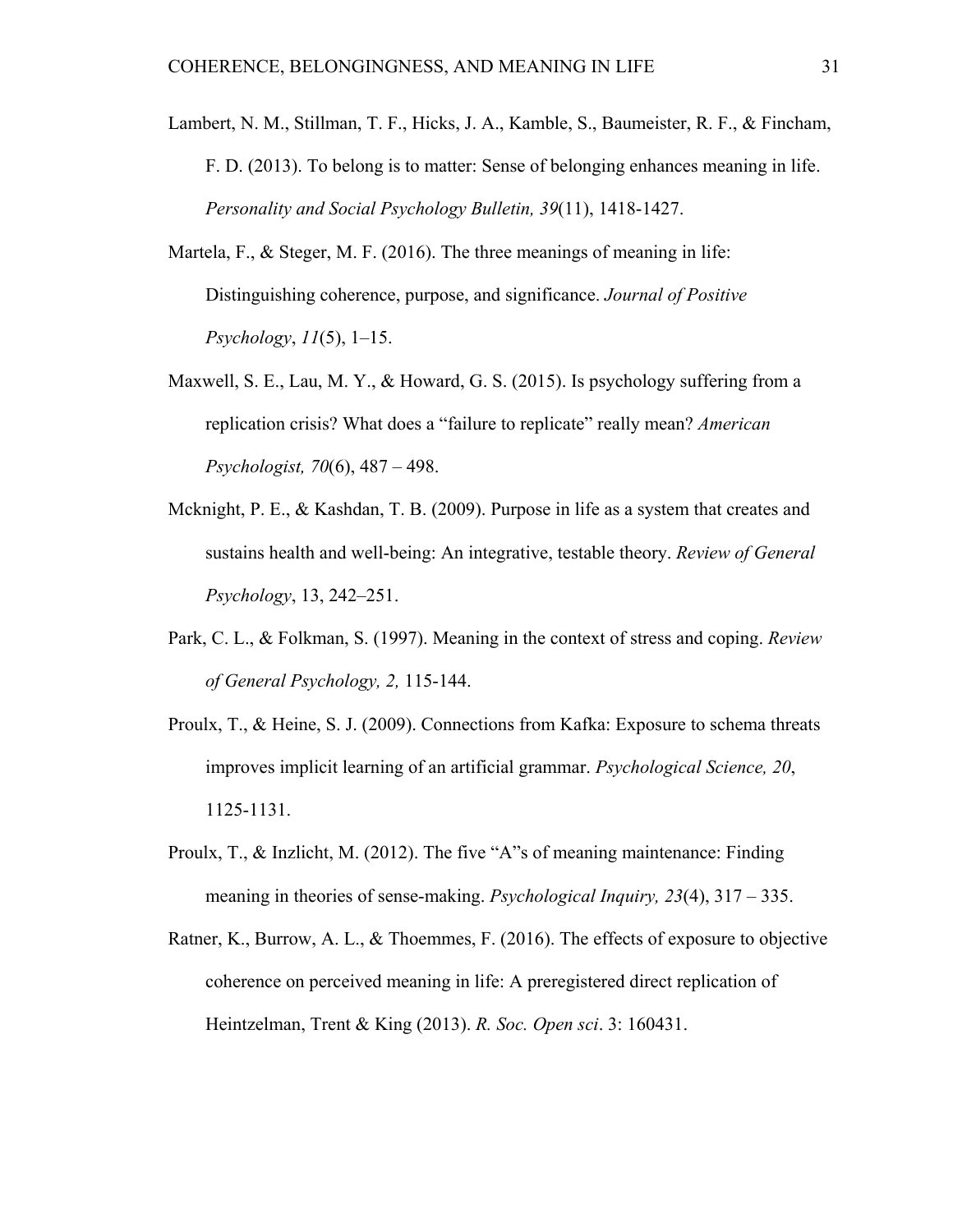- Ricard, N. (2011). *Effects of social exclusion and inclusion on basic needs satisfaction, self-determined motivation, the orientations of interpersonal relationships, and behavioural self-regulation* (Unpublished doctoral dissertation). Ottawa University, Ottawa, Canada.
- Ryan, R.M. (1995). Psychological needs and the facilitation of integrative processes. *Journal of Personality, 63*, 397–427.
- Ryan, R. M., & Deci, E. L. (2000). Self-determination theory and the facilitation of intrinsic motivation, social development, and well-being. *American Psychologist*, *55*(1), 68–78.
- Ryan, R.M., & Deci, E. (2008). From ego-depletion to vitality: Theory and findings concerning the facilitation of energy available to the self*. Social and Personality Psychology Compass, 2,* 702–717.
- Steger, M. F. (2009). Meaning in life. In S. J. Lopez (Ed.), *Oxford handbook of positive psychology* (2nd ed., pp. 679–687). Oxford, UK: Oxford University Press.
- Steger, M. F. (2012). Experiencing meaning in life: Optimal functioning at the nexus of well-being, psychopathology, and spirituality. In P. T. P. Wong (Ed.), *The human quest for meaning* (2nd ed., pp. 165-184). New York, NY: Routledge.
- Steger, M.F., P. Frazier, S. Oishi & M. Kaler (2006). The meaning in life questionnaire: Assessing the presence of and search for meaning in life. *Journal of Counseling Psychology 53,* pp. 80–93.
- Steger, M. F., & Kashdan, T. B. (2007). Stability and specificity of meaning in life and life satisfaction over one year: Implications for outcome assessment. *Journal of Happiness Studies, 8,* 161–179.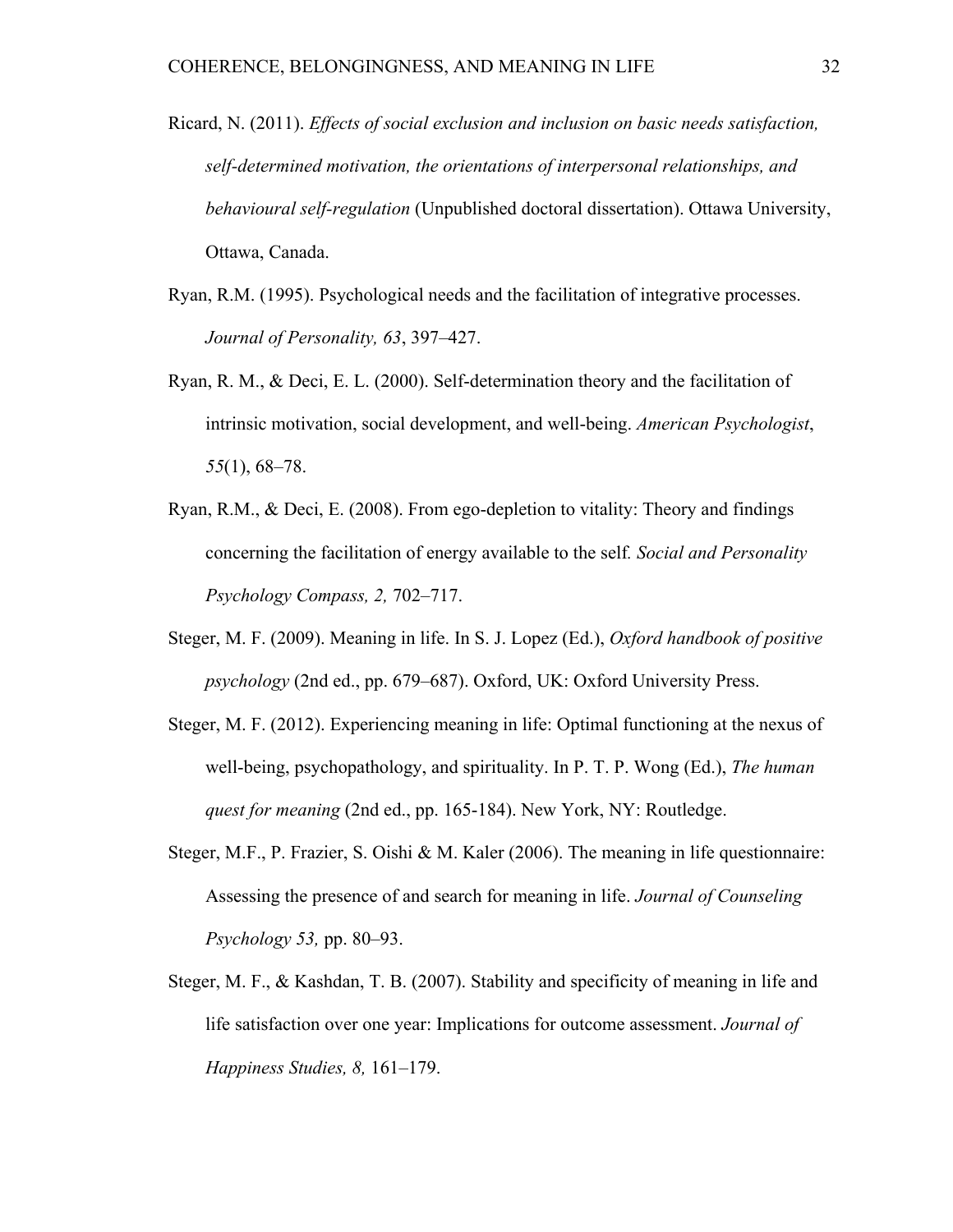- Steger, M. F., & Kashdan, T. B. (2009). Depression and everyday social activity, intimacy, and well-being. *Journal of Counseling Psychology, 56*, 289–300.
- Steger, M. F., Mann, J., Michels, P., & Cooper, T. (2009). Meaning in life, anxiety, depression, and general health among smoking cessation patients. *Journal of Psychosomatic Research, 67*, 353–358.
- Steger, M. F., Oishi, S., & Kesibir, S. (2011). Is a life without meaning satisfying? The moderating role of the search for meaning in satisfaction with life judgments. *Journal of Positive Psychology, 6,* 173–180.
- Stillman, T. F., Baumeister, R. F., Lambert, N. M., Crescioni, A. W., Nathan, C., & Fincham, F. D. (2009). Alone and without purpose: Life loses meaning following social exclusion. *Journal of Experimental Social Psychology, 45*(4), 686–694.
- Swann, W. B. & Brooks, M. (2012). Why threats trigger compensatory reactions: The need for coherence and quest for self-verification. *Social Cognition, 30*(6), 758-777.
- Topolinski, S., & Strack, F. (2008). Where there's a will there's no intuition. The unintentional basis of semantic coherence judgments. *Journal of Memory and Language*, *58*, 1032–1048.
- Trent, J., & King, L. A. (2010). Predictors of rapid versus thoughtful judgments of meaning in life. *The Journal of Positive Psychology*, *5*(6), 439–451.
- Tullet, A. M., Teper, R., Inzlicht, M. (2011). Confronting threats to meaning: A new framework for understanding responses to unsettling events. *Perspectives on Psychological Science, 6*(5), 447-453.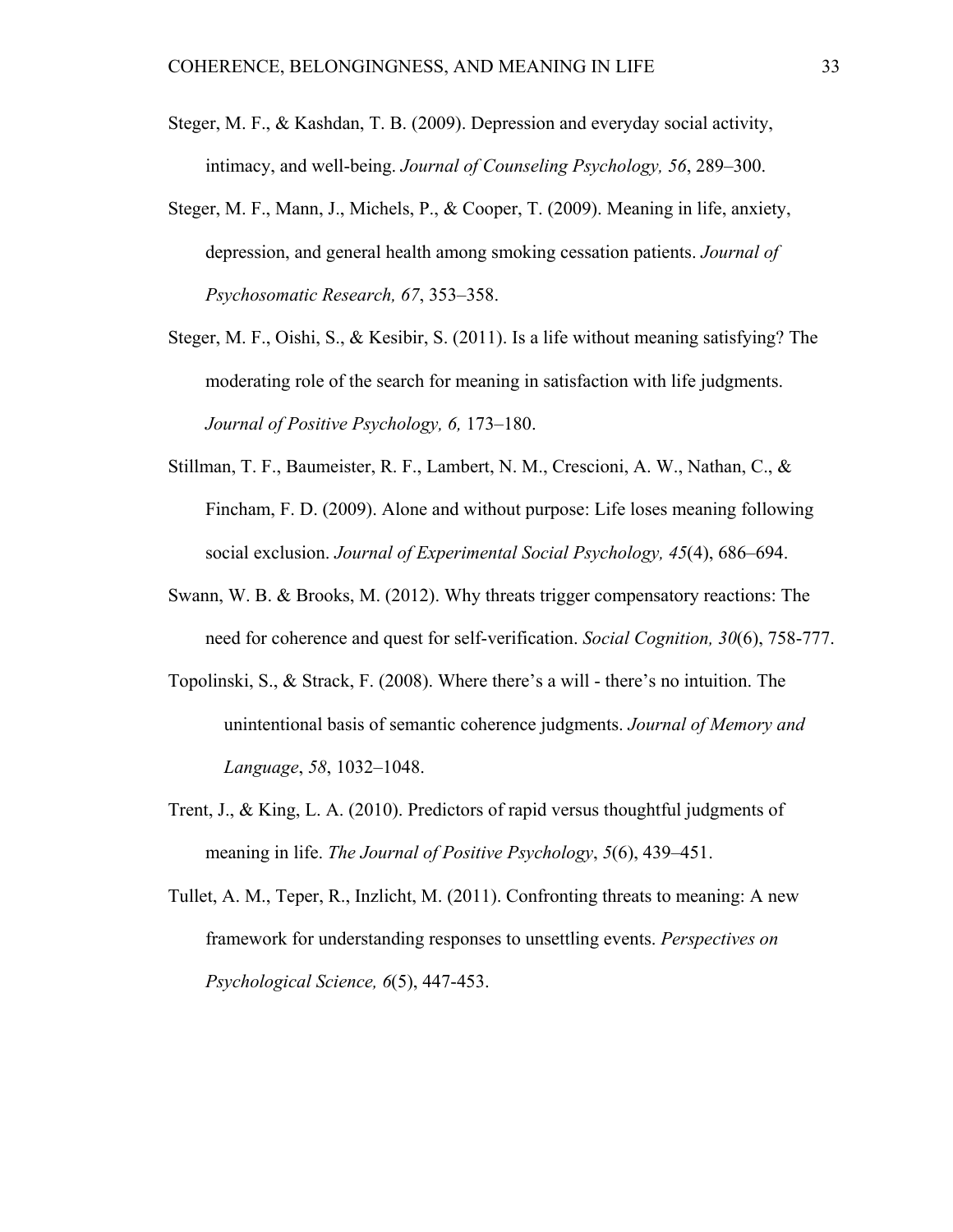- Twenge, J. M., Baumeister, R. F., Tice, D. M., & Stucke, T. S. (2001). If you can't join them, beat them: Effects of social exclusion on aggressive behavior. *Journal of Personality and Social Psychology, 81,* 1058–1069.
- Volz, K. G., & von Cramon, D. Y. (2006). What neuroscience can tell about intuitive processes in the context of perceptual discovery. *Journal of Cognitive Neuroscience, 18*, 2077–2087.

Williams, K. D. (2001). *Ostracism: The power of silence*. NY: Guilford Press.

- Williams, K. D. (2009). Ostracism: A temporal need-threat model. In M. Zanna (Ed.), *Advances in Experimental Social Psychology* (Vol. 41, pp. 279-314). New York, NY: Academic Press.
- Williams, K.D. & Jarvis, B. (2006). Cyberball: A program for use in research on interpersonal ostracism and acceptance. *Behavior Research Methods, 38*(1), 174- 180.
- Williams, K.D., & Zadro, L. (2005) Ostracism: The indiscriminate early detection system. In K. D. Williams, J. P. Forgas, & W. von Hippel (Eds.) *The social outcast: Ostracism, social exclusion, rejection, and bullying (pp. 19-34). New York*: Psychology Press.
- Wrosch, C., Scheier, M. F., Miller, G. E., & Carver, C. S. (2012). When meaning is threatened: The importance of goal adjustment for psychological and physical health. In P. T. P. Wong (Ed) *The Human Quest for Meaning: Theories, Research, and Applications* (2nd ed, pp. 539–557), New York, NY: Routledge.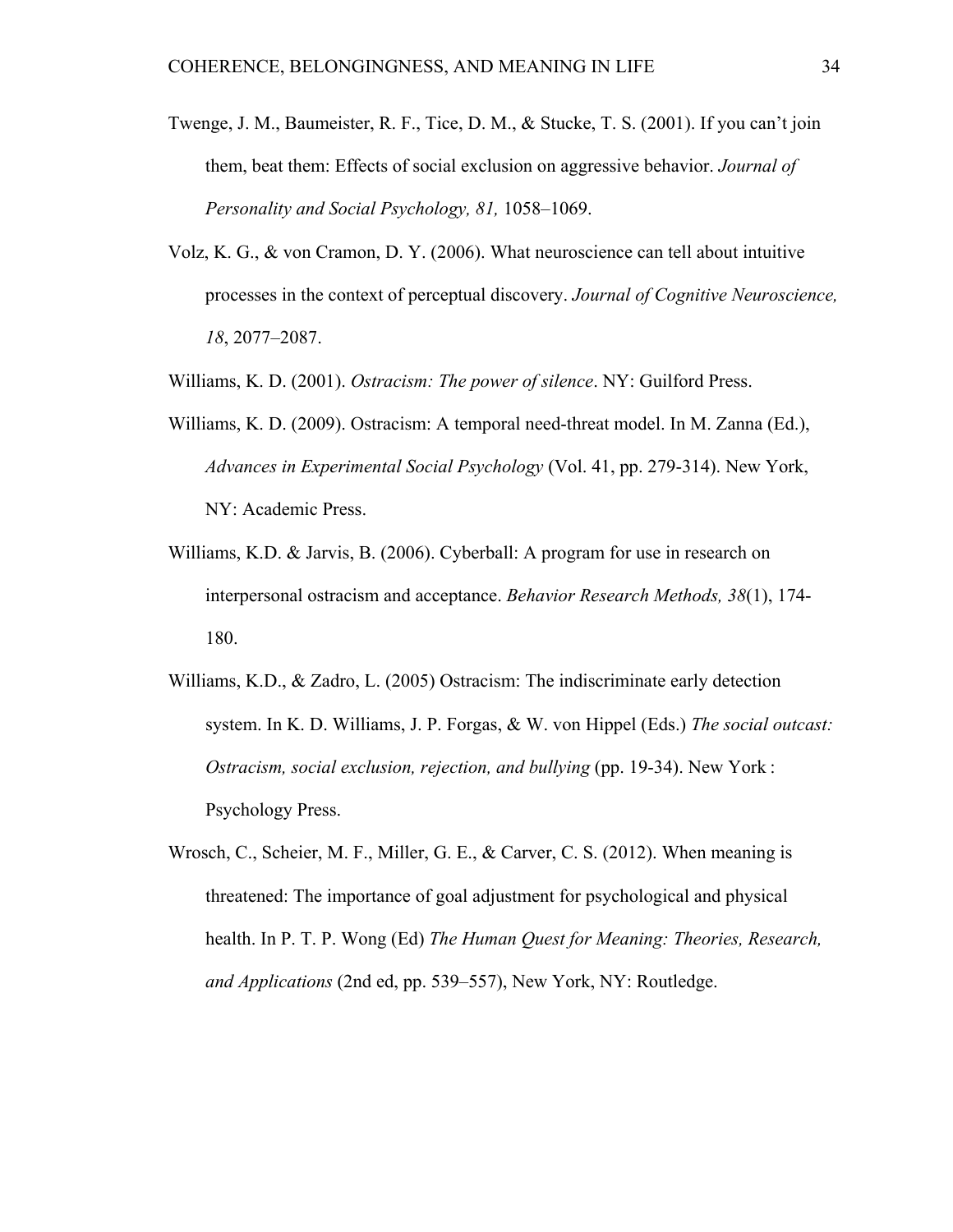Zadro, L., Williams, K. D., & Richardson, R. (2004). How low can you go? Ostracism by a computer lowers belonging, control, self-esteem, and meaningful existence. *Journal of Experimental Social Psychology, 40*, 560-567.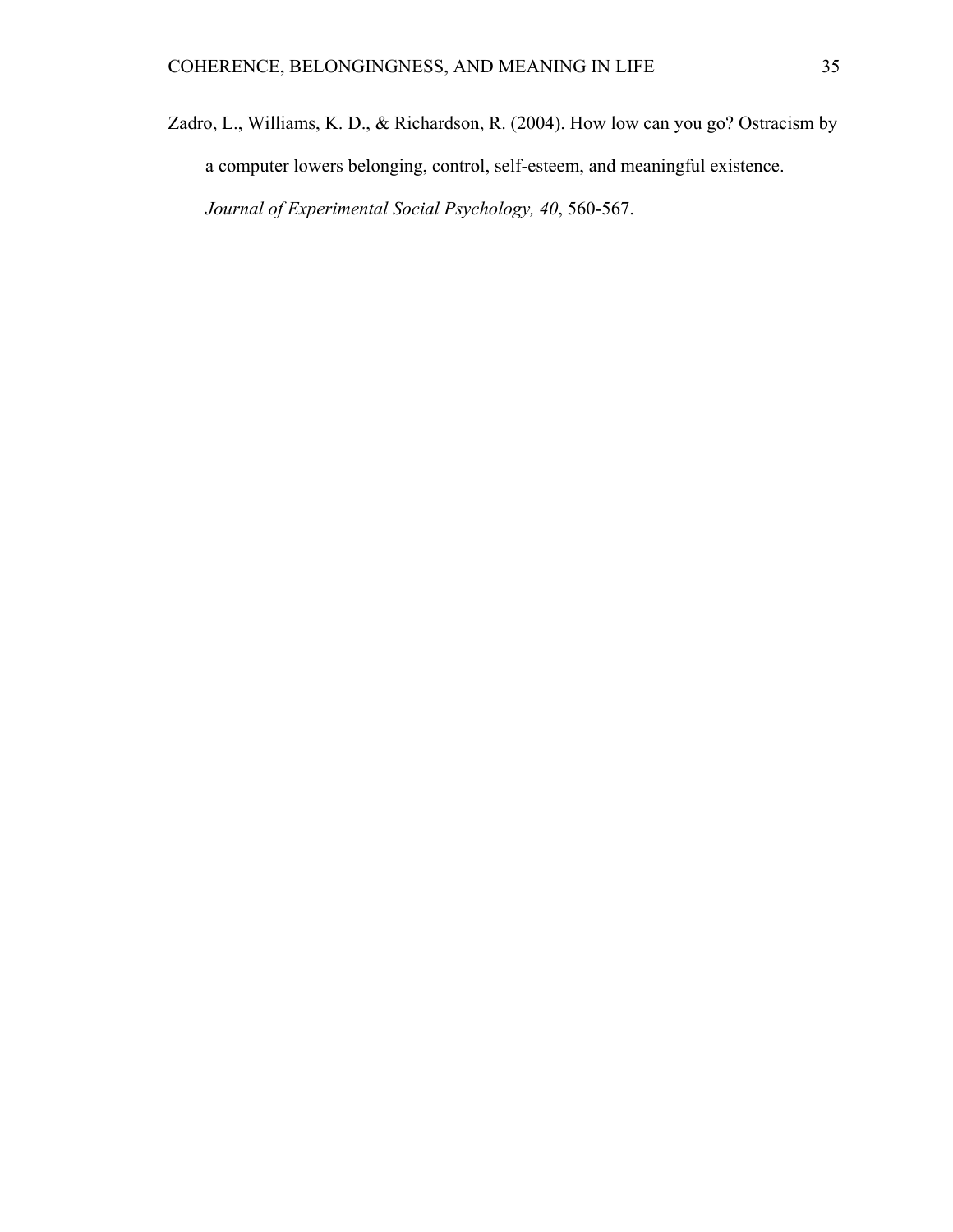

*Figure 1.* Heintzelman, Trent and King (2013) in comparison to Study 1 and Study 2, mean self-reported meaning in life for those who viewed coherent triads and those who viewed incoherent triads.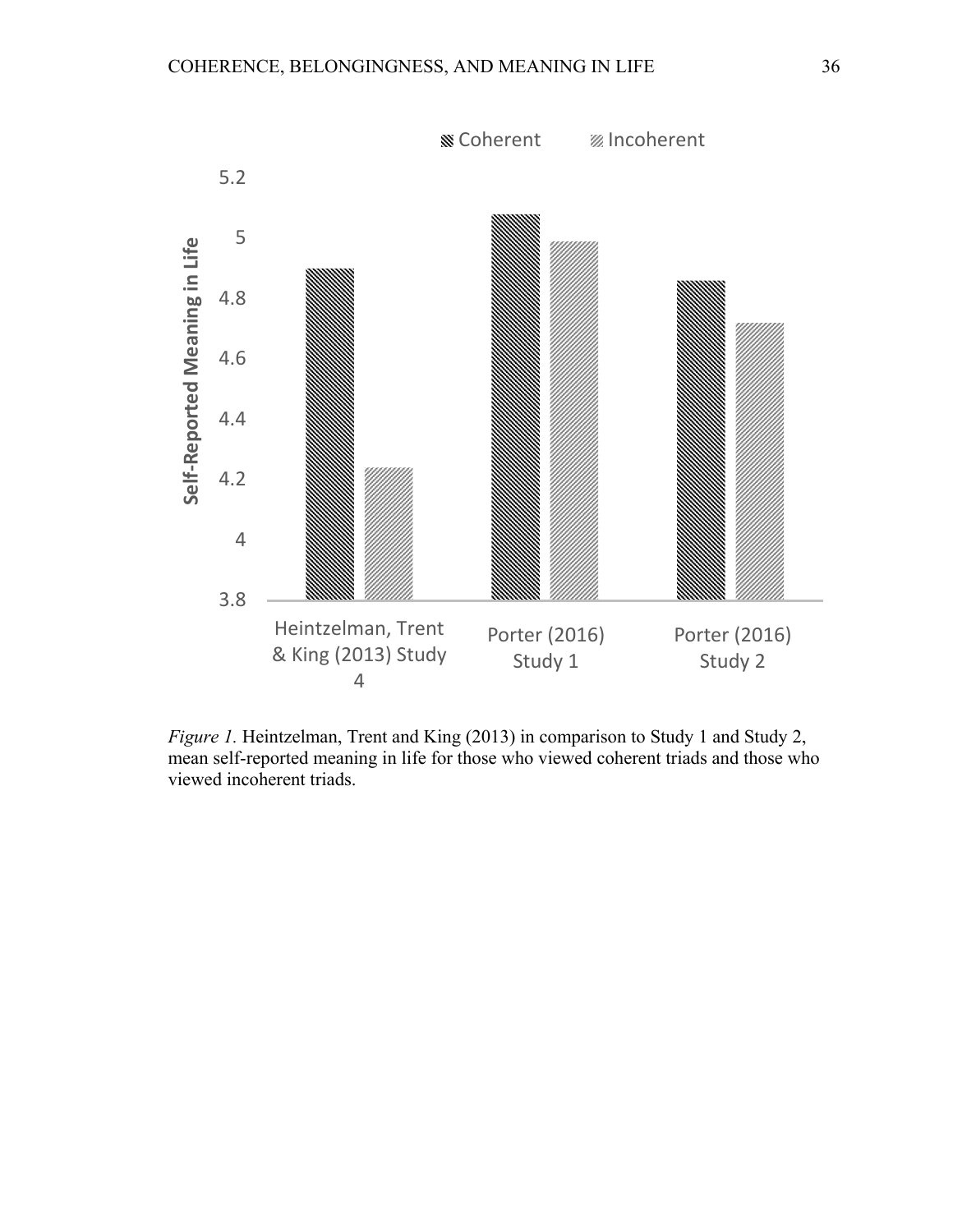

*Figure 2*. Graph showing means (and standard errors) for ostracism and coherence on meaning in life.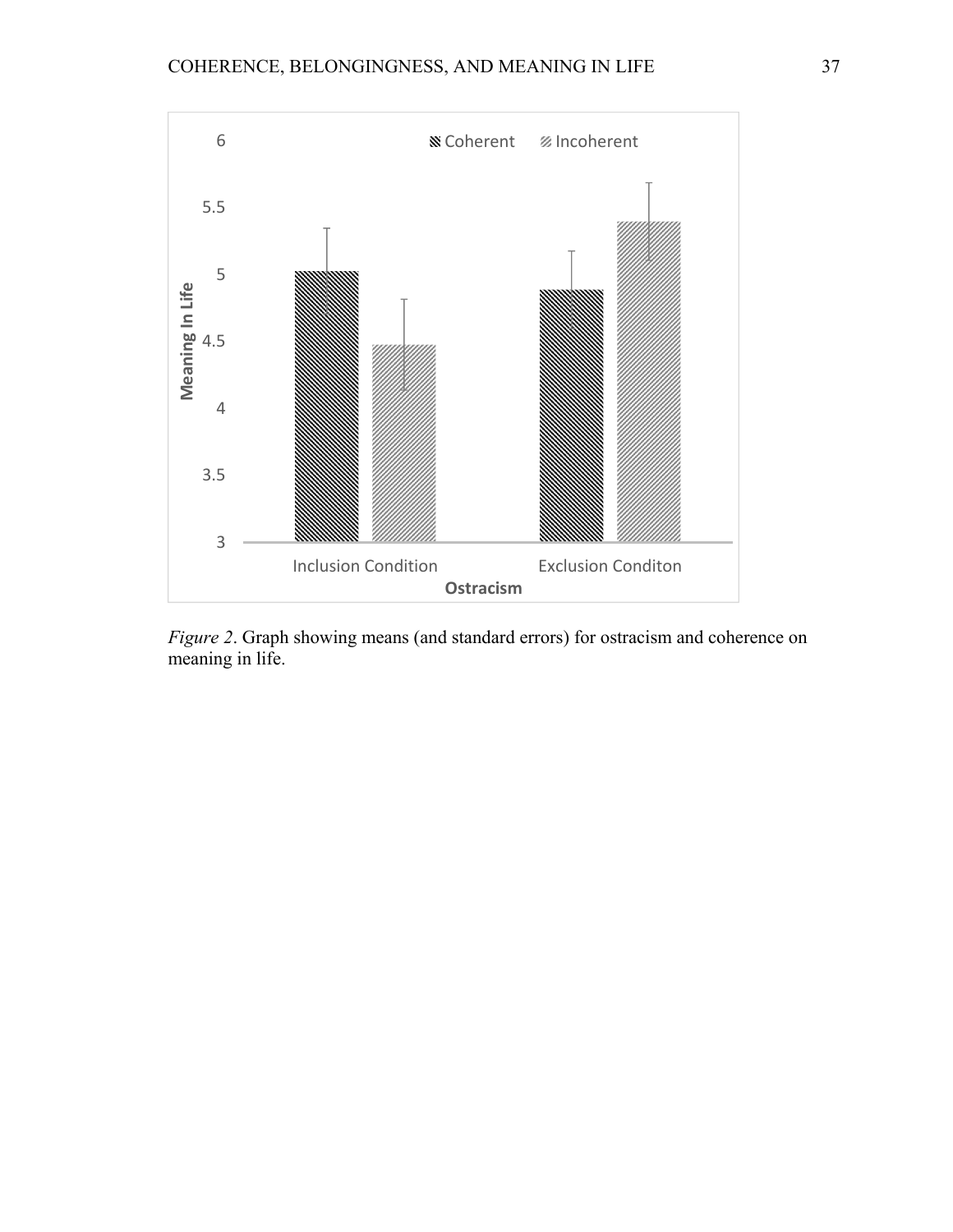#### **Appendix A: Study 1**

MTurk Recruitment Notice for Study

**Study Name:** Reading Comprehension and Cognition

**Description:** We are interested on examining cognitive aspects of reading comprehension. You will be asked to complete a quick reading task. You will then we given a questionnaire online that consists of questions about personality and well-being.

**Eligibility Requirements:** Must be 18 years of age and a resident of the US.

**Keywords**: psychology, questionnaire

**Duration and Locale:** 10 minutes

**Compensation:** You will receive 1\$ on your MTurk account

**Your HIT gets approved if you**: 1) Finish the survey, 2) Have not completed this survey before, and 3) Submit the confirmation ID (provided at the end of the survey) here.

**Researchers:** Janessa Porter (Principal Investigator); Professor Chris Davis (Faculty Sponsor);

 Phone: 613-520-2600 ext. 1448 Email: janessa.porter@carleton.ca

This study has received clearance by the Carleton University Psychology Research Ethics Board (Reference #15-115).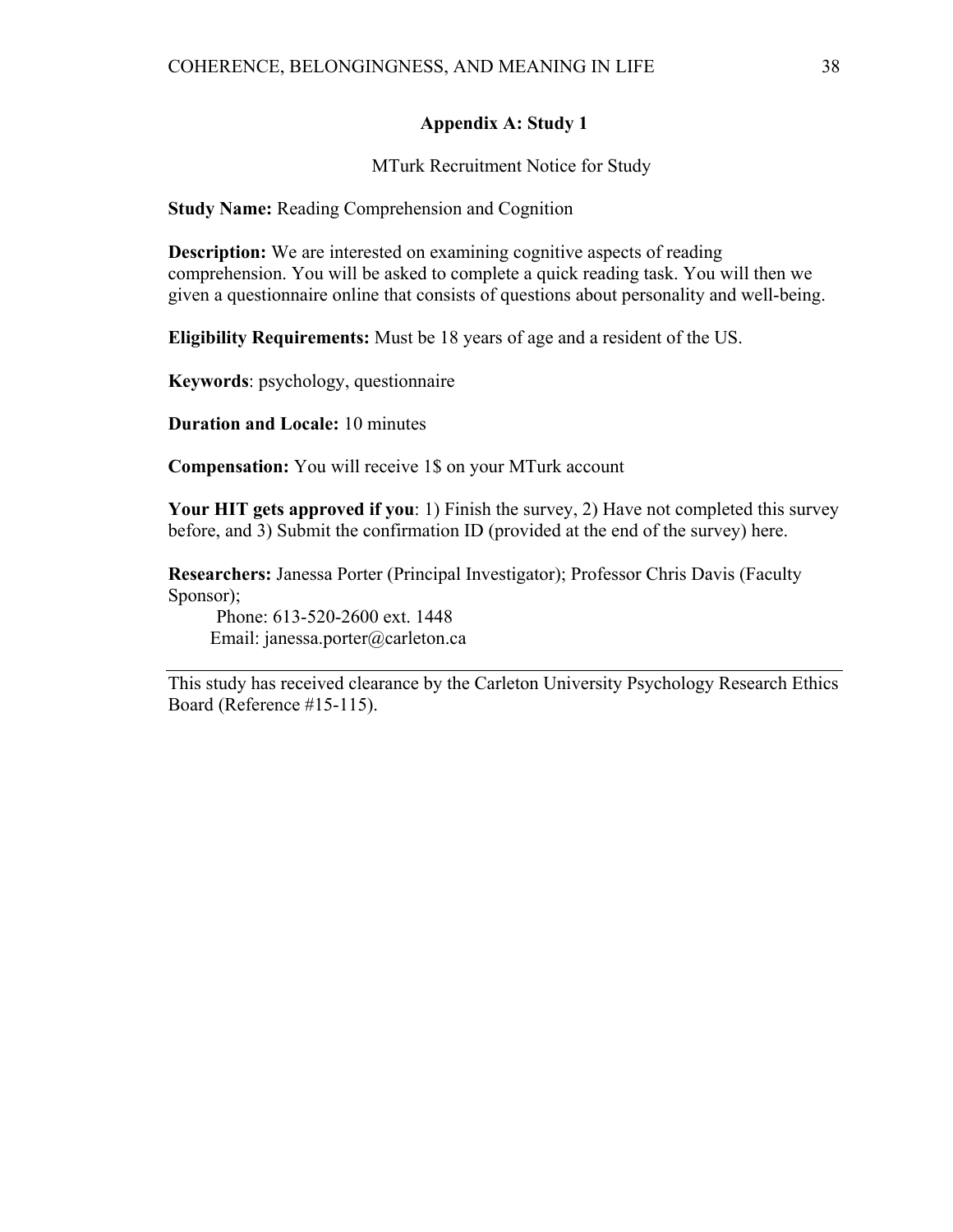#### **Informed Consent**

The purpose of an informed consent is to insure that you understand the purpose of the study and the nature of your involvement. The informed consent must provide sufficient information such that you have the opportunity to determine whether you wish to participate in the study.

**Present study:** Reading Comprehension and Cognition

**Research personnel**. The following people are involved in this research project, and may be contacted at any time if you have questions or concerns: Janessa Porter (Primary investigator, e-mail: janessa.porter@carleton.ca, phone: 613-520-2600, ext. 1448), Dr. Chris Davis (Faculty Sponsor, email: chris\_davis@carleton.ca, phone: 613-520-2600 ext. 2251).

**Concerns.** Should you have any ethical concerns about this research, please contact Dr. Shelley Brown, Chair - Carleton University Research Ethics Boards - B, at shelley brown@carleton.ca (613-520-2600 ext. 1155).

**Purpose**. The purpose of this study is to investigating cognitive aspects of reading comprehension.

**Task requirements**. We are asking you to complete a reading task. You will then be asked to fill out a number of questionnaires regarding your background (e.g., demographics), personality and well-being. The session will take approximately 10 minutes.

**Benefits.** You will receive \$1 for your MTurk account.

**Potential risk/discomfort**. There are no known physical or psychological risks to participating in this study.

**Confidentiality.** The data collected in this experiment are strictly confidential. There will be no identifying information attached to your data. All data are coded such that your name is not associated with the responses you provide. The coded data are made available only to researchers associated with this project. Data will be destroyed 5 years post completion of publications associated with aggregated data. Please note that the online survey tool used in this study (Qualtrics) is hosted by a server located in the USA. The United States Patriot Act permits U.S. law enforcement officials, for the purpose of an anti-terrorism investigation, to seek a court order that allows access to the personal records of any person without that person's knowledge. In view of this we cannot absolutely guarantee the full confidentiality and anonymity of your data. Also, we will not collect IP addresses. With your consent to participate in this study you acknowledge this.

**Right to withdraw.** You may withdraw from the study at any time. You may also choose to skip (i.e., not answer) questions for any reason without penalty.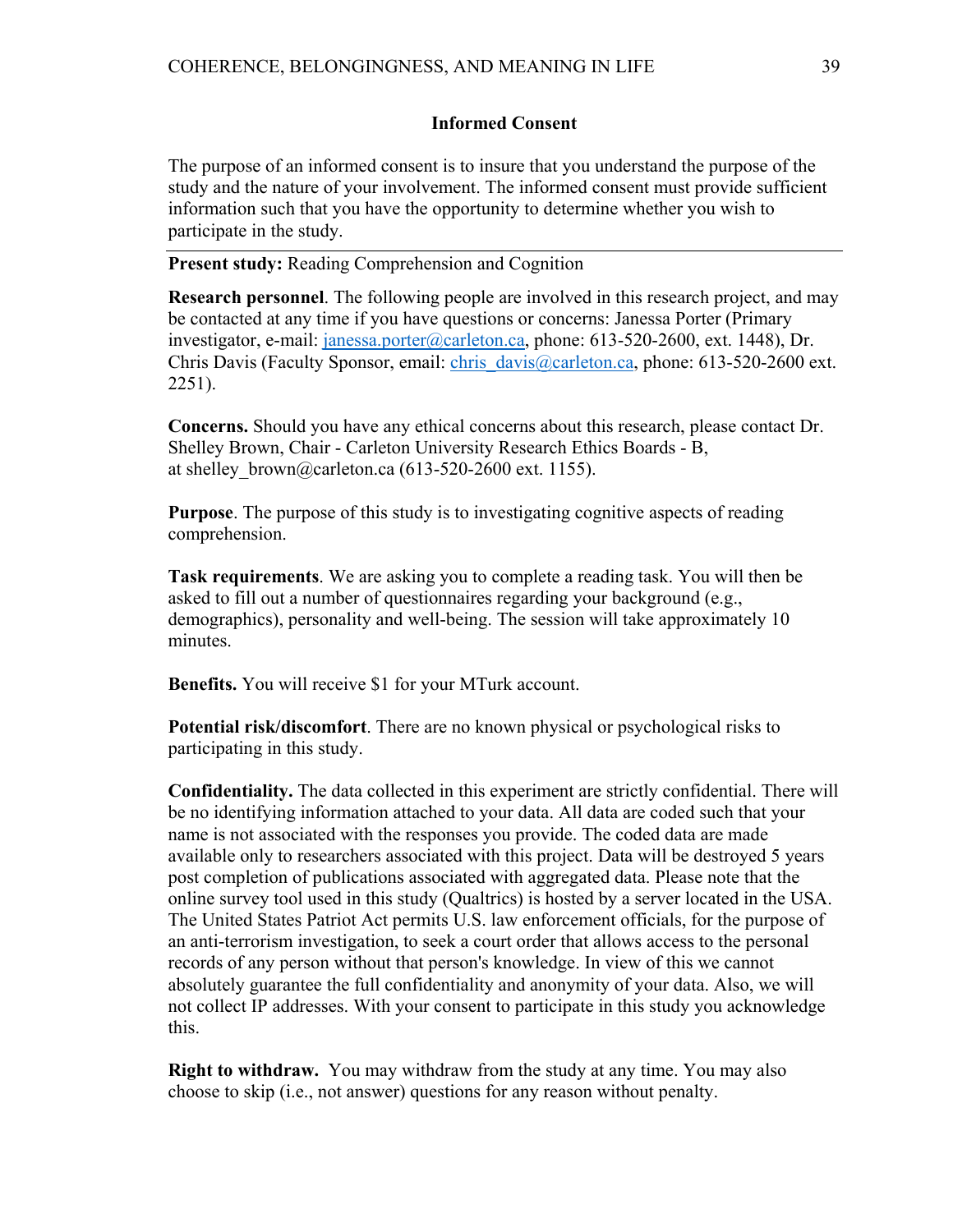This study has received clearance by the Carleton University Research Ethics Board (Reference #15-115).

By checking this box you agree to the following terms:

 $\Box$  I have read the above form and understand the conditions of my participation. My participation in this study is voluntary, and if for any reason, at any time, I wish to leave the experiment I may do so without having to give an explanation and with no penalty whatsoever. Furthermore, I am also aware that my participation as well as the data gathered in this study is confidential. Checking the box below and clicking 'Next' indicates that I agree to participate in the study.

 $\Box$  I do not wish to participate in this study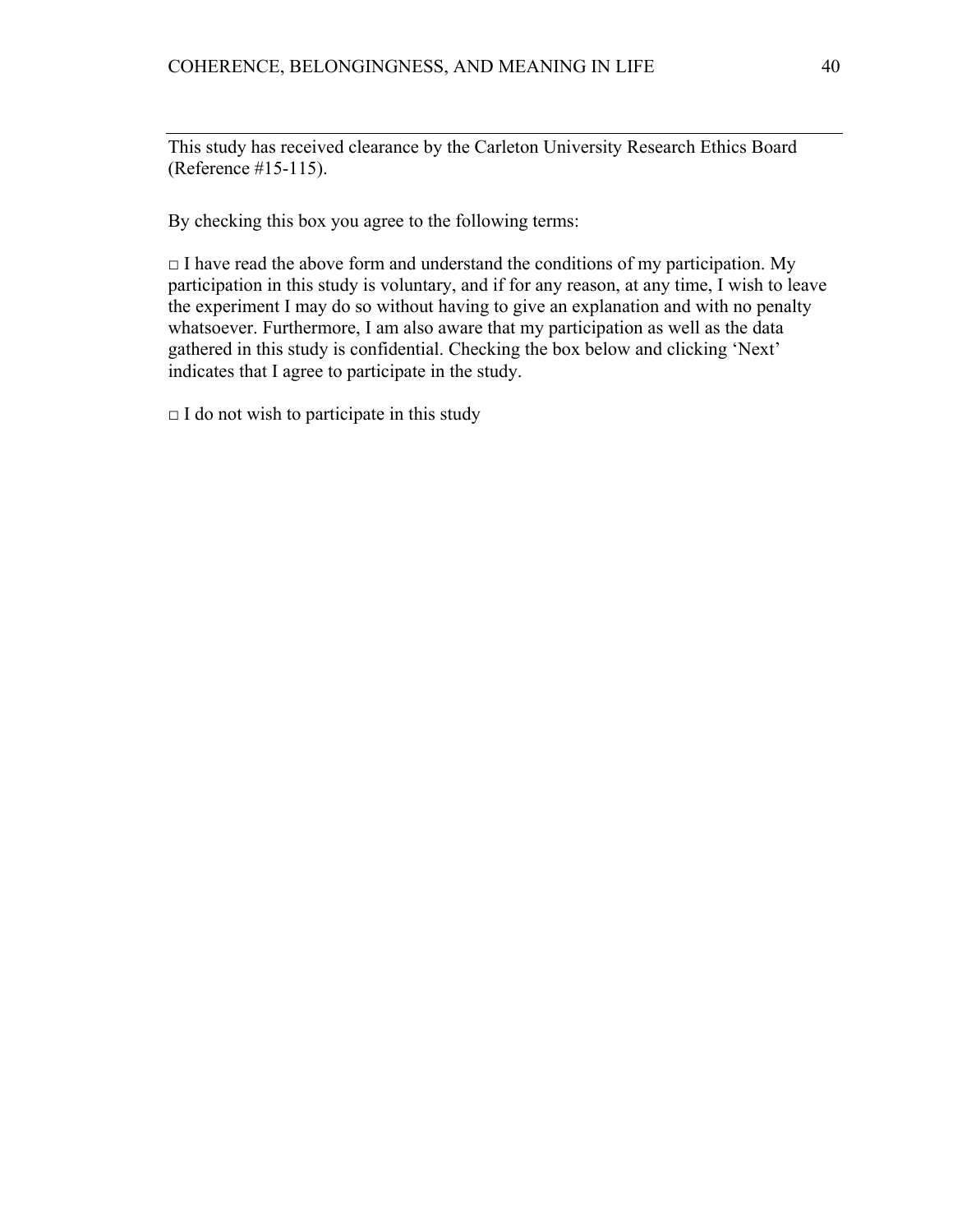# **Demographics**

Age: \_\_\_\_\_

Gender: Female/Male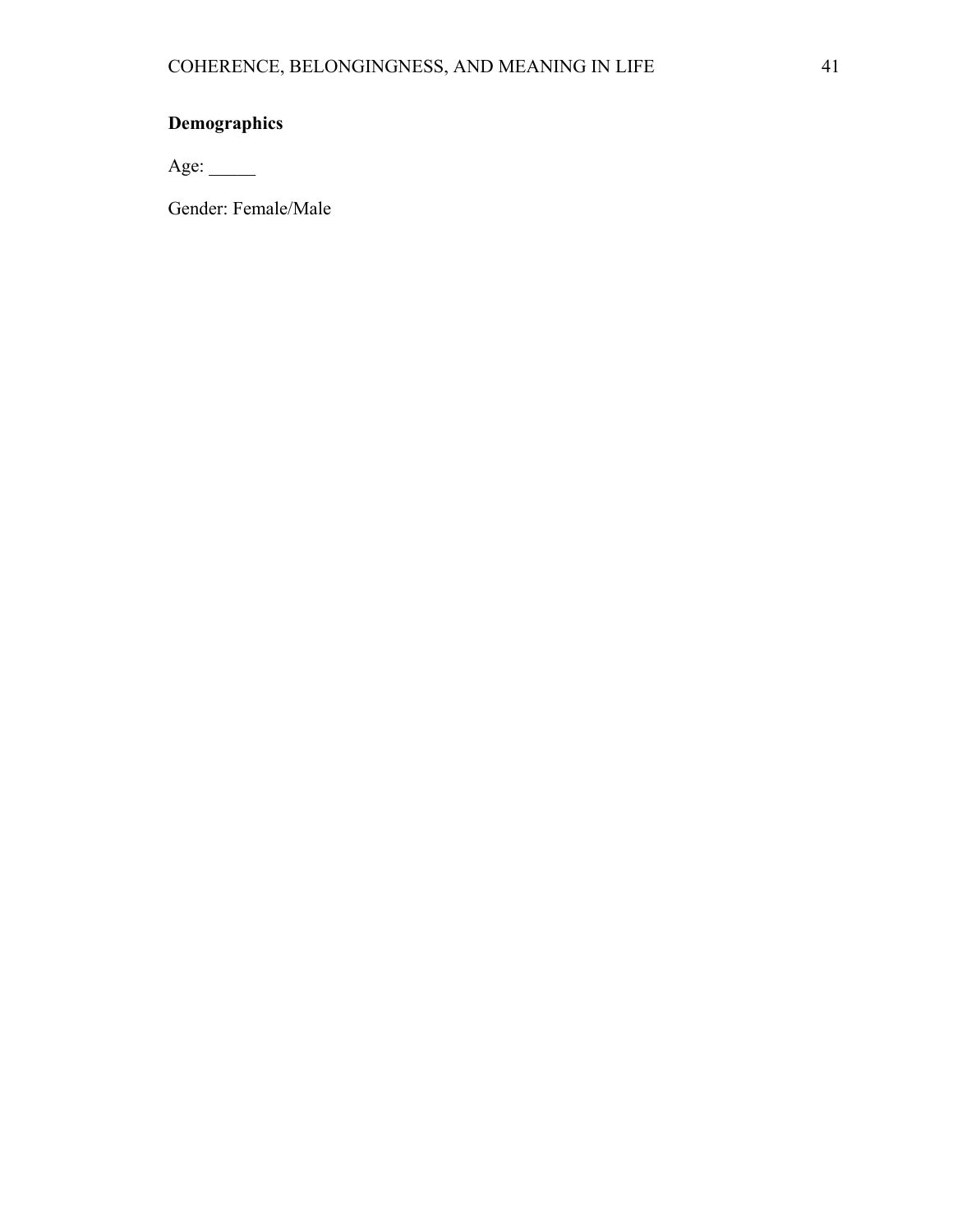# **Word Triads**

Three words, called Triads, will be presented on the screen at a time. Please read the following triads carefully. The screen will advance automatically.

Coherent Triads:

Magic, Plush, Floor (carpet) Falling, Actor, Dust (star) Coin, Quick, Spoon (silver) Leaf, Big, Shade (tree) Gold, Stool, Tender (bar) Manners, Round, Tennis (table) Playing, Credit, Report (card) Salt, Deep, Foam (sea) Surprise, Wrap, Care (gift) Thread, Pine, Pain (needle)

Incoherent Triads:

Magic, Actor, Spoon Falling, Quick, Shade Coin, Big, Tennis Leaf, Stool, Report Gold, Round, Floor Manners, Deep, Dust Playing, Plush, Care Salt, Wrap, Tender Surprise, Pine, Foam Thread, Credit, Pain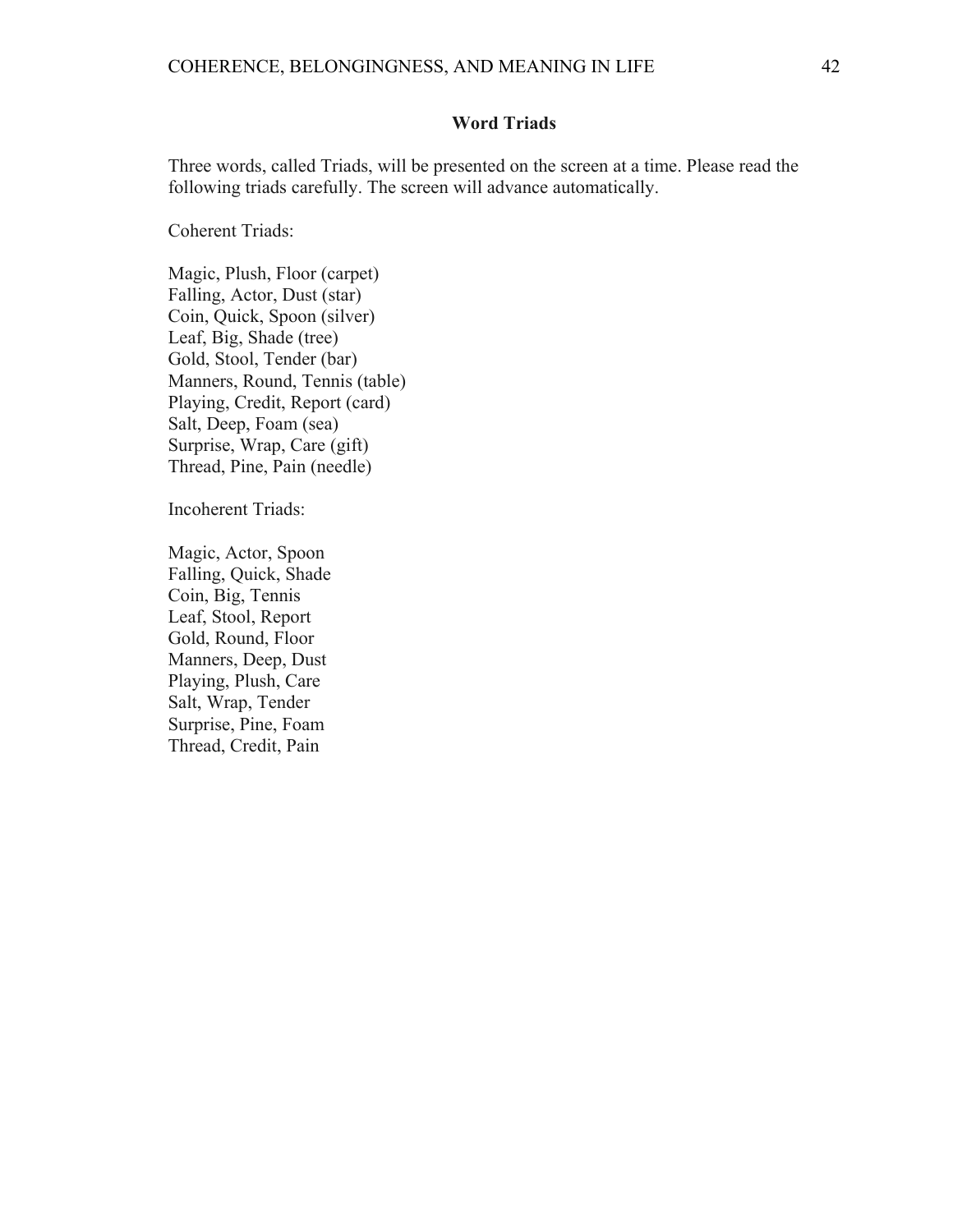# Meaning in Life (MIL) Questionnaire

Please take a moment to think about what makes your life feel important to you. Please respond to the following statements as truthfully and accurately as you can, and also please remember that these are very subjective questions and that there are no right or wring answers. Please answer according to the scale below:

| <b>Not</b><br>at All |                                                                                       |   |   |   |   | Extremely<br>Much |
|----------------------|---------------------------------------------------------------------------------------|---|---|---|---|-------------------|
| 1                    | $\mathfrak{D}$                                                                        | 3 | 4 | 5 | 6 |                   |
|                      | My life has a clear sense of purpose.                                                 |   |   |   |   |                   |
|                      | I have found a really significant meaning in my life.                                 |   |   |   |   |                   |
|                      | I have a sense of direction and purpose in life.                                      |   |   |   |   |                   |
|                      | My existence is very purposeful and meaningful.                                       |   |   |   |   |                   |
|                      | As I view the world in relation to my life, the world fits meaningfully with my life. |   |   |   |   |                   |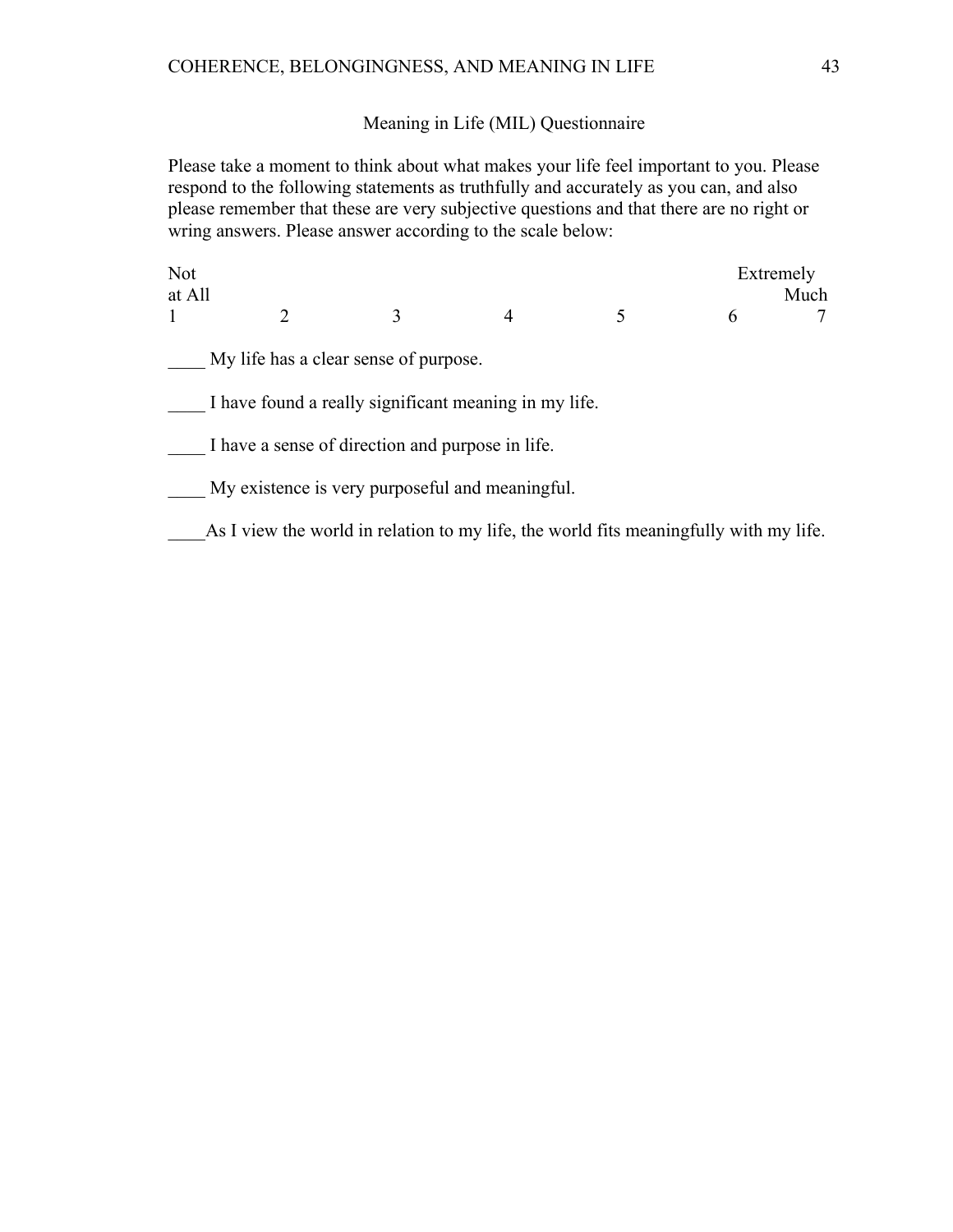# **Explicit Affect**

| Absolutely<br>Untrue<br>1       | Mostly<br>2 | 3 | Somewhat Can't Say Somewhat<br>Untrue Untrue True or False True<br>4 | 5 | Mostly<br>True<br>6 | Absolutely<br>True<br>7 |
|---------------------------------|-------------|---|----------------------------------------------------------------------|---|---------------------|-------------------------|
| $\text{Happy}$ <sub>_____</sub> |             |   |                                                                      |   |                     |                         |
| Cheerful                        |             |   |                                                                      |   |                     |                         |
| Pleased                         |             |   |                                                                      |   |                     |                         |
| Anxious                         |             |   |                                                                      |   |                     |                         |
| Worried                         |             |   |                                                                      |   |                     |                         |

Please indicate whether the descriptor characterizes how you are currently feeling: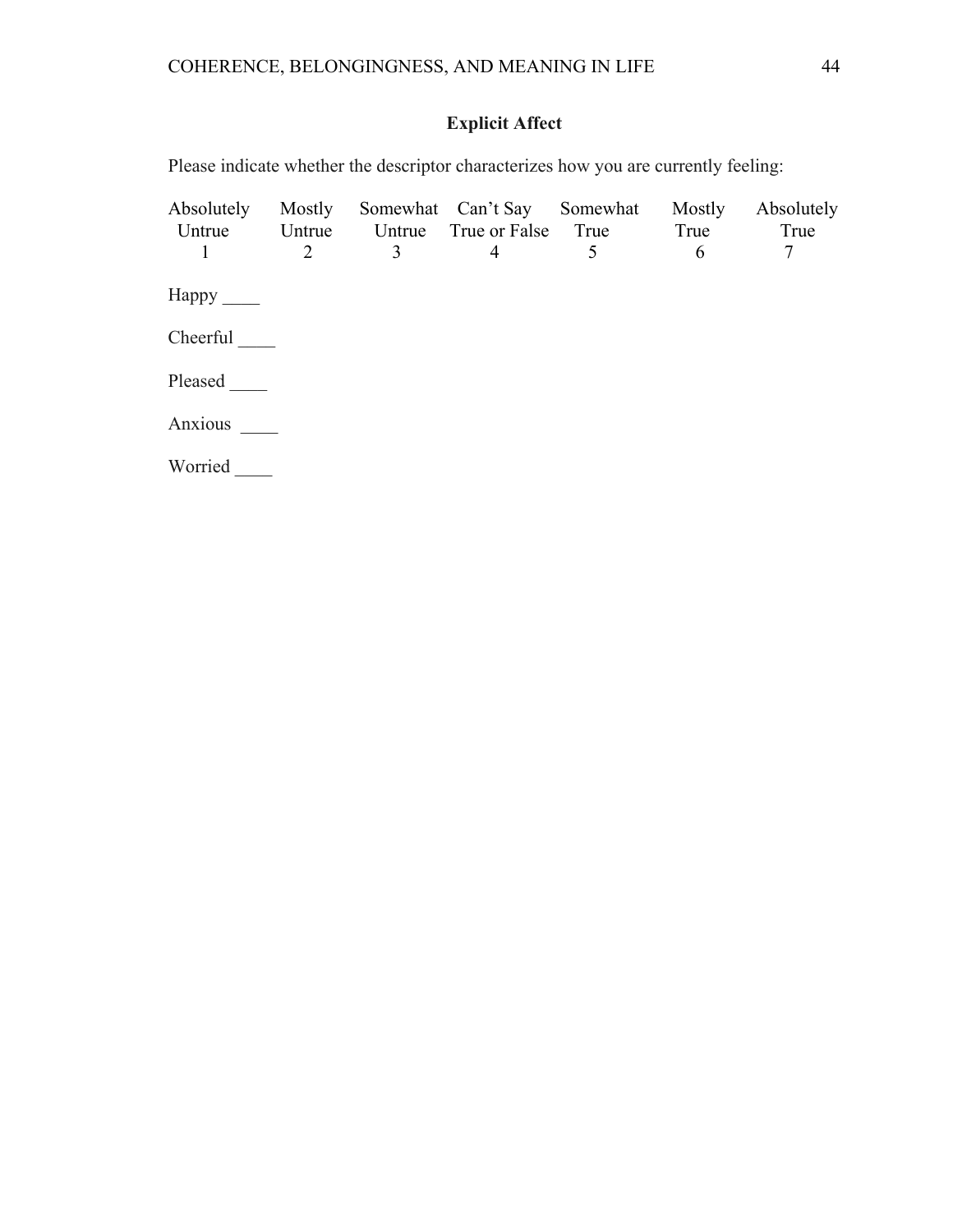## **Debriefing**

#### *What are we trying to learn in this research?*

The purpose of this study was to assess the extent to which being exposed to words that fit a pattern (as opposed to being exposed to words that do not fit a pattern) affects how meaningful you feel that your life is. People who report that their life is very meaningful also tend to happier, and tend to report better quality of life. Chaos in our lives takes away from a sense of meaning in life. We are interested in learning if self-reports of meaning in life can be influenced subtly by experimental manipulations of coherence.

#### *Why is this important to scientists or the general public?*

Previous research has found that greater self-reported meaning in life is associated with higher quality of life, better self-reported health, and better adaptive coping. As there are many associations between meaning in life and positive outcomes, understanding the process behind what makes life meaningful is important. Recently, it was found that the found that the feeling that life is meaningful is sensitive to the coherence of presented stimuli. The current study was to replicate these findings. The current study will help us to continue the research on coherence detection and self-reported meaning in life.

#### *What are our hypotheses and predictions?*

We predict that meaning in life would be higher following an encounter with coherent stimuli in comparison to incoherent stimuli. We do not expect the manipulations to influence mood.

#### *Where can I learn more?*

If you are interested in learning more, please refer to the following articles: Heintzelman, S. J., Trent, J., & King, L. A. (2013). Encounters with objective coherence and the experience of meaning in life. *Psychological Science, 24*, 991-998.

Heintzelman, S.J. (2014). *Exploring the purpose of meaning in life.* Retreived from http://www.spspblog.org/exploring-the-purpose-of-meaning-in-life/

*What if I have questions later?* If you have any remaining concerns, questions, or comments about the experiment, please feel free to contact Janessa Porter (Primary Investigator), at: janessa.porter@carleton.ca (1-613-520-2600, ext. 1448), Dr. Chris Davis (Faculty Sponsor), at: chris.davis@carleton.ca (1-613-520-2600, ext. 2251). Should you have any ethical concerns about this research, please contact Dr. Shelley Brown (Chair - Carleton University Research Ethics Boards - B, shelley brown@carleton.ca, 1-613-520-2600, ext. 1505.

#### **Thank you for participating in this research!**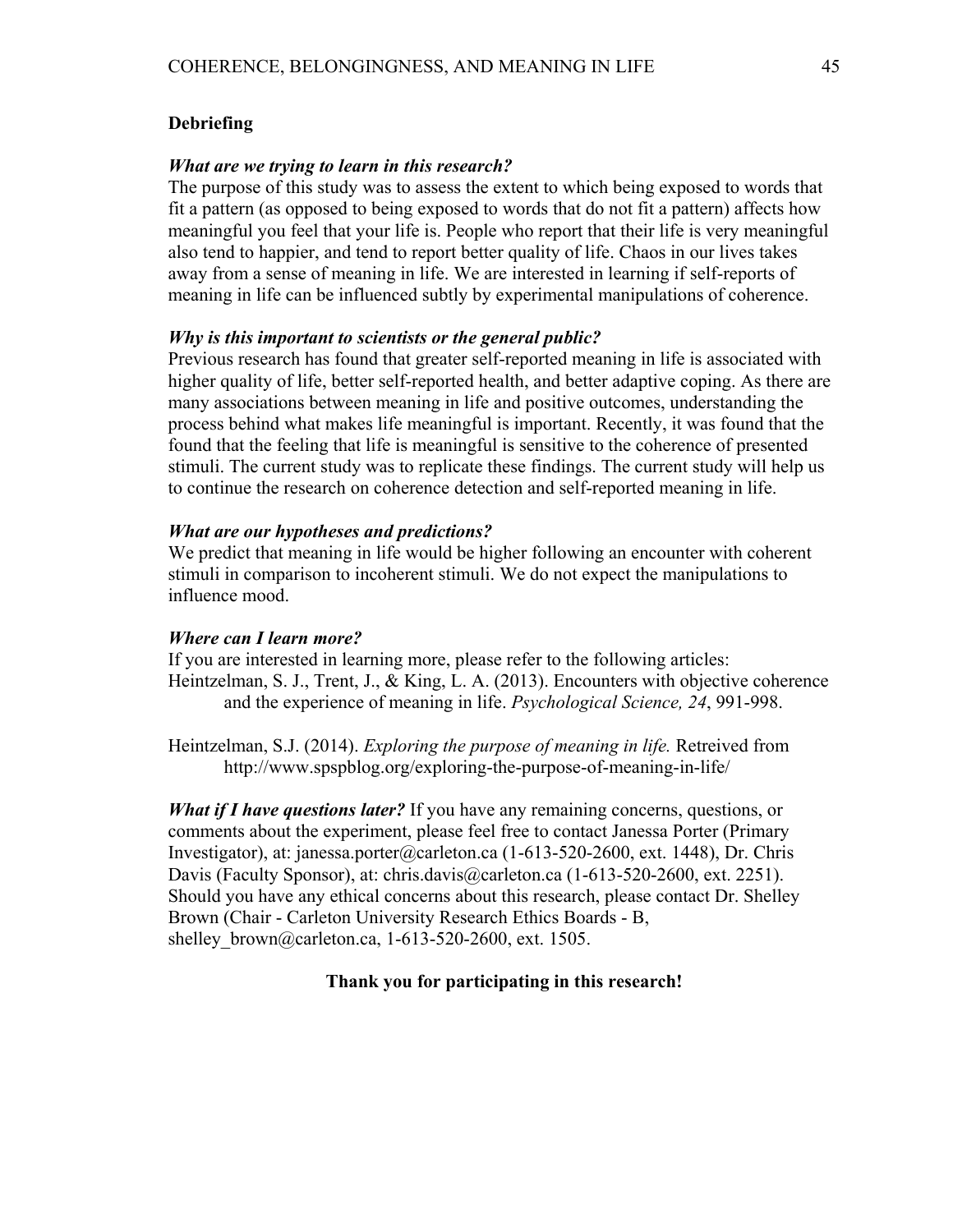# **Appendix B: Study 2**

SONA Recruitment Notice for Study

**Study Name:** Word Play and Personality

**Description:** We are interested in examining word play and personality. You will be asked to complete a quick word game. You will then we given a questionnaire online that consists of questions about personality and well-being.

**Eligibility Requirements:** Must be an undergraduate student.

**Keywords**: psychology, questionnaire

**Duration and Locale:** 10 minutes

**Compensation:** You will have the choice to receive a .25% course credit towards a psychology course (PSYC 1001, 1002, 2001, 2002, NEUR 2001, 2002), or \$5.00.

**Researchers:** Janessa Porter (Principal Investigator); Professor Chris Davis (Faculty Sponsor);

 Phone: 613-520-2600 ext. 1448 Email: janessa.porter@carleton.ca

This study has received clearance by the Carleton University Psychology Research Ethics Board (Reference #15-115).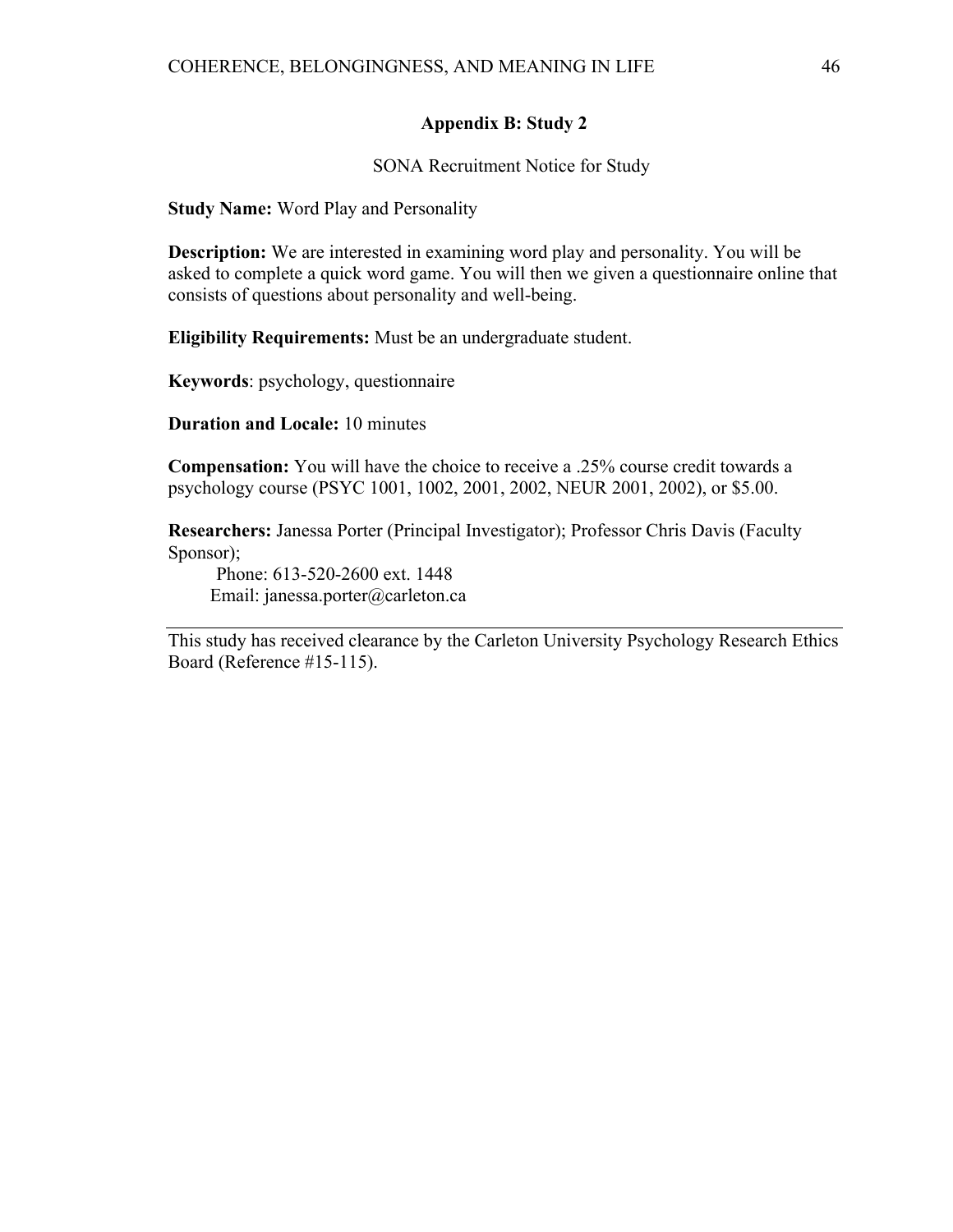#### MTurk Recruitment Notice for Study

**Study Name:** Reading Comprehension and Cognition

**Description:** We are interested on examining cognitive aspects of reading comprehension. You will be asked to complete a quick reading task. You will then we given a questionnaire online that consists of questions about personality and well-being.

**Eligibility Requirements:** Must be 18 years of age and a resident of the US.

**Keywords**: psychology, questionnaire

**Duration and Locale:** 10 minutes

**Compensation:** You will receive 1\$ on your MTurk account

**Your HIT gets approved if you**: 1) Finish the survey, 2) Have not completed this survey before, and 3) Submit the confirmation ID (provided at the end of the survey) here.

**Researchers:** Janessa Porter (Principal Investigator); Professor Chris Davis (Faculty Sponsor);

 Phone: 613-520-2600 ext. 1448 Email: janessa.porter@carleton.ca

This study has received clearance by the Carleton University Psychology Research Ethics Board (Reference #15-115).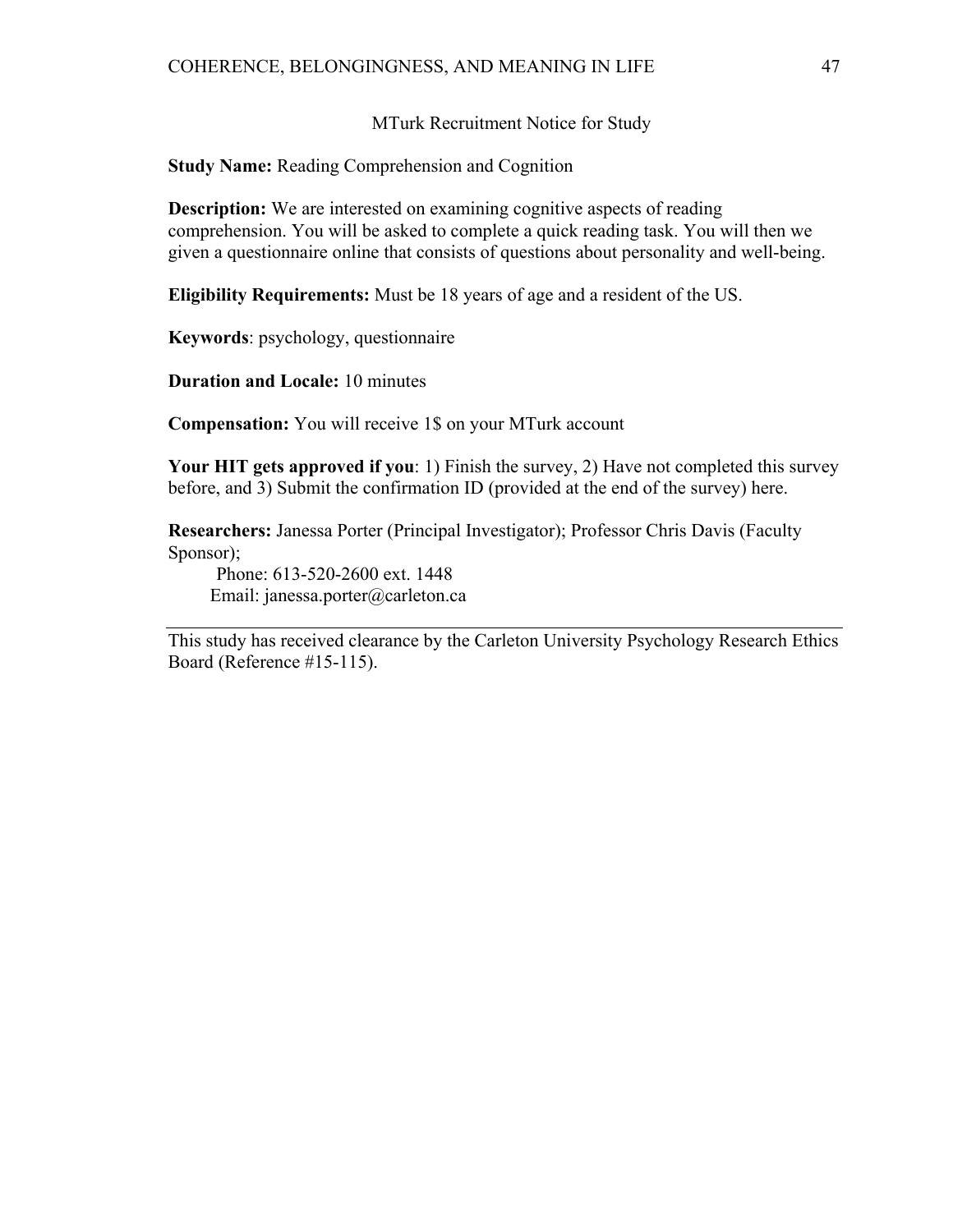#### **SONA Informed Consent**

The purpose of an informed consent is to insure that you understand the purpose of the study and the nature of your involvement. The informed consent must provide sufficient information such that you have the opportunity to determine whether you wish to participate in the study.

### **Present study: Word Play and Personality**

**Research personnel**. The following people are involved in this research project, and may be contacted at any time if you have questions or concerns: Janessa Porter (Primary investigator, e-mail: janessa.porter@carleton.ca, phone: 613-520-2600, ext. 1448), Dr. Chris Davis (Faculty Sponsor, email: chris\_davis@carleton.ca, phone: 613-520-2600 ext. 2251).

**Concerns.** Should you have any ethical concerns about this research, please contact Dr. Shelley Brown, Chair - Carleton University Research Ethics Boards - B, at shelley brown@carleton.ca (613-520-2600 ext. 1155).

**Purpose**. The purpose of this study is to investigating word play and personality.

**Task requirements**. We are asking you to complete a word game. You will then be asked to fill out a number of questionnaires regarding your background (e.g., demographics), personality and well-being. The session will take approximately 10 minutes.

**Benefits.** You will receive a .25% increase in your final grade of PSYC 1001, PSYC 1002, PSYC 2001, PSYC 2002 or NEUR 2001, 2002 or \$5 compensation for participating in this study.

**Potential risk/discomfort**. There are no known physical or psychological risks to participating in this study.

**Confidentiality.** The data collected in this experiment are strictly confidential. All data are coded such that your name is not associated with the responses you provide. Any identifying information associated with your code will be confined to a single page that will be separated from your questionnaire, and kept in a separate, secured file by the research investigators, who will keep this information confidential. There will be no identifying information attached to your data. All data are coded such that your name is not associated with the responses you provide. The coded data are made available only to researchers associated with this project. Data will be destroyed 5 years post completion of publications associated with aggregated data. Please note that the online survey tool used in this study (Qualtrics) is hosted by a server located in the USA. The United States Patriot Act permits U.S. law enforcement officials, for the purpose of an anti-terrorism investigation, to seek a court order that allows access to the personal records of any person without that person's knowledge. In view of this we cannot absolutely guarantee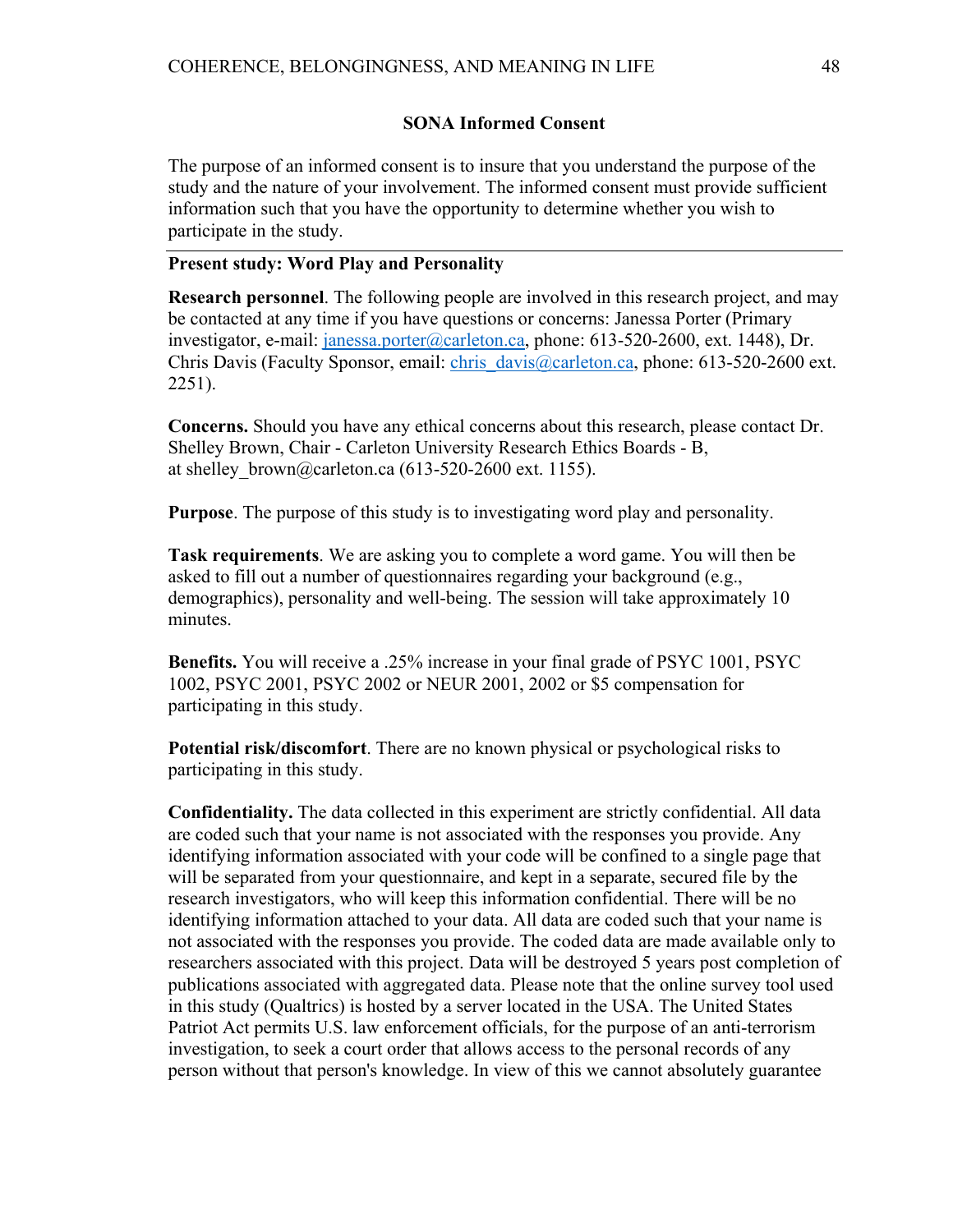the full confidentiality and anonymity of your data. Also, we will not collect IP addresses. With your consent to participate in this study you acknowledge this.

**Right to withdraw.** You may withdraw from the study at any time. You may also choose to skip (i.e., not answer) questions for any reason without penalty.

This study has received clearance by the Carleton University Research Ethics Board (Reference #15-115).

*I have read the above form and understand the conditions of my participation. My participation in this study is voluntary, and I understand that if at any time I wish to leave the experiment, I may do so without having to give an explanation and with no penalty whatsoever. Furthermore, I am also aware that the data gathered in this study are confidential with respect to my personal identity. By completing my name, date, and clicking "I agree to participate in this study" you are providing consent to the use of your data.*

study

 $\Box$  I agree to participate in this study  $\Box$  I DO NOT agree to participate in this

Please provide your name and student number in order to receive your course credit or \$5.00.

Name: No. 2010 Student Number: 2010 Student Number: 2010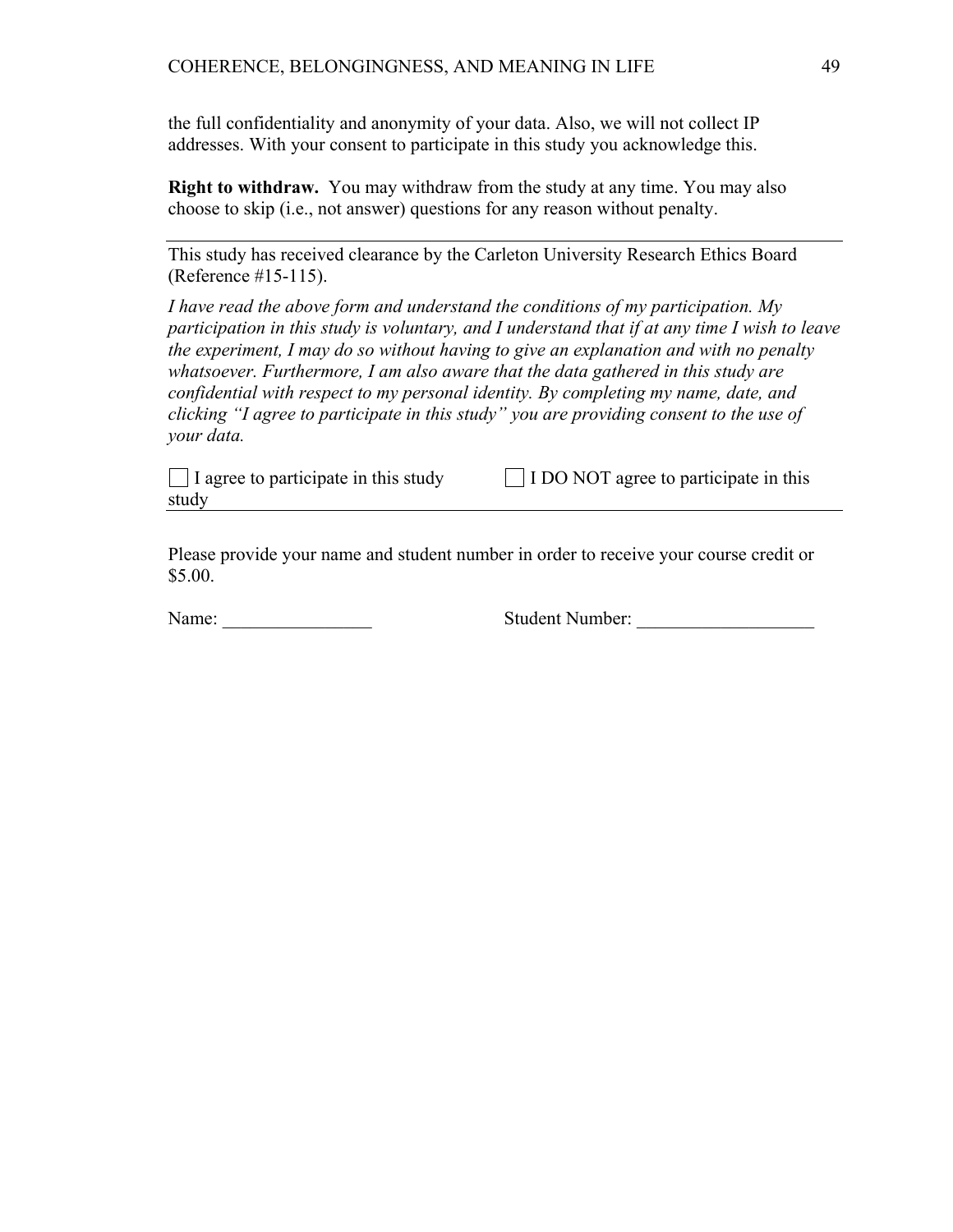#### **MTURK Informed Consent**

The purpose of an informed consent is to insure that you understand the purpose of the study and the nature of your involvement. The informed consent must provide sufficient information such that you have the opportunity to determine whether you wish to participate in the study.

**Present study:** Reading Comprehension and Cognition

**Research personnel**. The following people are involved in this research project, and may be contacted at any time if you have questions or concerns: Janessa Porter (Primary investigator, e-mail: janessa.porter@carleton.ca, phone: 613-520-2600, ext. 1448), Dr. Chris Davis (Faculty Sponsor, email: chris\_davis@carleton.ca, phone: 613-520-2600 ext. 2251).

**Concerns.** Should you have any ethical concerns about this research, please contact Dr. Shelley Brown, Chair - Carleton University Research Ethics Boards - B, at shelley brown@carleton.ca (613-520-2600 ext. 1155).

**Purpose**. The purpose of this study is to investigating cognitive aspects of reading comprehension.

**Task requirements**. We are asking you to complete a reading task. You will then be asked to fill out a number of questionnaires regarding your background (e.g., demographics), personality and well-being. The session will take approximately 10 minutes.

**Benefits.** You will receive \$1 for your mTurk account.

**Potential risk/discomfort**. There are no known physical or psychological risks to participating in this study.

**Confidentiality.** The data collected in this experiment are strictly confidential. There will be no identifying information attached to your data. All data are coded such that your name is not associated with the responses you provide. The coded data are made available only to researchers associated with this project. Data will be destroyed 5 years post completion of publications associated with aggregated data. Please note that the online survey tool used in this study (Qualtrics) is hosted by a server located in the USA. The United States Patriot Act permits U.S. law enforcement officials, for the purpose of an anti-terrorism investigation, to seek a court order that allows access to the personal records of any person without that person's knowledge. In view of this we cannot absolutely guarantee the full confidentiality and anonymity of your data. Also, we will not collect IP addresses. With your consent to participate in this study you acknowledge this.

**Right to withdraw.** You may withdraw from the study at any time. You may also choose to skip (i.e., not answer) questions for any reason without penalty.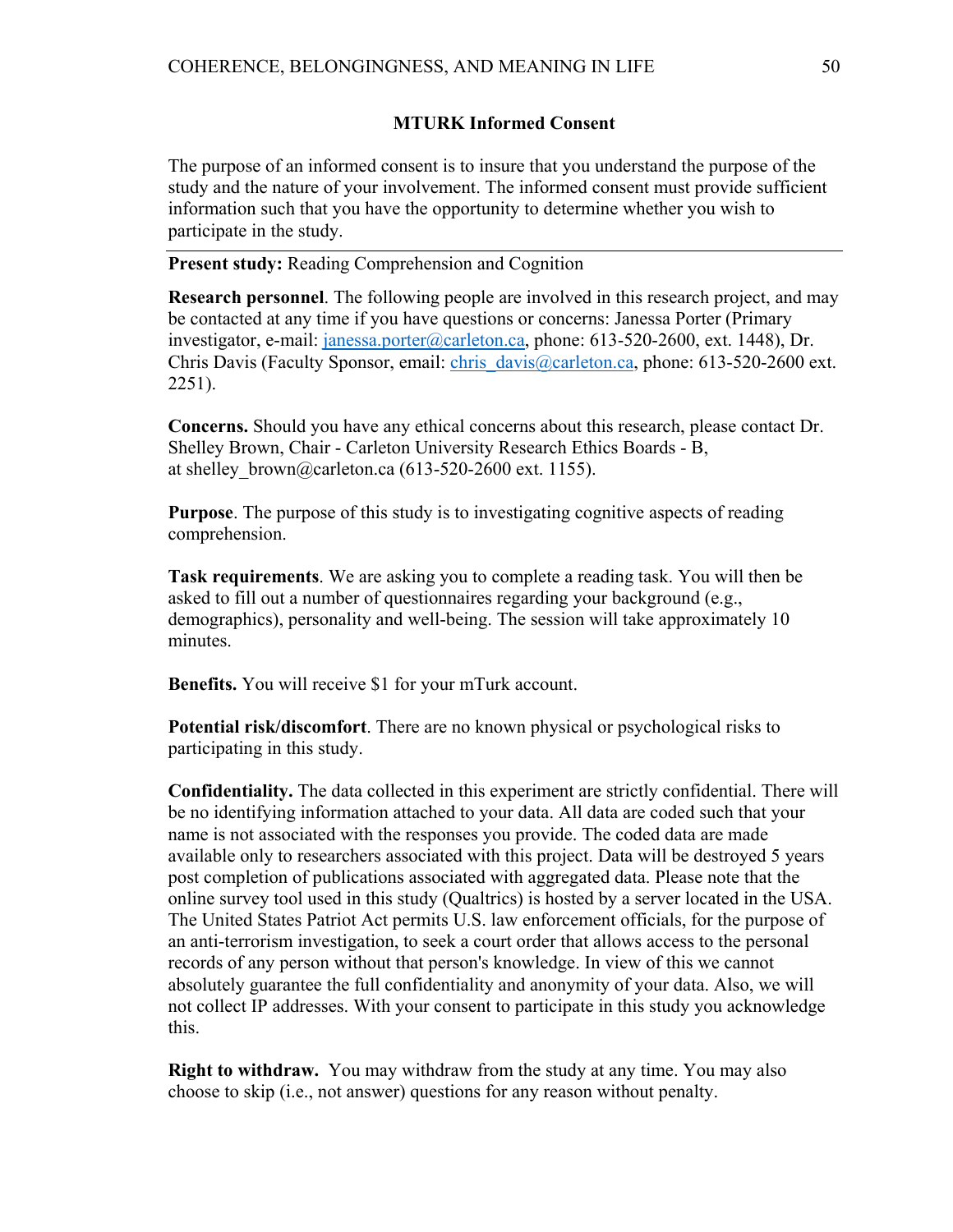This study has received clearance by the Carleton University Research Ethics Board (Reference #15-115).

*I have read the above form and understand the conditions of my participation. My participation in this study is voluntary, and I understand that if at any time I wish to leave the experiment, I may do so without having to give an explanation and with no penalty whatsoever. Furthermore, I am also aware that the data gathered in this study are confidential with respect to my personal identity. By completing my name, date, and clicking "I agree to participate in this study" you are providing consent to the use of your data.*

 $\Box$  I agree to participate in this study  $\Box$  I DO NOT agree to participate in this study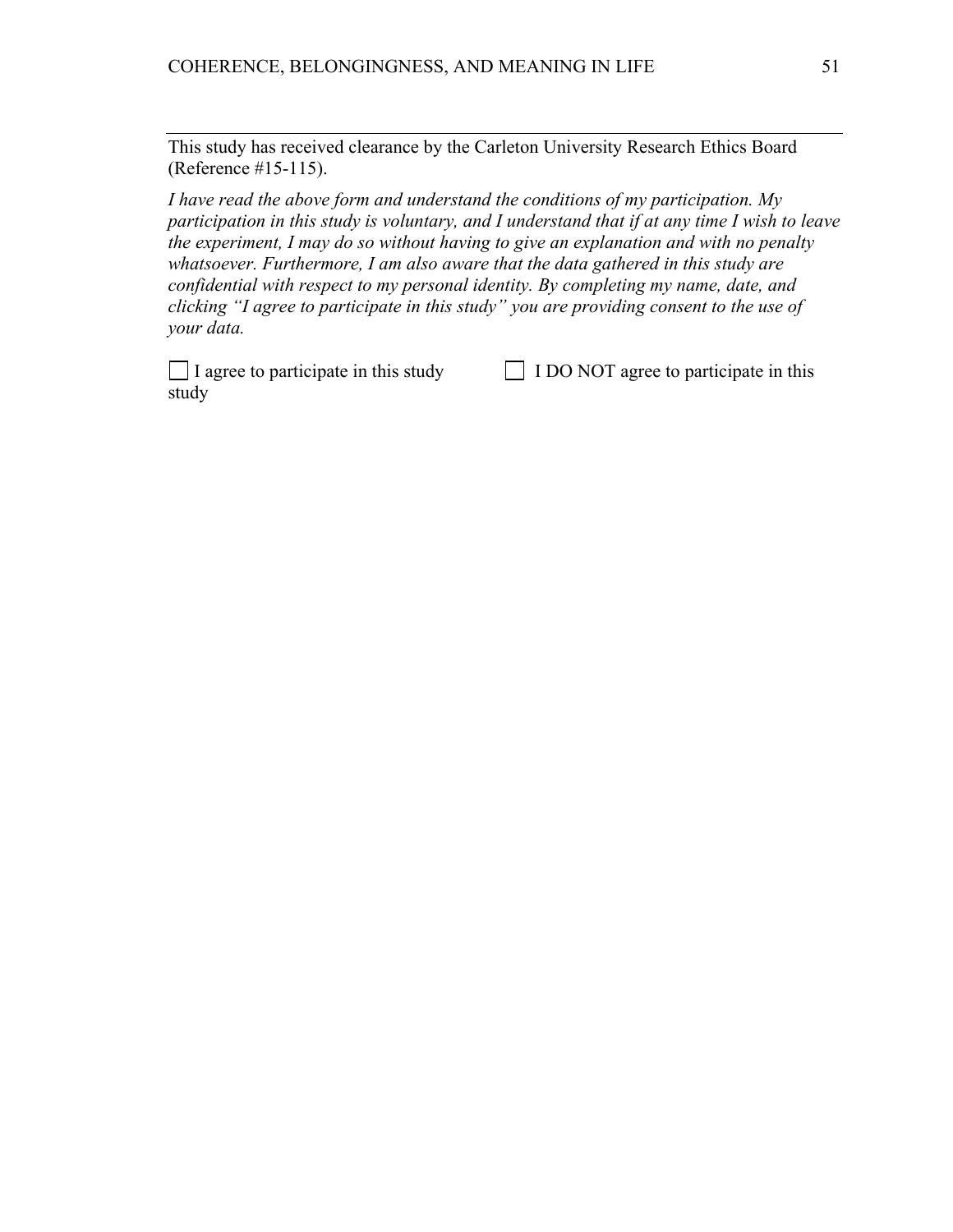# **Demographics**

Age: \_\_\_\_\_\_\_

Gender: Female/Male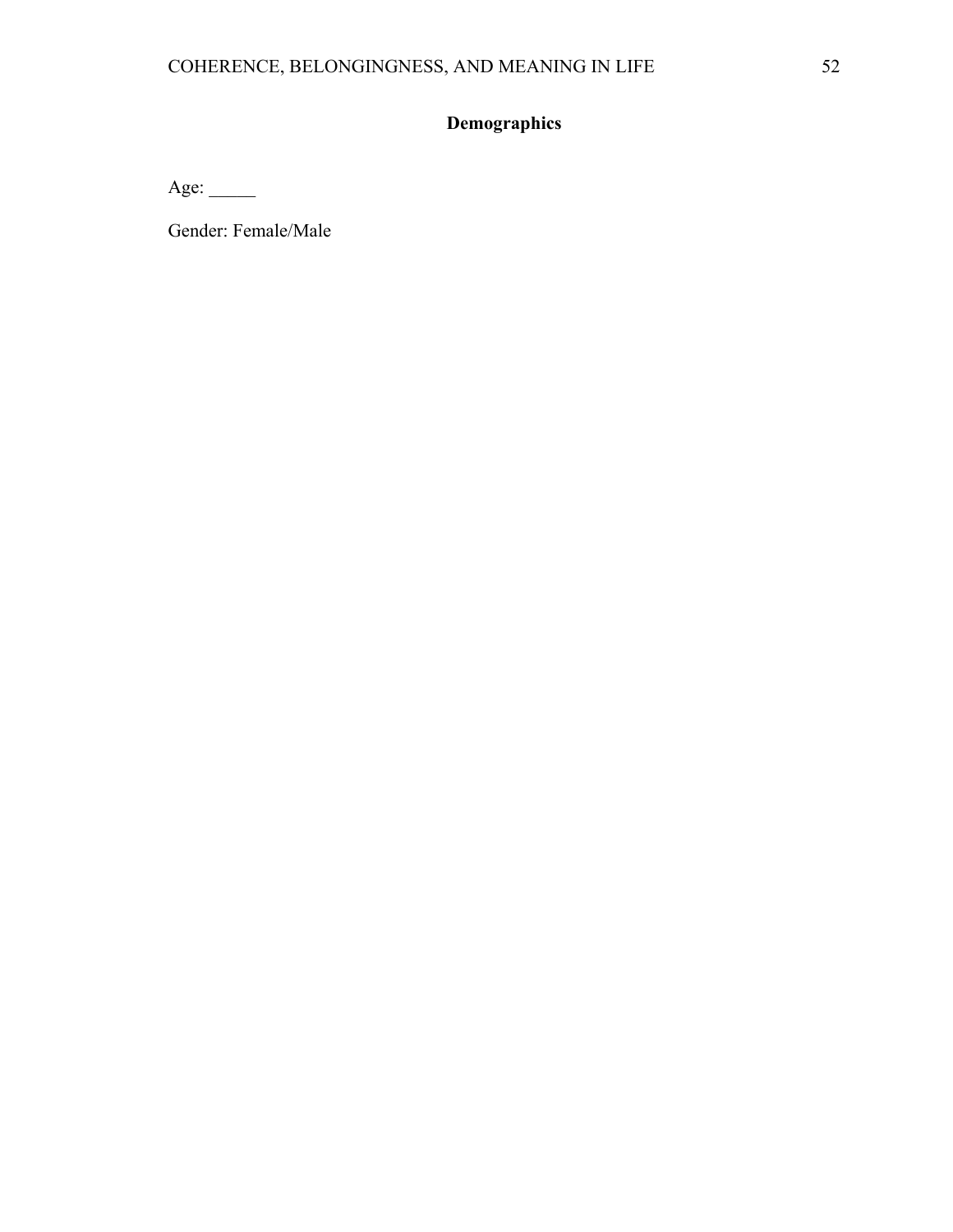### **Word Triads**

Three words, called Triads, will be presented on the screen at a time. Please read the following triads carefully. The screen will advance automatically after a few seconds. You will then be asked to judge whether or not the words in each triad have something in common. If they have some meaning in common, please choose the 'coherent' option. If the words have no association, please choose 'incoherent'. Please respond as fast as possible, as the screen will automatically advance.

For example, consider:

Broken, Clear, Eye

These words are 'coherent' because they have Glass in common.

Press the <return> key to start.

Coherent Triads:

Magic, Plush, Floor (carpet)

- o Coherent
- o Incoherent

Falling, Actor, Dust (star)

- o Coherent
- o Incoherent

Coin, Quick, Spoon (silver)

- o Coherent
- o Incoherent

#### Leaf, Big, Shade (tree)

- o Coherent
- o Incoherent

#### Gold, Stool, Tender (bar)

- o Coherent
- o Incoherent

#### Manners, Round, Tennis (table)

- o Coherent
- o Incoherent

#### Playing, Credit, Report (card)

- o Coherent
- o Incoherent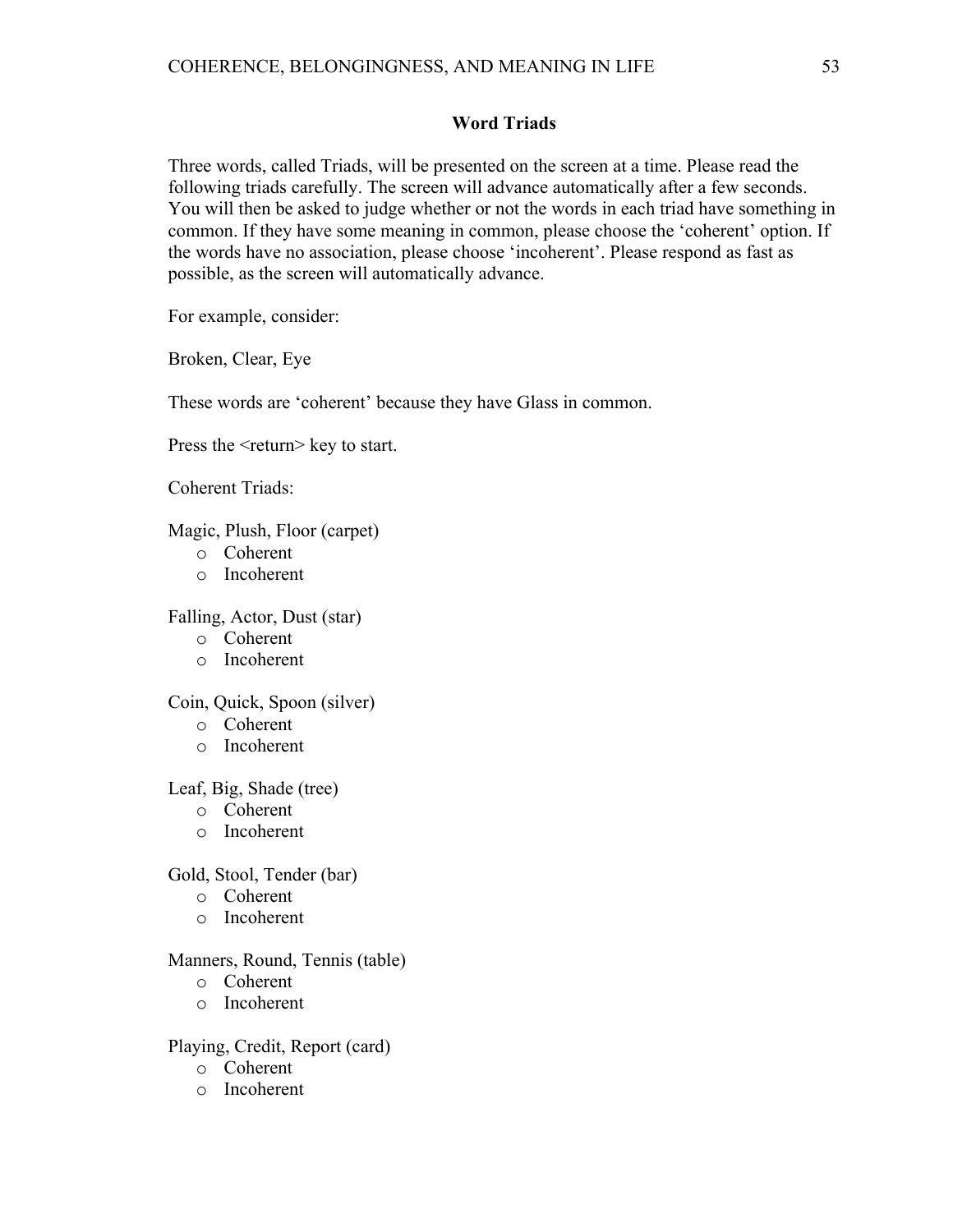# Salt, Deep, Foam (sea)

- o Coherent
- o Incoherent

# Surprise, Wrap, Care (gift)

- o Coherent
- o Incoherent

# Thread, Pine, Pain (needle)

- o Coherent
- o Incoherent

# Incoherent Triads:

# Magic, Actor, Spoon

- o Coherent
- o Incoherent

# Falling, Quick, Shade

- o Coherent
- o Incoherent

# Coin, Big, Tennis

- o Coherent
- o Incoherent

#### Leaf, Stool, Report

- o Coherent
- o Incoherent

### Gold, Round, Floor

- o Coherent
- o Incoherent

#### Manners, Deep, Dust

- o Coherent
- o Incoherent

# Playing, Plush, Care

- o Coherent
- o Incoherent

# Salt, Wrap, Tender

- o Coherent
- o Incoherent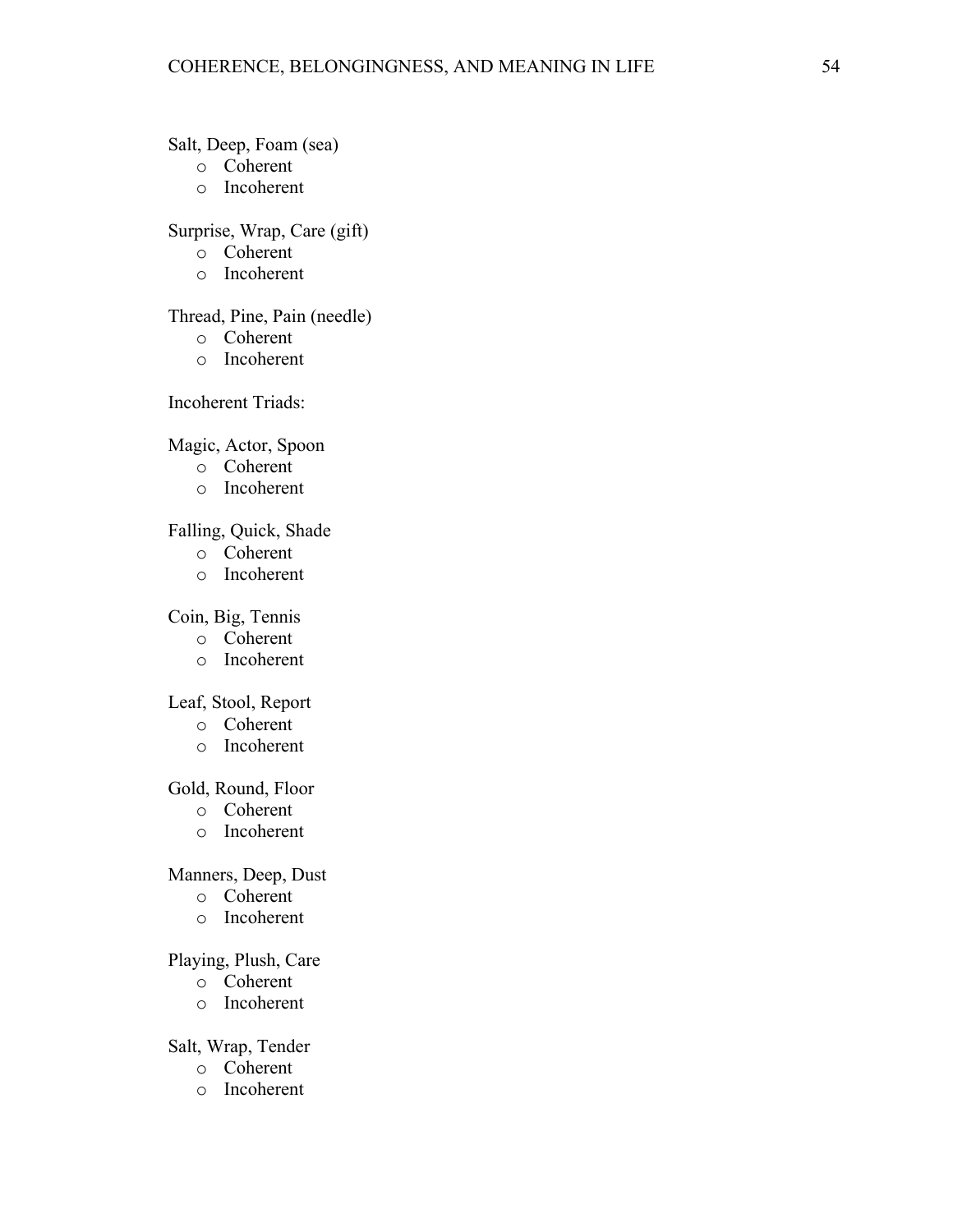Surprise, Pine, Foam

- o Coherent
- o Incoherent

Thread, Credit, Pain

o Coherent Incoherent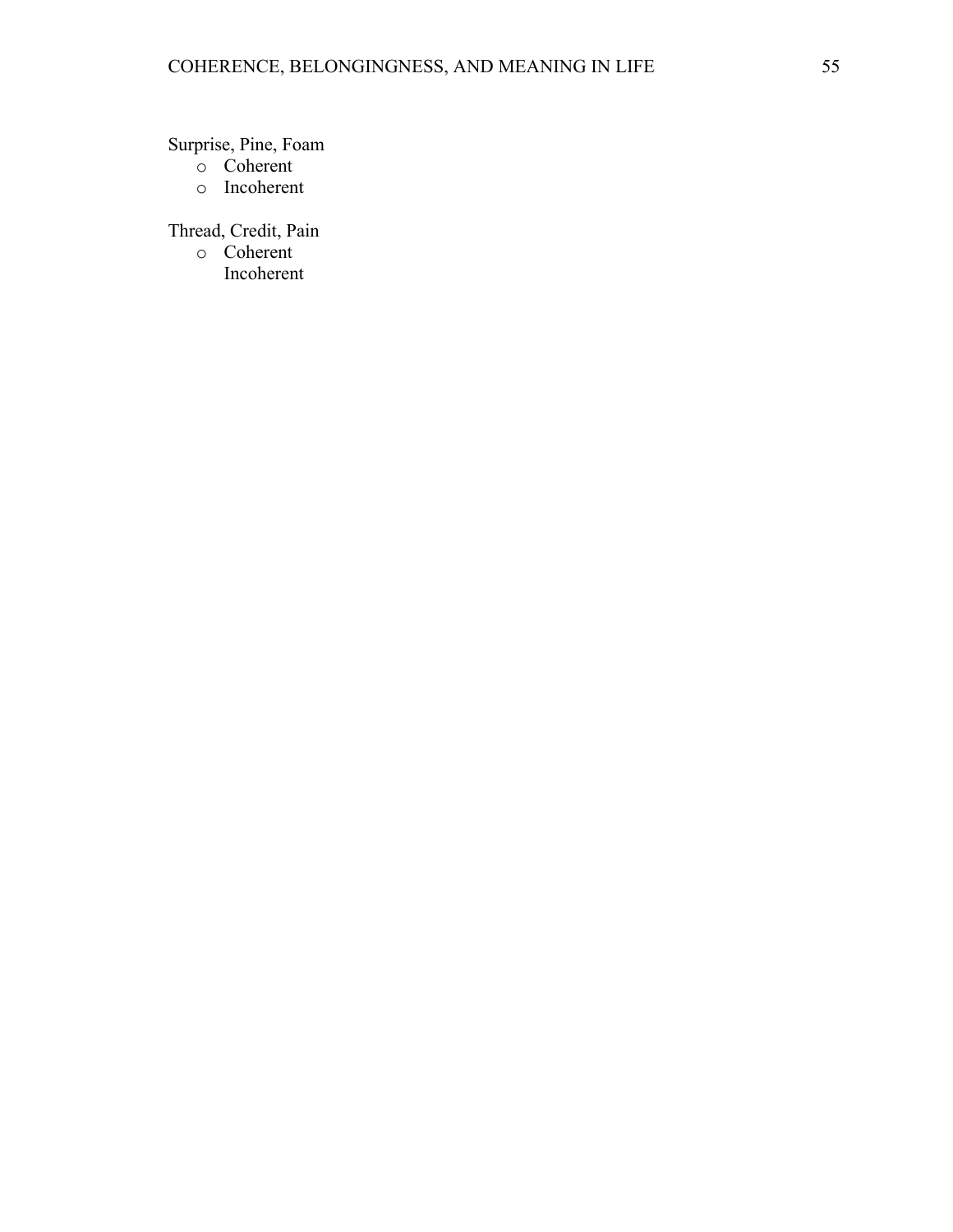## **Debriefing**

#### *What are we trying to learn in this research?*

The purpose of this study was to assess the extent to which being exposed to words that fit a pattern (as opposed to being exposed to words that do not fit a pattern) affects how meaningful you feel that your life is. People who report that their life is very meaningful also tend to happier, and tend to report better quality of life. Chaos in our lives takes away from a sense of meaning in life. We are interested in learning if self-reports of meaning in life can be influenced subtly by experimental manipulations of coherence.

#### *Why is this important to scientists or the general public?*

Previous research has found that greater self-reported meaning in life is associated with higher quality of life, better self-reported health, and better adaptive coping. As there are many associations between meaning in life and positive outcomes, understanding the process behind what makes life meaningful is important. Recently, it was found that the found that the feeling that life is meaningful is sensitive to the coherence of presented stimuli. The current study was to replicate these findings. The current study will help us to continue the research on coherence detection and self-reported meaning in life.

#### *What are our hypotheses and predictions?*

We predict that meaning in life would be higher following an encounter with coherent stimuli in comparison to incoherent stimuli. We do not expect the manipulations to influence mood.

#### *Where can I learn more?*

If you are interested in learning more, please refer to the following articles: Heintzelman, S. J., Trent, J., & King, L. A. (2013). Encounters with objective coherence and the experience of meaning in life. *Psychological Science, 24*, 991-998.

Heintzelman, S.J. (2014). *Exploring the purpose of meaning in life.* Retrieved from http://www.spspblog.org/exploring-the-purpose-of-meaning-in-life/

*What if I have questions later?* If you have any remaining concerns, questions, or comments about the experiment, please feel free to contact Janessa Porter (Primary Investigator), at: janessa.porter@carleton.ca (1-613-520-2600, ext. 1448), Dr. Chris Davis (Faculty Sponsor), at: chris.davis@carleton.ca (1-613-520-2600, ext. 2251). Should you have any ethical concerns about this research, please contact Dr. Shelley Brown (Chair - Carleton University Research Ethics Boards - B, shelley brown@carleton.ca, 1-613-520-2600, ext. 1505.)

#### **Thank you for participating in this research!**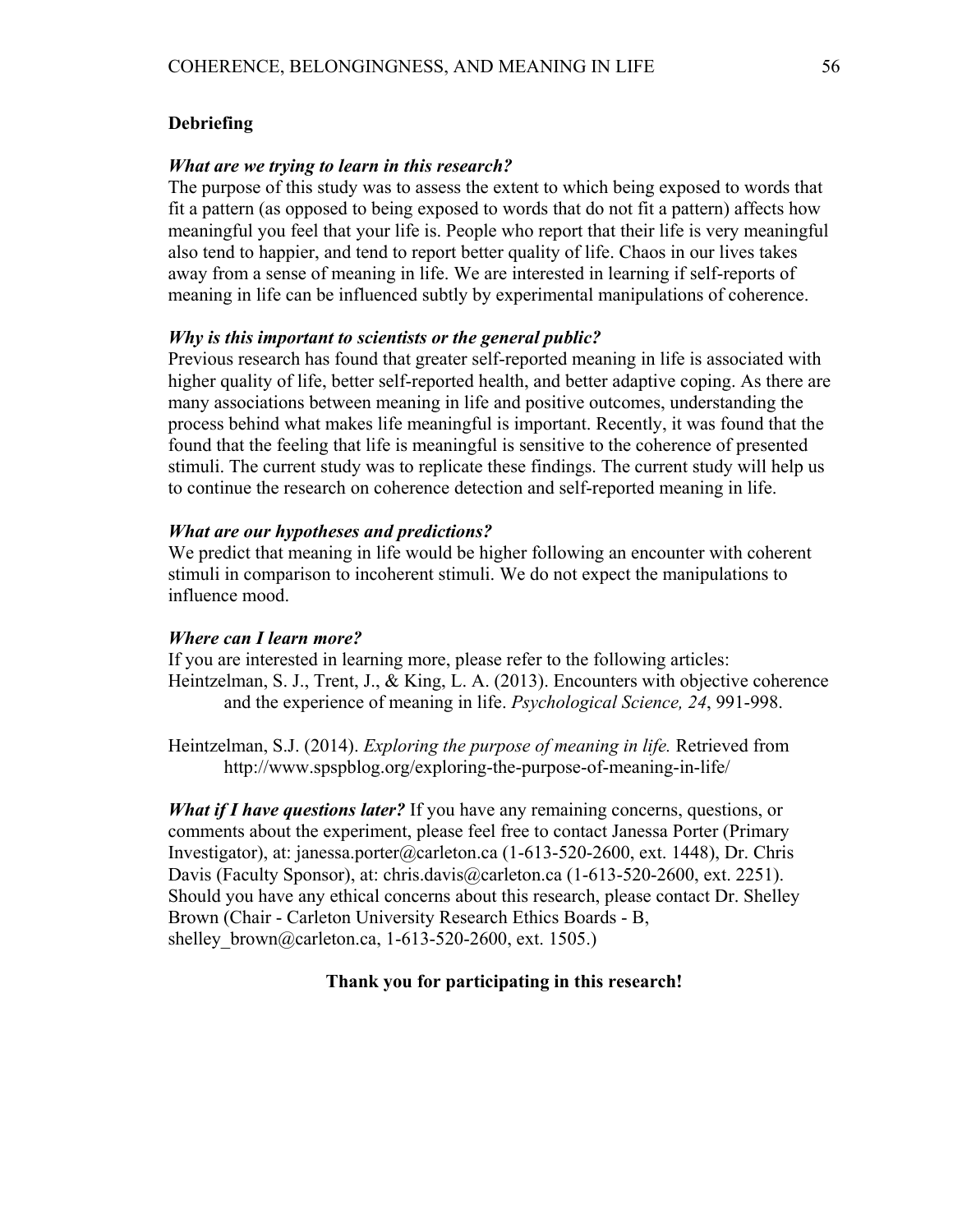## **Appendix C: Study 3**

SONA Recruitment Notice for Study

**Study Name:** Cooperative Play and Problem Solving

**Description:** We are interested on examining the effect of cooperative play on cognitive problem solving. You will be asked to play a cooperative game and then asked to complete a quick reading task. You will then be given a questionnaire online that consists of questions about personality and well-being.

**Eligibility Requirements:** Must be an undergraduate student.

**Keywords**: psychology, questionnaire

**Duration and Locale:** 30 minutes in lab (Location to be determined by Central Scheduling)

**Compensation:** You will have the choice to receive a .5% course credit towards a psychology course (PSYC 1001, 1002, 2001, 2002, NEUR 2001, 2002).

**Researchers:** Janessa Porter (Principal Investigator); Professor Chris Davis (Faculty Sponsor);

 Phone: 613-520-2600 ext. 1448 Email: janessa.porter@carleton.ca

This study has received clearance by the Carleton University Psychology Research Ethics Board – B (Clearance #106572).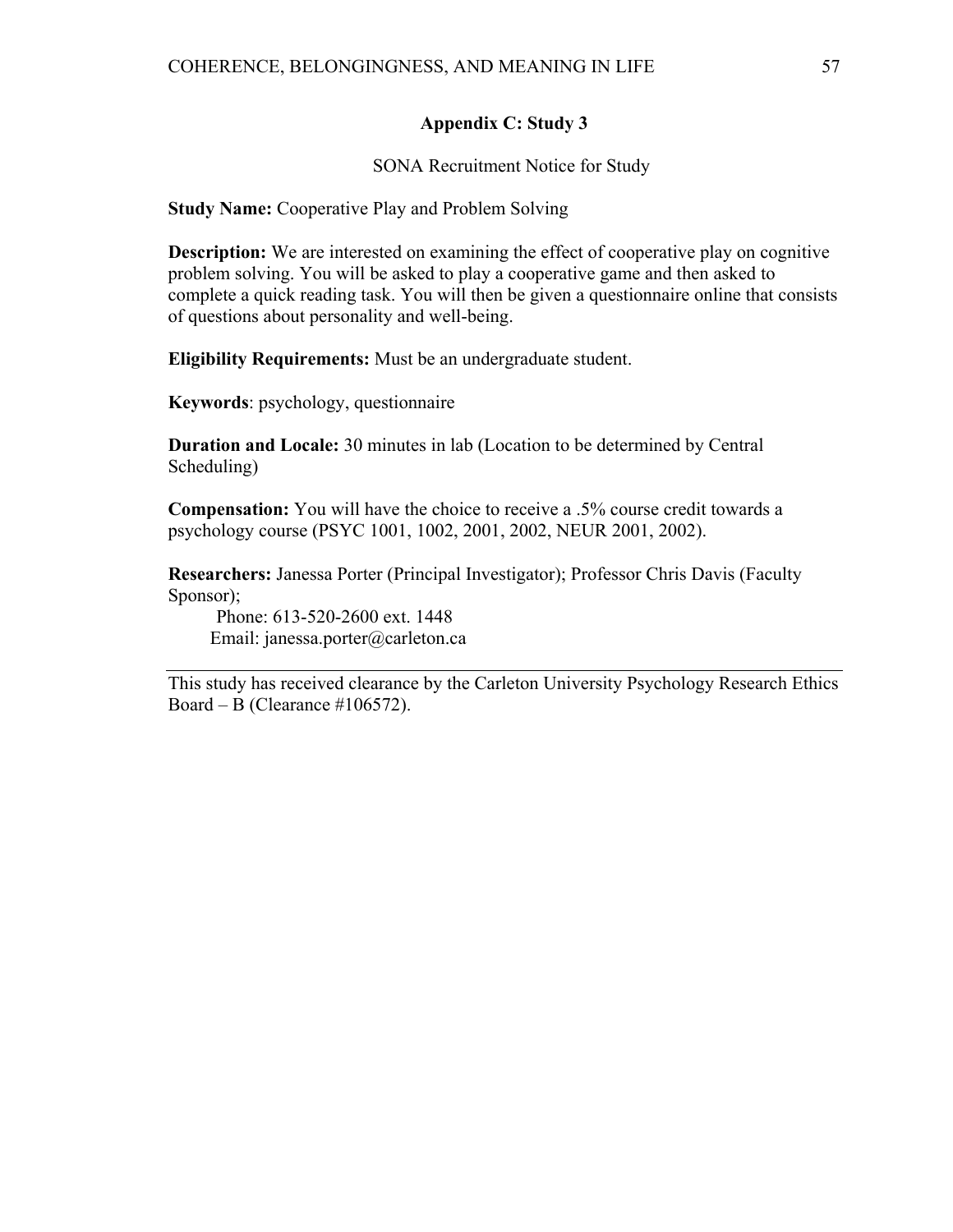#### **SONA Informed Consent**

The purpose of an informed consent is to ensure that you understand the purpose of the study and the nature of your involvement. The informed consent must provide sufficient information such that you have the opportunity to determine whether you wish to participate in the study.

**Present study:** Cooperative Play and Problem-Solving

**Research personnel**. The following people are involved in this research project, and may be contacted at any time if you have questions or concerns: Janessa Porter (Primary investigator, e-mail: janessa.porter@carleton.ca, phone: 613-520-2600, ext. 1448), Dr. Chris Davis (Faculty Sponsor, email: chris\_davis@carleton.ca, phone: 613-520-2600 ext. 2251).

**Concerns.** Should you have any ethical concerns about this research, please contact Dr. Andy Adler, Chair - Carleton University Research Ethics Boards - B, (by phone: 613- 520-2600 ext. 4085 or email:  $\frac{\text{ethics}(\widehat{a})\text{carleton.ca}}{\text{carleton.ca}}$ .

**Purpose**. The purpose of this study is to investigate the effect of cooperative play on cognitive problem solving.

**Task requirements**. We are asking you to play a short game with other participants and then be asked to individually complete a reading task. You will then be asked to fill out a number of questionnaires regarding your background (e.g., demographics), personality and well-being. The session will take approximately 30 minutes.

**Benefits.** You will receive a .5% increase in your final grade of PSYC 1001, PSYC 1002, PSYC 2001, PSYC 2002 or NEUR 2001, 2002.

**Potential risk/discomfort**. Some participants may find the play and/or cognitive task somewhat stressful.

**Confidentiality.** The data collected in this experiment are strictly confidential. All data are coded such that your name is not associated with the responses you provide. Any identifying information associated with your code will be confined to a single page that will be separated from your questionnaire, and kept in a separate, secured file by the research investigators, who will keep this information confidential. The coded, anonymous data may be shared with trusted colleagues. As required by journals where the study might be published, data will be stored for five years post publication. Please note that the online survey tool used in this study (Qualtrics) is hosted by a server located in the USA. The United States Patriot Act permits U.S. law enforcement officials, for the purpose of an anti-terrorism investigation, to seek a court order that allows access to the personal records of any person without that person's knowledge. In view of this we cannot absolutely guarantee the full confidentiality and anonymity of your data. Also, we will not collect IP addresses. With your consent to participate in this study you acknowledge this.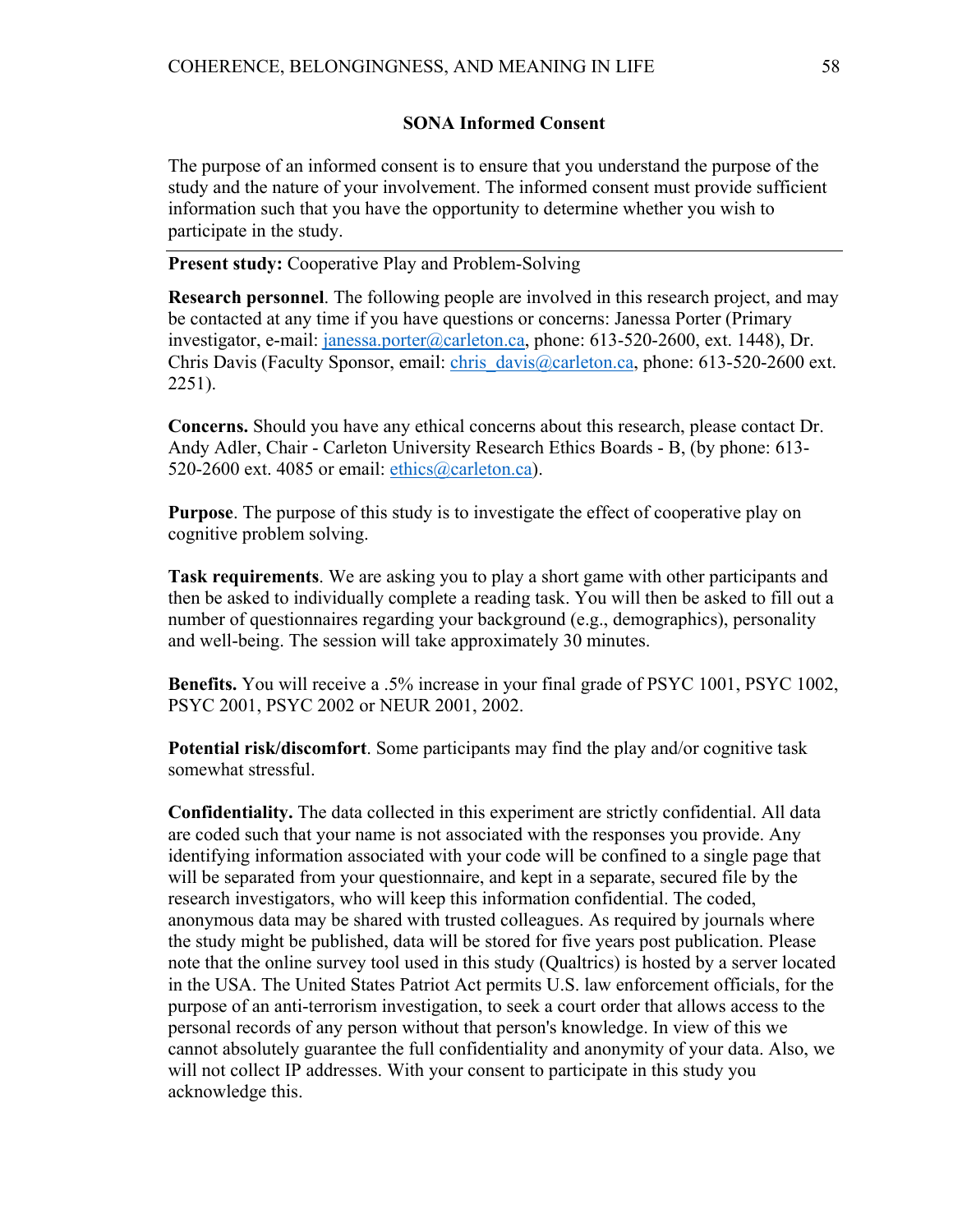**Right to withdraw.** You may withdraw from the study at any time. You may also choose to skip (i.e., not answer) questions for any reason without penalty.

| This study has received clearance by the Carleton University Research Ethics Board - B |  |
|----------------------------------------------------------------------------------------|--|
| (Clearance $\#106572$ ).                                                               |  |

*I have read the above form and understand the conditions of my participation. My participation in this study is voluntary, and I understand that if at any time I wish to leave the experiment, I may do so without having to give an explanation and with no penalty whatsoever. Furthermore, I am also aware that the data gathered in this study are confidential with respect to my personal identity. By completing my name, date, and clicking "I agree to participate in this study" you are providing consent to the use of your data.* 

| Name: |  |
|-------|--|
|-------|--|

*Student #:*  $\overline{a}$ 

*Date:\_\_\_\_\_\_\_\_\_\_\_\_\_\_\_\_\_\_\_\_\_\_\_\_\_\_\_\_\_\_\_* 

study

 $\Box$  I agree to participate in this study  $\Box$  I DO NOT agree to participate in this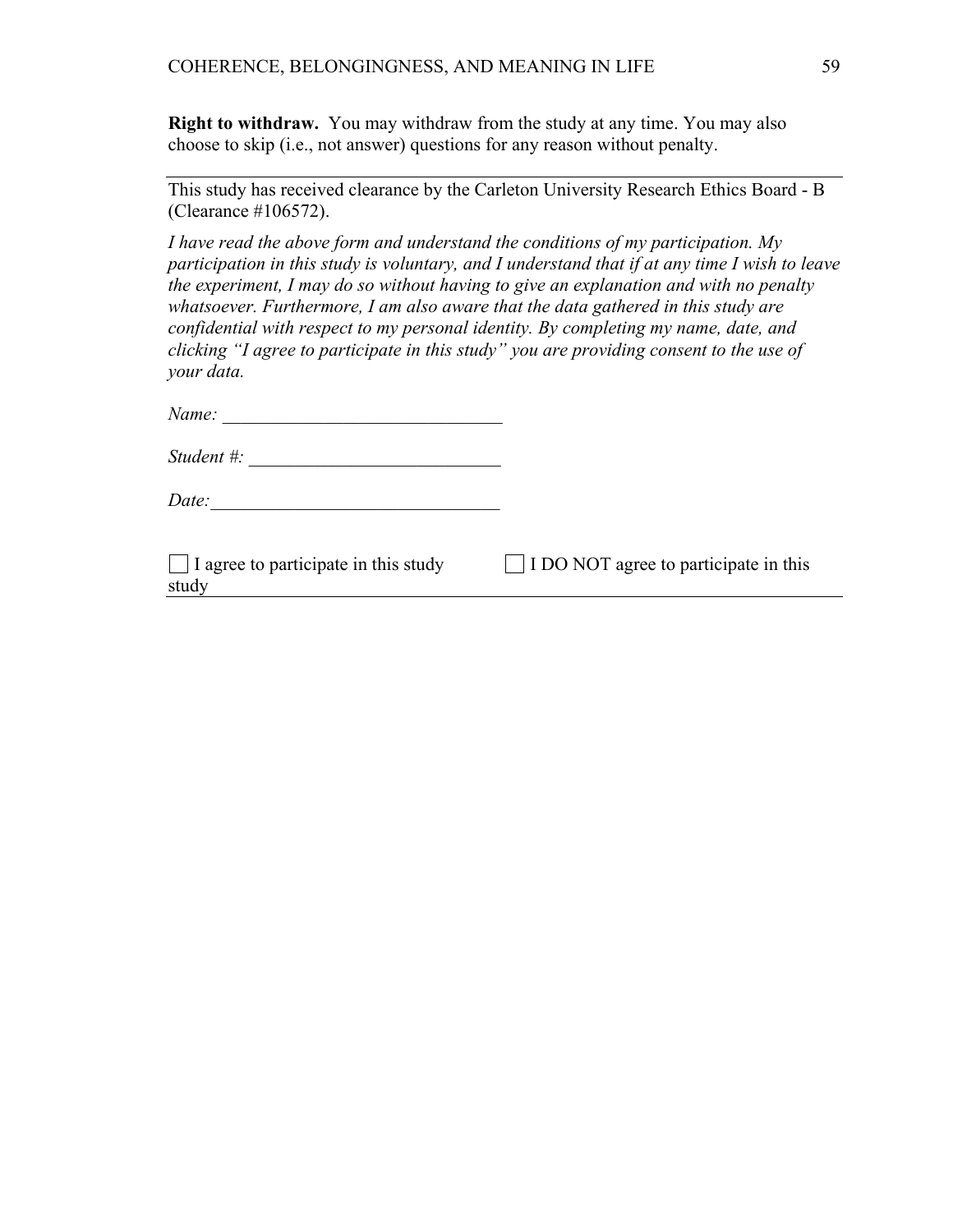# **Demographics**

Age:  $\_\_$ 

Gender: Female/Male/Other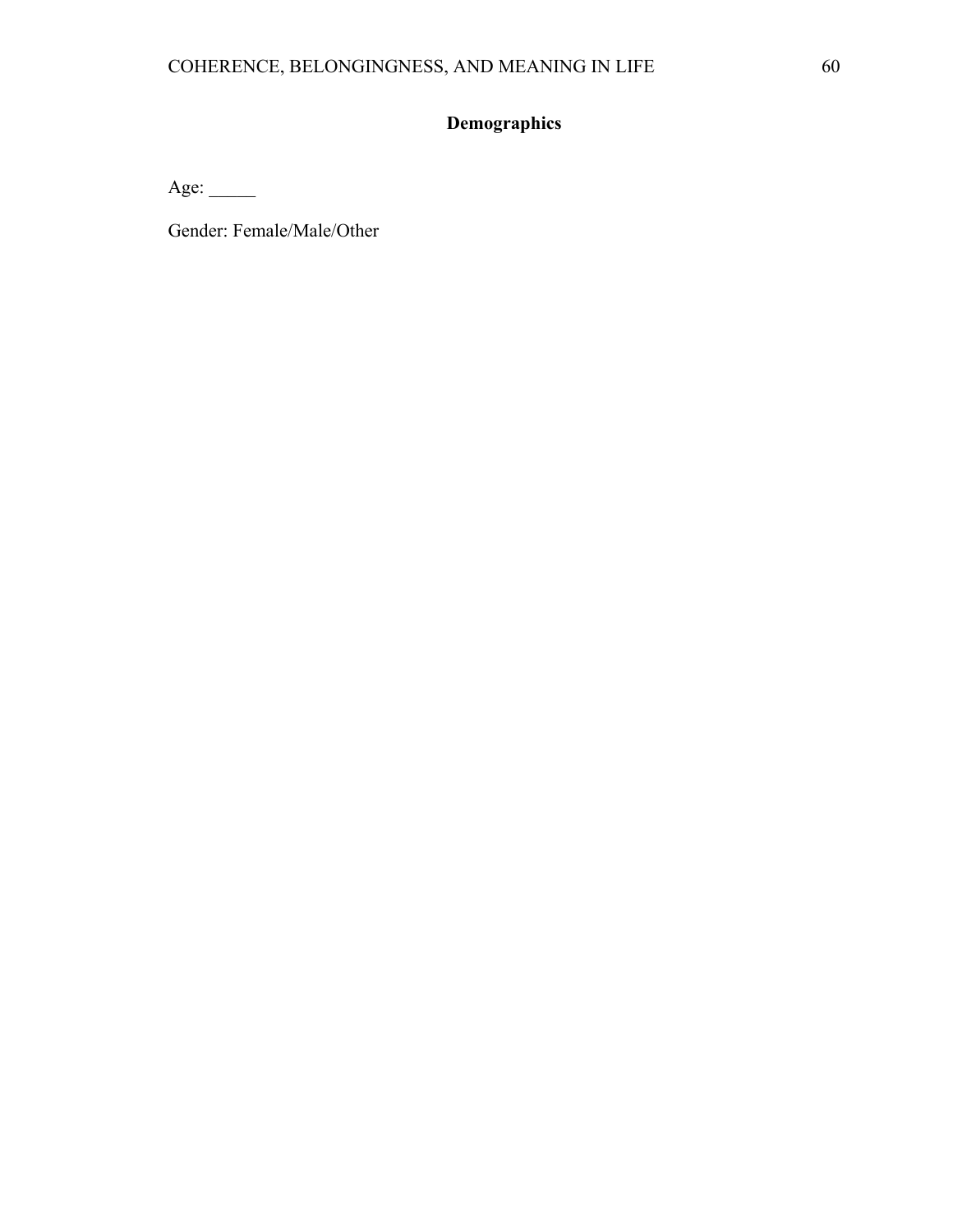# **Cyberball**

In a little bit you will play a game called Cyberball.

The rules of the game are simple: There are three players The rules of the game are simple: There are three players<br>(including you), and you can toss a ball amongst thre three of<br>you. When you receive the ball, you will have to return it to<br>one of the other players. You can choos the ball keeps being tossed around.

When the timer below reaches zero the game will start!

# **Cyberball**

|                           | Cyberball                        |
|---------------------------|----------------------------------|
| Including the Participant | <b>Excluding the Participant</b> |
|                           |                                  |
| 卻                         | τ.                               |
| Θ                         | 倅                                |
|                           |                                  |
|                           |                                  |
|                           |                                  |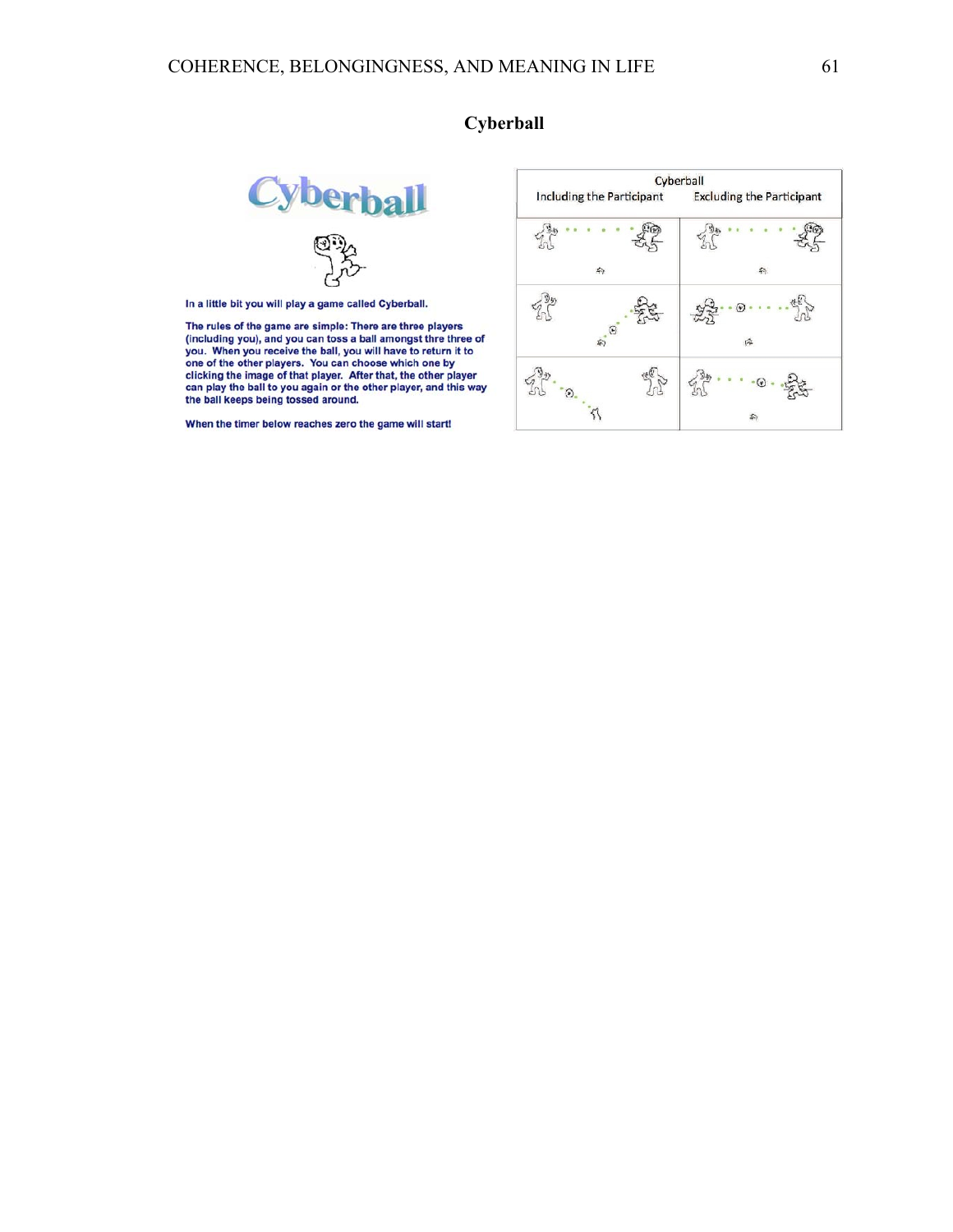## **Debriefing**

#### *What are we trying to learn in this research?*

The purpose of this study was to assess the extent to which being socially included (as opposed to being socially excluded) and being exposed to words that fit a pattern (as opposed to being exposed to words that do not fit a pattern) affects how meaningful you feel that your life is. People who report that their life is very meaningful also tend to happier, and tend to report better quality of life. Chaos in our lives takes away from a sense of meaning in life. We are interested in learning if self-reports of meaning in life can be influenced by experimental manipulations of belongingness and subtle cues of coherence.

#### *How did we use deception?*

In order to conduct a fair test of our research question, it was important that we led you to believe that you were playing the ball toss game with the others in the lab. In reality, these opponents in the game were not real. The Cyberball game is a programmed computer game that randomly assigned you to be included or excluded from play. For some participants, the computer players were friendly and threw the ball back to you as often as they threw the ball to each other. For other participants, however, the computer players were programmed to give you the "cold shoulder" and stop throwing the ball to you. If you were in the excluded group, we understand that this can be mildly stressful or possibly feel a bit sad for being left out. But now that it's over, remember that it wasn't real players! It was just a computer game designed to act selfishly.

Finally, the problem-solving task was our way to expose you to either words that fit a pattern (coherent triads) or words that did not fit a pattern (incoherent triads). You were either selected to view all coherent word triads or all incoherent triads.

#### *Why is this important to scientists or the general public?*

Previous research has found that greater self-reported meaning in life is associated with higher quality of life, better self-reported health, and better adaptive coping. As there are many associations between meaning in life and positive outcomes, understanding the process behind what makes life meaningful is important. Previously, it was found that sources of meaning shift in order to keep a stable feeling of meaning in life, and to possibly avoid feeling meaninglessness. When meaning is threatened in one domain of life, such as one's belongingness, then it is thought that people become motivated to fill in the blanks with another domain, such as finding patterns in the environment. The current study will help us to continue the research on belongingness, coherence detection and self-reported meaning in life.

#### *What are our hypotheses and predictions?*

I expect that people will rate their lives as more meaningful when belongingness needs are met and when the environment is perceived as coherent. On the other hand, when belongingness is threatened, and environmental coherence is lacking, life should feel less meaningful. In accordance with fluid compensation, it is predicted that when belongingness needs are threatened, meaning will be compensated by the perception of coherence in the environment. Lastly, it would be expected that life there will be no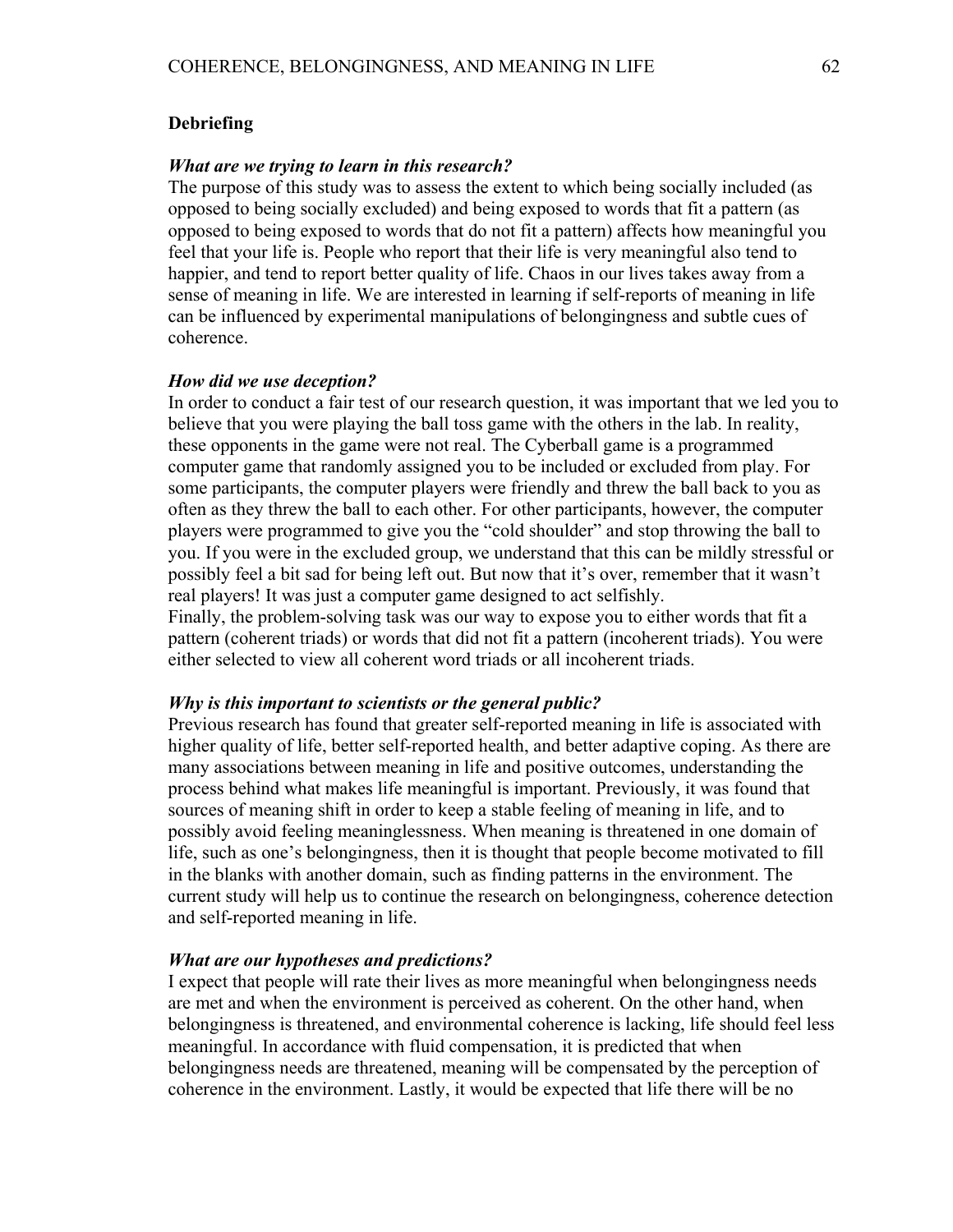effect on meaning in life if belongingness needs are met but there is a lack of perceived coherence, based on two previous replications.

#### *Where can I learn more?*

If you are interested in learning more, please refer to the following articles: Heintzelman, S. J., Trent, J., & King, L. A. (2013). Encounters with objective coherence and the experience of meaning in life. *Psychological Science, 24*, 991-998.

- Stillman, T. F., Baumeister, R. F., Lambert, N. M., Crescioni, A. W., Nathan, C., & Fincham, F. D. (2009). Alone and without purpose: Life loses meaning following social exclusion. *Journal of Experimental Social Psychology, 45*(4), 686–694.
- Heintzelman, S.J. (2014). *Exploring the purpose of meaning in life.* Retrieved from http://www.spspblog.org/exploring-the-purpose-of-meaning-in-life/

*What if I have questions later?* If you have any remaining concerns, questions, or comments about the experiment, please feel free to contact Janessa Porter (Primary Investigator), at: janessa.porter@carleton.ca (1-613-520-2600, ext. 1448), Dr. Chris Davis (Faculty Sponsor), at: chris.davis@carleton.ca (1-613-520-2600, ext. 2251). Should you have any ethical concerns about this research, please contact Dr. Andy Adler, Chair - Carleton University Research Ethics Boards - B, (by phone: 613-520-2600 ext. 4085 or email: ethics@carleton.ca).

#### **Thank you for participating in this research!**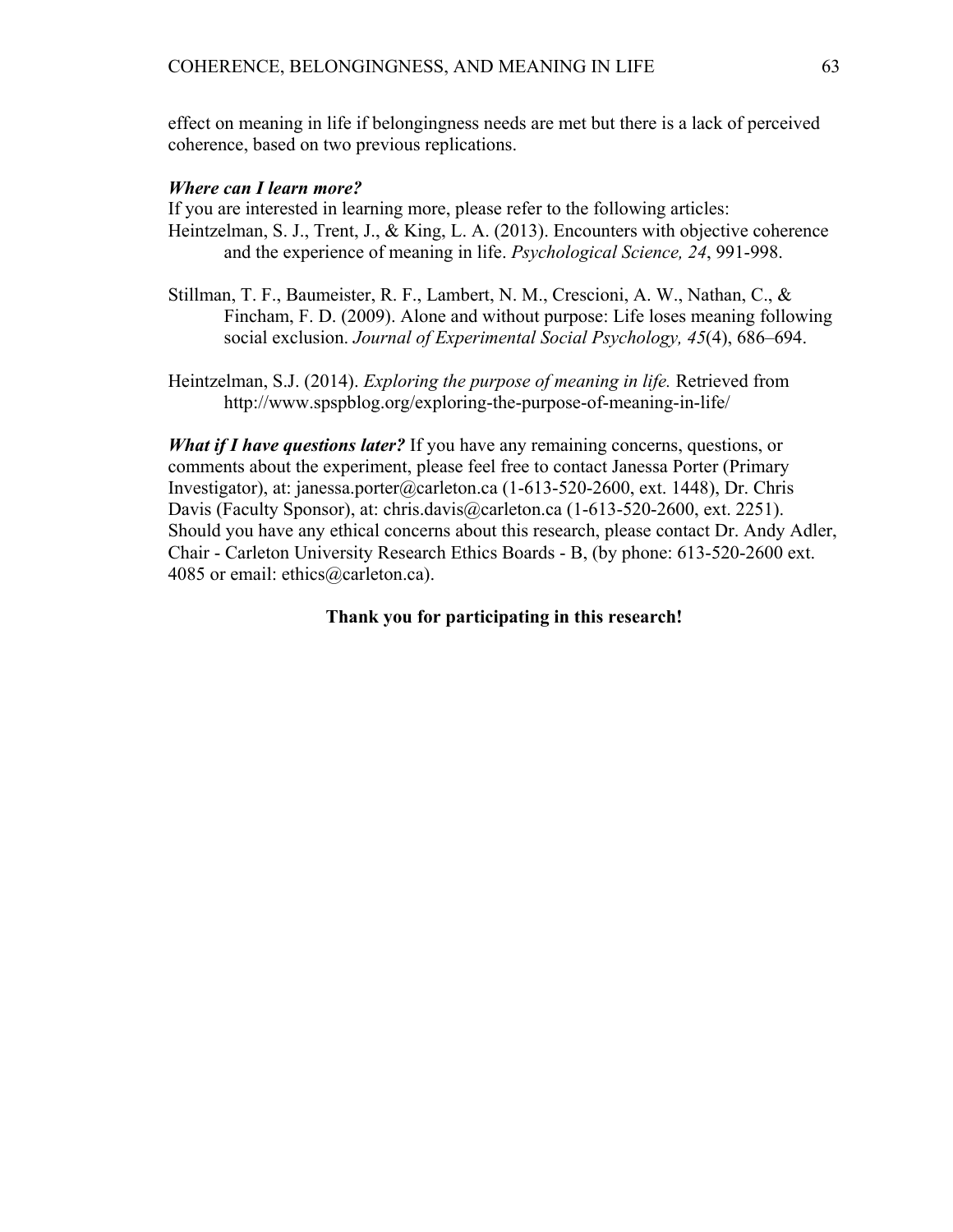# **Verbal Debriefing**

Participants will be told:

- 1. The true nature of the study was withheld from them. The purpose of the study was to examine the effect of ostracism and coherence on meaning in life.
- 2. Withholding the true nature was done:
	- a. To ensure that participants would believe that they were playing ball-toss with other students.
	- b. To create a plausible scenario that would allow us to evoke a feeling of social exclusion or inclusion.
- 3. In order to establish this scenario, we require the use of deception.
- 4. The deception came in the following forms:
	- a. As mentioned, the initial pretense of the study. We could not state the true nature of the study in order for individuals to believe that they would be participating in cooperative play with other participants in the lab.
	- b. Making the participant believe they were being excluded from the game. This was done so participants would believe that they were being social excluded from the game by their peers, not by the computer, and therefore serve as a conflict to belongingness.
- 5. Since there was deception used in our experiment, the participant will be asked to complete another consent form. They will also be told of their option to include or withdrawal their data from the study. They will also be told of their option to include or withdrawal their data from the study.
- 6. Following the deception debriefing, a full explanation of our experiment will be given and the participants will be given an opportunity to ask questions and provide feedback.
- 7. Finally, participants will be given a debriefing form and given another opportunity to discuss the study. They will be asked to not discuss the study with other students from Carleton University.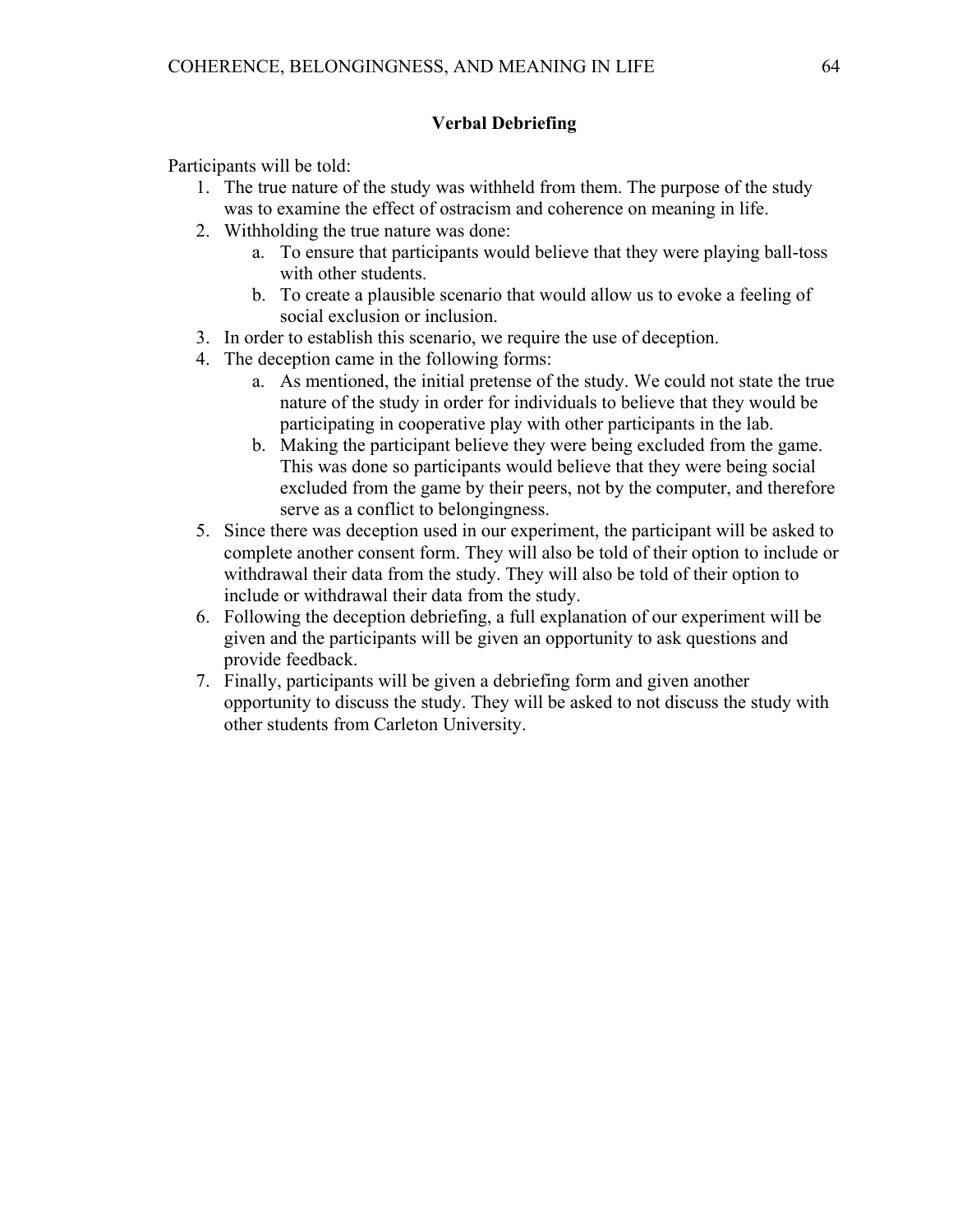#### **Informed Consent Form – Post Experiment**

The purpose of an informed consent is to ensure that you understand the purpose of the study and the nature of your involvement. The informed consent must provide sufficient information such that you have the opportunity to determine whether you wish to participate in the study.

**Present study:** Cooperative Play and Problem-Solving

**Research personnel**. The following people are involved in this research project, and may be contacted at any time if you have questions or concerns: Janessa Porter (Primary investigator, e-mail: janessa.porter@carleton.ca, phone: 613-520-2600, ext. 1448), Dr. Chris Davis (Faculty Sponsor, email: chris\_davis@carleton.ca, phone: 613-520-2600 ext. 2251).

**Concerns.** Should you have any ethical concerns about this research, please contact Dr. Andy Adler, Chair - Carleton University Research Ethics Boards - B, (by phone: 613- 520-2600 ext. 4085 or email: ethics@carleton.ca).

**Purpose**. The purpose of this study is to assess the effects of belongingness and coherence on self-reported meaning in life. In particular, we were interested whether (a) exclusion (versus inclusion) and (b) subtle cues of coherence (versus incoherence) will affect one's meaning in life.

**Use of Deception:** In order to conduct a fair test of our research question, it was important that we lead you to believe that you were playing the ball toss game with the others in the lab. If you knew that the cyberball game was programmed, then you would of not of believed that you were being included or excluded by your peers. Since we could not fully disclose the true nature of the experiment prior to the study, we are obligated to request your consent now that you have been fully debriefed.

**Benefits.** You will receive a .5% increase in your final grade of PSYC 1001, PSYC 1002, PSYC 2001, PSYC 2002 or NEUR 2001, 2002.

**Confidentiality.** The data collected in this experiment are strictly confidential. All data are coded such that your name is not associated with the responses you provide. Any identifying information associated with your code will be confined to a single page that will be separated from your questionnaire, and kept in a separate, secured file by the research investigators, who will keep this information confidential. There will be no identifying information attached to your data. As required by journals where the study might be published, data will be stored for five years post publication. Anonymous data may be shared with trusted colleagues. Please note that the online survey tool used in this study (Qualtrics) is hosted by a server located in the USA. The United States Patriot Act permits U.S. law enforcement officials, for the purpose of an anti-terrorism investigation, to seek a court order that allows access to the personal records of any person without that person's knowledge. In view of this we cannot absolutely guarantee the full